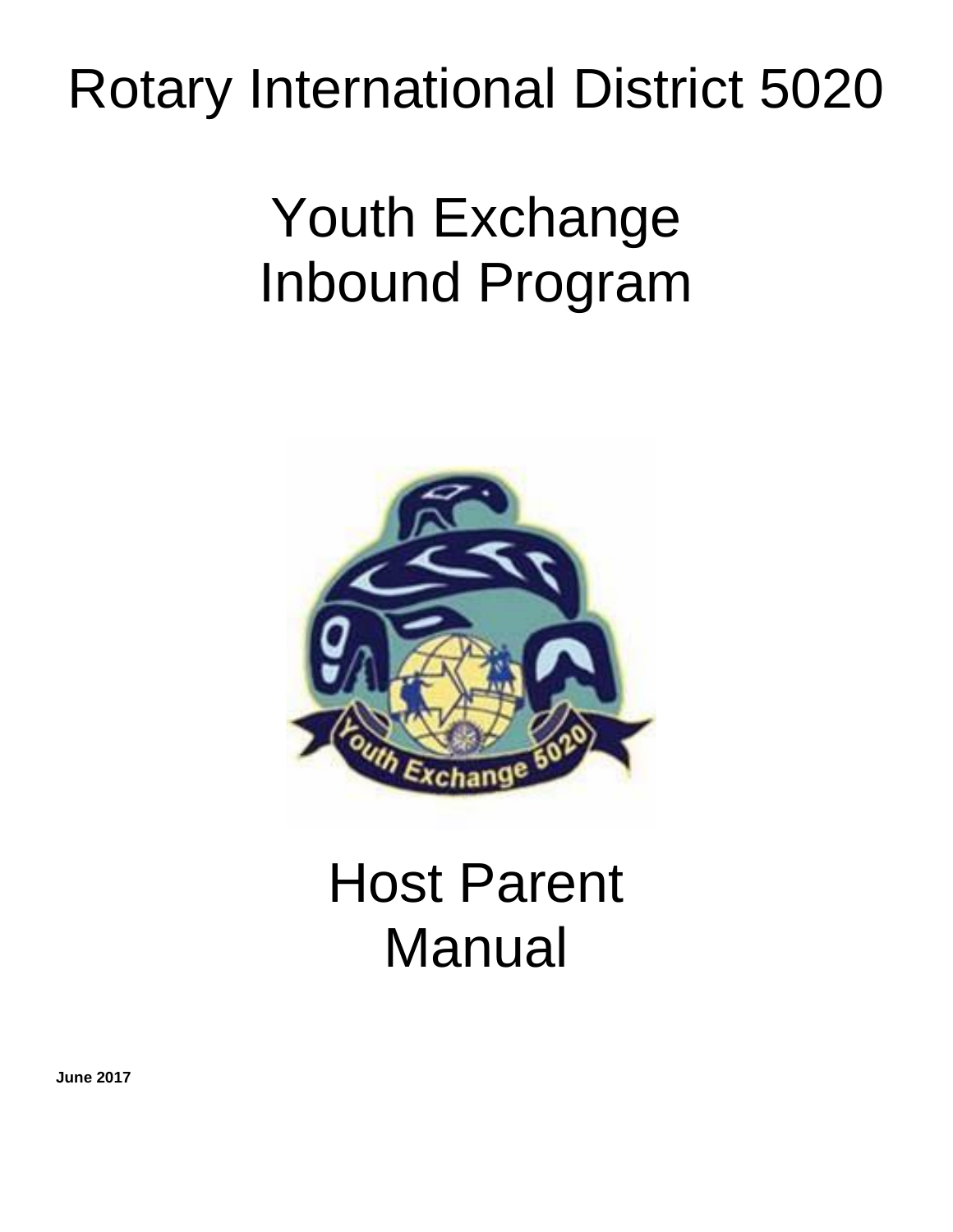

To the Host Parents,

Congratulations! You are about to become a new parent, probably not for the first time, but this time your new child will already be a teenager upon arrival, may not speak English fluently, and will certainly have cultural traits that are different from yours.

By agreeing to be a host family for a Rotary Exchange student, you have agreed to assume parental responsibility for this young ambassador from another country, to provide shelter and sustenance, guidance and counsel, and love and support to the child of strangers who may live thousands of miles from you. But we do not ask you to do this all on your own; Rotarians in your local community as well as those who serve on the Rotary District Youth Exchange Committee will do all we can to make this exchange a success. We provide you with the information you need, through our Host Family Orientation and this Information Booklet. We meet with and provide orientation training to the exchange students upon their arrival. And we will, throughout the exchange period, be in contact with both you and the Exchange student to answer questions, address concerns, and resolve problems.

All too soon, it will be time for your student to move on to the next host family or return home at the end of the exchange year. Many of the host parents who preceded you do not say "goodbye" when that time comes, but instead say "farewell, until we meet again", with the full intention that this new member of the family will indeed be met again. We hope you experience those feelings, and will do all we can to have that happen. This Information Booklet provides the information you will need to be a successful Host Family; please refer to it often.

In Youth Exchange Service,

Youth Exchange Officer Rotary District 5020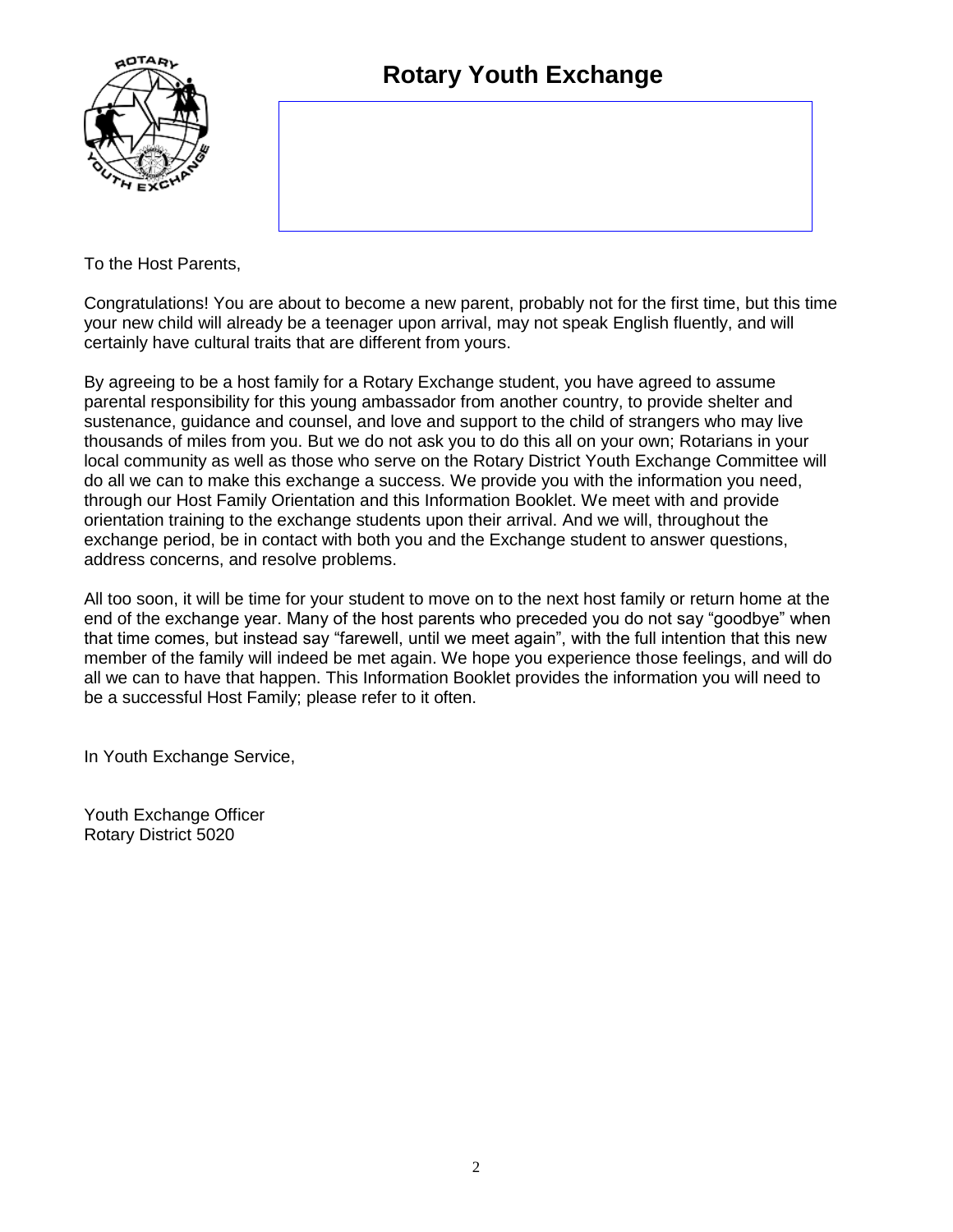# **Table of Contents**

# **Objectives of the Program**

o **To further international goodwill and understanding** by enabling students to study first hand some of the problems and accomplishments of people in lands other than their own.

o **To enable students to advance their education** by studying for a year in an environment entirely different from their own, and undertaking the study of courses and subjects not normally available to them in their own country.

o **To give students opportunities to broaden their outlook** by learning to live with and meet people of different cultures, creeds, and colors and by having to cope with day-to-day problems in an environment completely different from the one they have experienced at home.

o **To have students act as ambassadors** for their own country by addressing Rotary Clubs, community organizations and youth groups in their host country; by imparting as much knowledge as they can of their own country, its attributes and its problems to the people they meet during their year abroad.

o **To provide sufficient time to study and observe another country's culture** so that upon returning home students can pass on the knowledge they have gained by addressing Rotary clubs and other organizations and assimilate the positive aspects into their everyday living.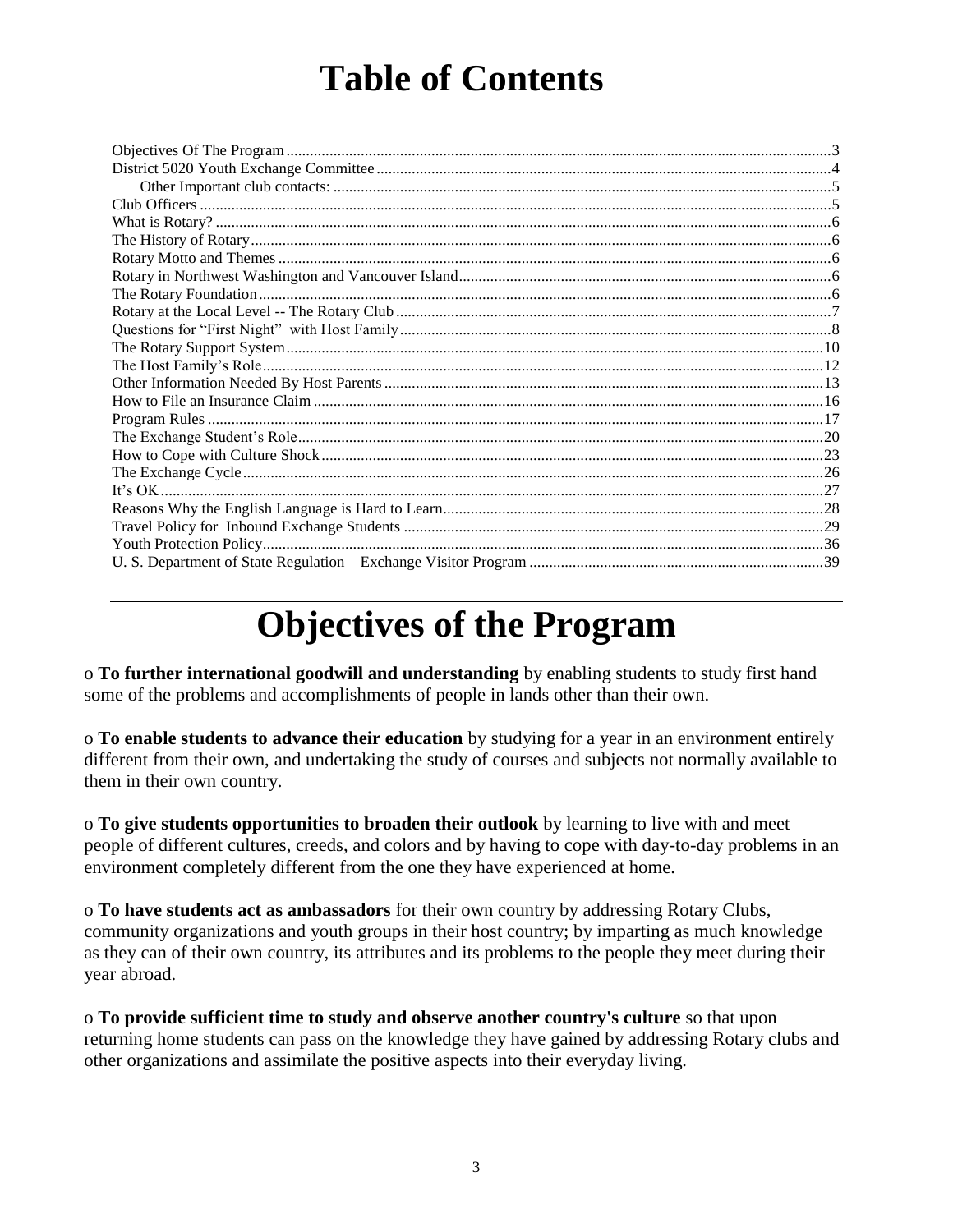# **District 5020 Youth Exchange Committee**

Maureen Considine, Chair 2617 Cain Road SE Olympia, WA 98501 USA Home: 360-725-1652 Mobile: 360-710-4939 Email: meauxmo@aol.com

| Country Officer  |  |
|------------------|--|
|                  |  |
| Home:<br>Office: |  |
| Cell:<br>Fax:    |  |
| Email:           |  |

### **Club Youth Exchange Committee**

#### **Youth Exchange Officer**



#### **Youth Exchange Counselor**

Home: Cell: Fax: Email: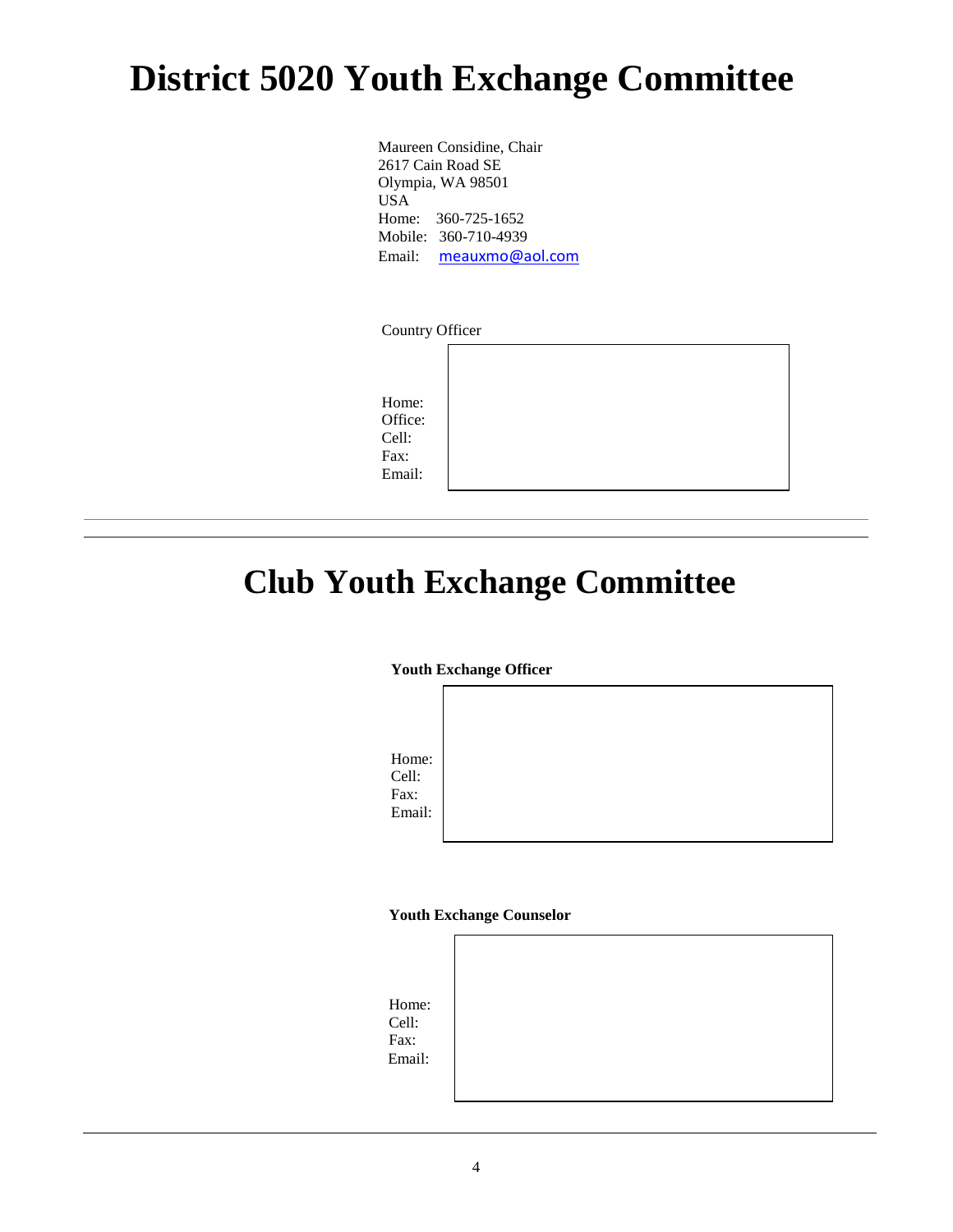Other Important club contacts:

# **Club Officers**

| Club President | Club Secretary |
|----------------|----------------|
| Home:          | Home:          |
| Office:        | Office:        |
| Cell:          | Cell:          |
| Fax:           | Fax:           |
| Email:         | Email:         |

Past President and Club Treasurer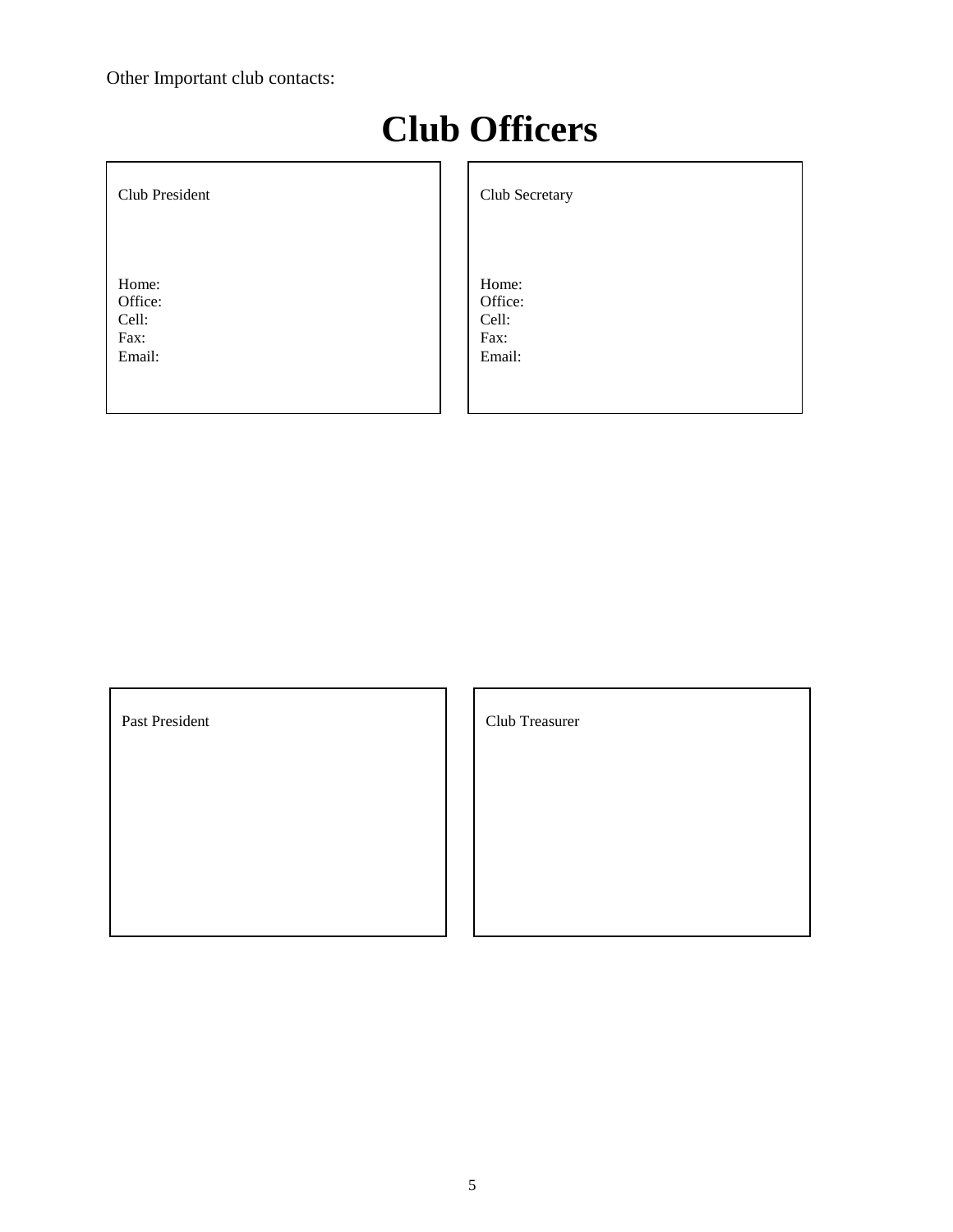# **What is Rotary?**

### *The History of Rotary*

Rotary was born on February 23, 1905 in Chicago, Illinois, the world's first and most international service club. The founder of Rotary was attorney Paul P. Harris (1868-1947), who gathered with three others to discuss his idea of a group of businessmen from different professions getting together periodically to become better acquainted. They decided to limit membership to one representative of each profession and to rotate the meeting site among each member's place of business, to acquaint each other with their various vocations and to promote business. The rotation of meeting places is the source of the name "Rotary".

Club membership grew rapidly. The second Rotary Club was founded in San Francisco in 1908. When clubs were formed in Canada and Great Britain, in 1912, Rotary became an international organization.

Since 1905, the ideas of Paul Harris and his friends have become ideals which have been accepted by people of practically all nationalities, and of many political and religious beliefs. Today there are Rotary Clubs in Austria and American Samoa, in Brazil and Brunei, in Italy and India, in Scotland and South Africa - in some 170 countries. The universal acceptance of Rotary principles has been so great that there are now more than 32,000 Rotary clubs, with a membership of over 1.2 million men and women.

### *Rotary Motto and Themes*

Rotary International has adopted as its motto, "*Service Above Self*". A second theme of Rotary is "*He profits most who serves best*". Additionally, each year, the Rotary International President coins a theme for that Rotary year.

Rotarians throughout the world quote the Four Way Test of the things we think, say or do:

- 1. Is it the TRUTH?
- 2. Is it FAIR to all concerned?
- 3. Will it build GOODWILL and BETTER FRIENDSHIPS?
- 4. Will it be BENEFICIAL to all concerned?

### *Rotary in Northwest Washington and Vancouver Island*

Each of the more than 32,000 Rotary clubs in the world is a member of Rotary International. Rotary is divided into 521 Districts, each of which is headed by a District Governor. We are District 5020 which consists of clubs in northwest Washington and Vancouver Island, BC.

Our District includes the areas on the Olympic Peninsula, Kitsap Peninsula, Pierce County and south into Woodland. It also includes all the communities located on Vancouver Island, BC.

The District Governor, and all officers of Rotary on the international, district or club level, serves for a Rotary fiscal year that runs from July 1 to June 30.

A number of district-level committees are organized to provide sponsorship or support for Rotary functions and initiatives that involve Rotarians from across our District. The Youth Exchange Committee, or YEC, is an example of a District Committee. The YEC is led by Chairman Leighton Mellemstrand.

### *The Rotary Foundation*

In 1917, the Rotary Foundation was born. The Rotary Foundation is a philanthropic trust promoting further understanding and friendly relations between peoples of different nations. The Foundation sponsors the largest scholarship program in the world and is supported purely by voluntary contributions from Rotary Clubs and Rotarians.

The Rotary Foundation has eight working programs and a budget of approximately \$45-\$50 million (US) each year. These programs include Ambassadorial Scholarships, Rotary Volunteers, The 3H program (for Health, Hunger and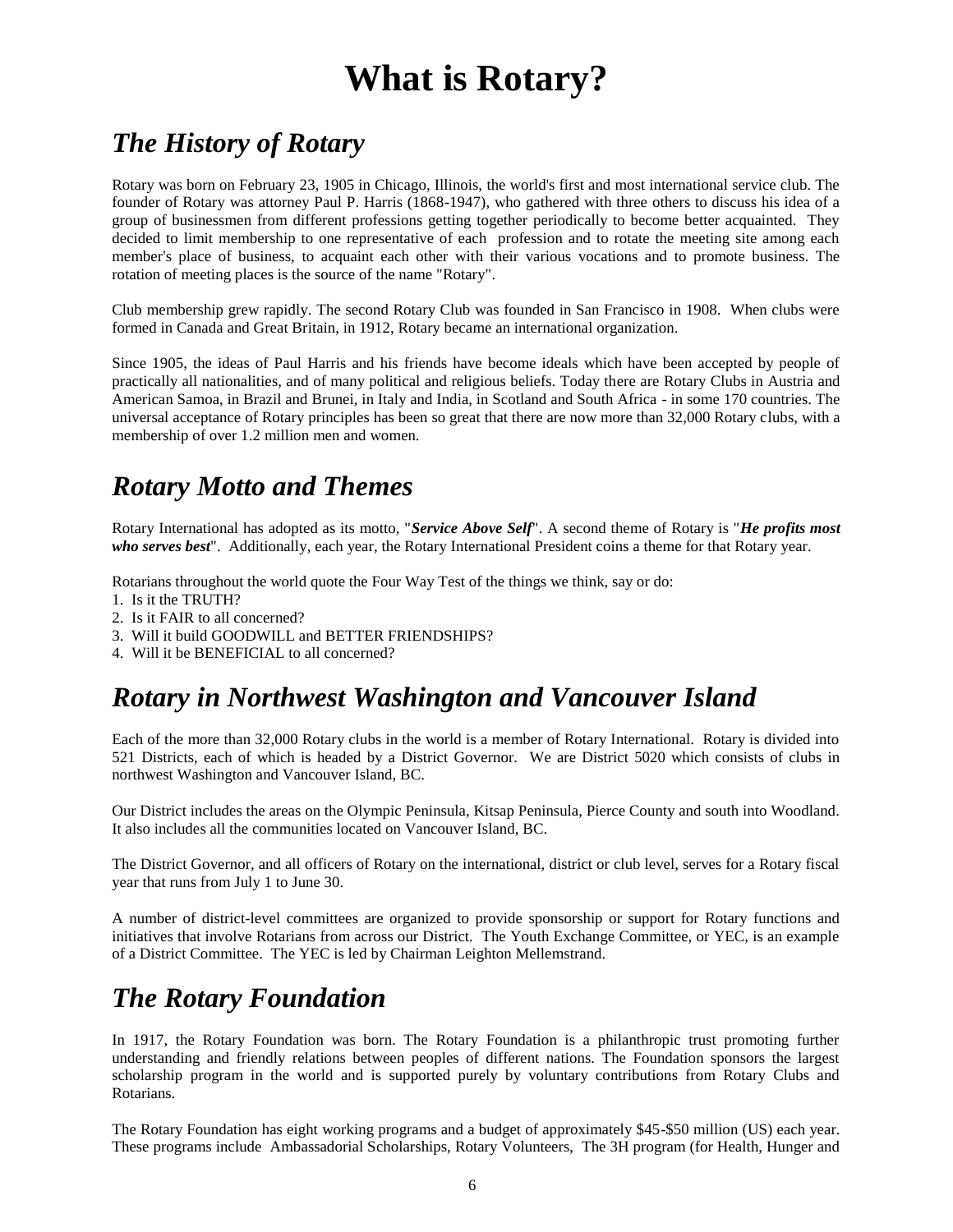Humanity), Rotary Peace Conferences, World Community Service, Special Grants, and two others that you may encounter during your exchange: Group Study Exchange, and Polio-Plus.

Group Study Exchange involves paired districts in different countries sending teams of 4 or 5 business or professional men and women for a 4 week period of study and discussion with their counterparts in the other country. Polio-Plus is Rotary's plan to eliminate polio from the world by the year 2005, Rotary's 100th birthday.

### *Rotary at the Local Level -- The Rotary Club*

The "personality" of each Rotary club is a reflection of the community it serves and the membership of that club. Even within our own District, club size ranges from less than two dozen members to well over two hundred members. Rotary clubs meet weekly throughout the year; some for a breakfast meeting, others during lunch. Some Rotary club meetings are quiet and serious", staying to a tight schedule so the members can return to work on time, while other club meetings are less formal and structured.

Exchange students often find that the Rotary club **hosting** them will be very different from the Rotary club **sponsoring** them, and both will be very different from other Rotary clubs they may have the opportunity to visit during their exchange year. But Rotarians around the world all share the common philosophy for Service to Others, and as an exchange student, they are there to help provide a successful exchange experience.

As with most organizations, Rotary clubs are led by officers who are elected by the membership for one year terms, beginning on July 1, the beginning of the Rotary Year. The officers include the Club President, Secretary, Treasurer, Vice-President and/or President-Elect, and Directors. Rotary clubs participating in the Youth Exchange Program generally appoint a Youth Exchange Officer, or YEO, to oversee that program, and that Rotarian, or another member of the host Rotary club, will be designated as the exchange student's Club Counselor. This Rotarian serves as the primary liaison between the Rotary club, the exchange student and the host families.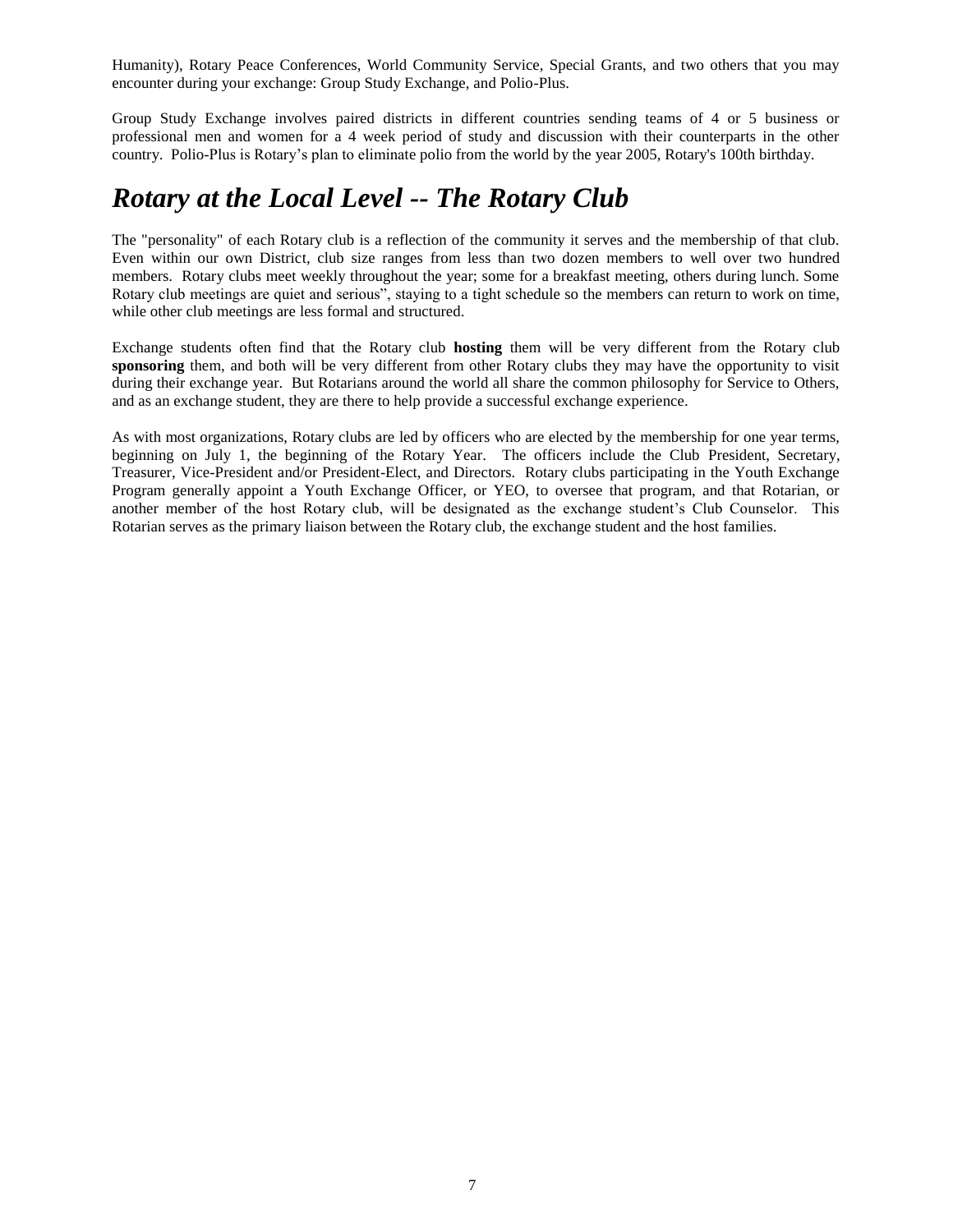# **Questions for "First Night" with Host Family**

- 1. What do I call you? "Mom", "Dad", or given (first) name?
- 2. What am I expected to do daily other than:
	- a. Make my bed
	- b. Keep my room tidy
	- c. Clean the bathroom up after I use it?
- 3. What is the procedure about dirty clothes? Where do I keep them until wash day?
- 4. Should I wash my own underclothes?
- 5. What is the procedure if I need to iron my clothes?
- 6. May I use the iron, washing machine, sewing machine, etc.?
- 7. Where can I keep my bathroom accessories?
- 8. When is the most convenient time for me to use the bathroom on weekday mornings?
- 9. When is the best time for me to shower or bathe?
- 10. When are mealtimes?
- 11. Do I have a regular job at meal times? Set, clear, wash, dry the dishes; the garbage?
- 12. May I help myself to food and drinks (non-alcoholic) at any time or must I ask first?
- 13. What areas are strictly private e.g. your study, bedroom, pantry, etc.?
- 14. May I put posters and pictures in my room? On the wall? How do you want things hung?
- 15. What are your feelings about my drinking alcohol if offered by you?
- 16. Do you object to my having wine at the table with you or an occasional beer?
- 17. What time must I get up weekday mornings?
- 18. What time should I get up weekends and holidays?
- 19. What time must I go to bed weekdays? Weekends?
- 20. What time must I be in on school nights if I go out? (Exceptions by special arrangement).
- 21. What time must I be in on weekends if I go out?
- 22. What dates are the birthdays of family members?
- 23. May I have friends stay overnight?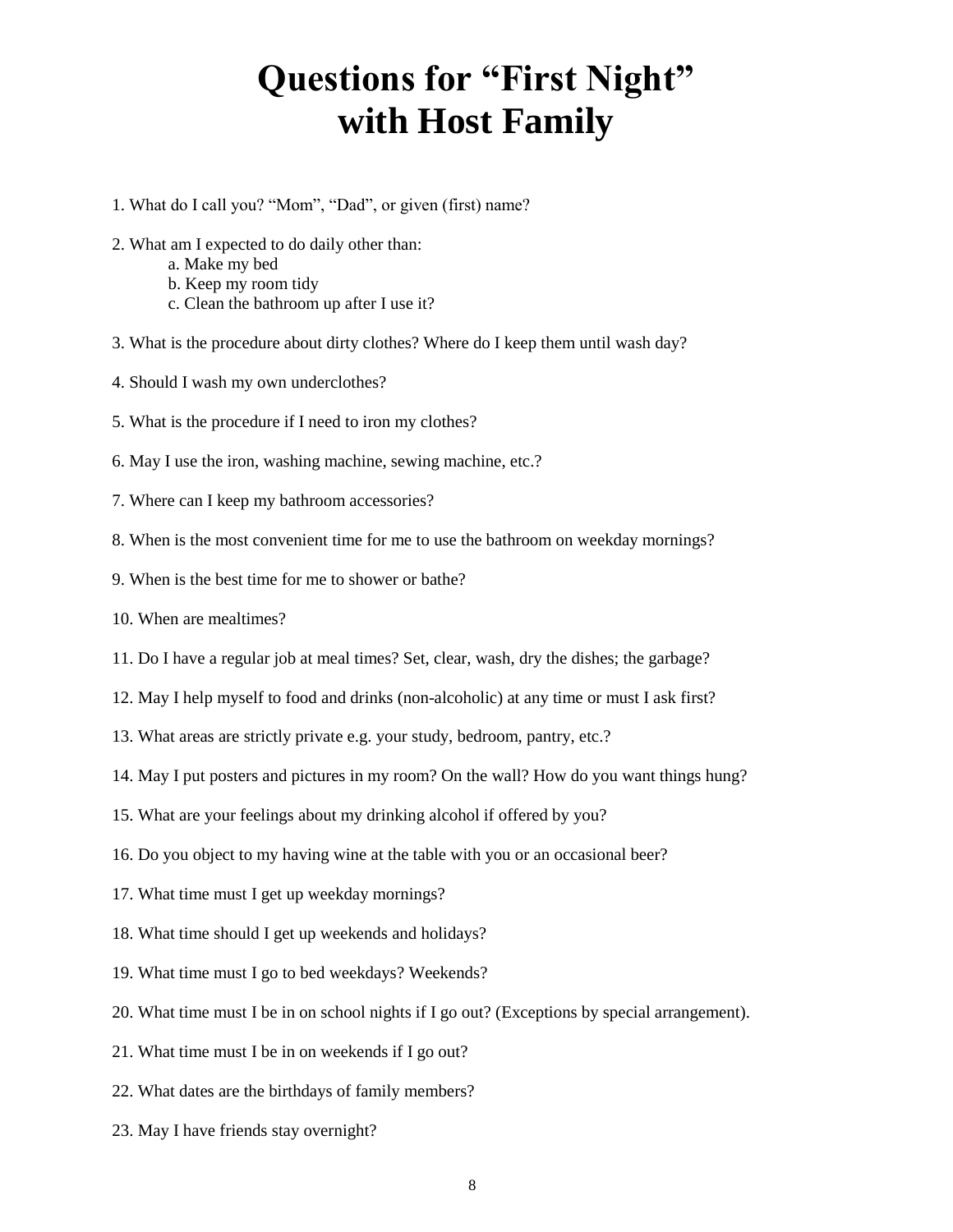24. What is your rule on entertaining friends in my room with the door closed?

25. Can I invite friends over during the day? After school? When no one else is home?

26. What are the rules about phone calls? Local?, Long Distance?, Overseas? How and when may I pay for calls I make? How do you want me to keep track of my pay telephone calls?

27. What are the rules about access to the Internet and e-mail if there is a computer in the house? Are there time limits or time periods that use is permitted or prohibited?

28. May my friends call me? What times are not good?

29. What is the procedure about posting mail?

30. Do any of you have any pet dislikes? e.g.. chewing gum, music types, being late, wearing curlers or a hat at the table, being interrupted while reading, etc.

31. How do I get around? bus, bicycle, be driven, riding with friends, etc.

- 32. What about transportation to the mall or movies?
- 33. May I play the stereo or TV?
- 34. May I use kitchen appliances? Microwave? Dishwasher? Stove?
- 35. What are the rules about going to church?
- 36. May I smoke? Where? (Rotary discourages smoking in general and forbids smoking in bedrooms)
- 37. If I have something bugging me, how do you want me to handle it?
	- a. Write a note explaining it
	- b. Ask for a heart to heart discussion
	- c. Tell my counselor
	- d. Keep it to myself and live with it
- 38. How often can I go out each week?
- 39. Who pays for "event" expenses? me? you? Rotary? (movies, sports events, concerts/shows )
- 40. Can I use the shampoo and tooth paste or buy my own?
- 41. What do I do about school lunch? Buy- who pays- me, you, Rotary? Bring from home?
- 42. Are there any eating habits or foods I need to discuss? I don't like \_\_\_\_\_.

**In general, ask about those things you feel are most important the first night, and then other over the next couple nights. Try to always keep an open and honest communication with your Host Family and Rotary.**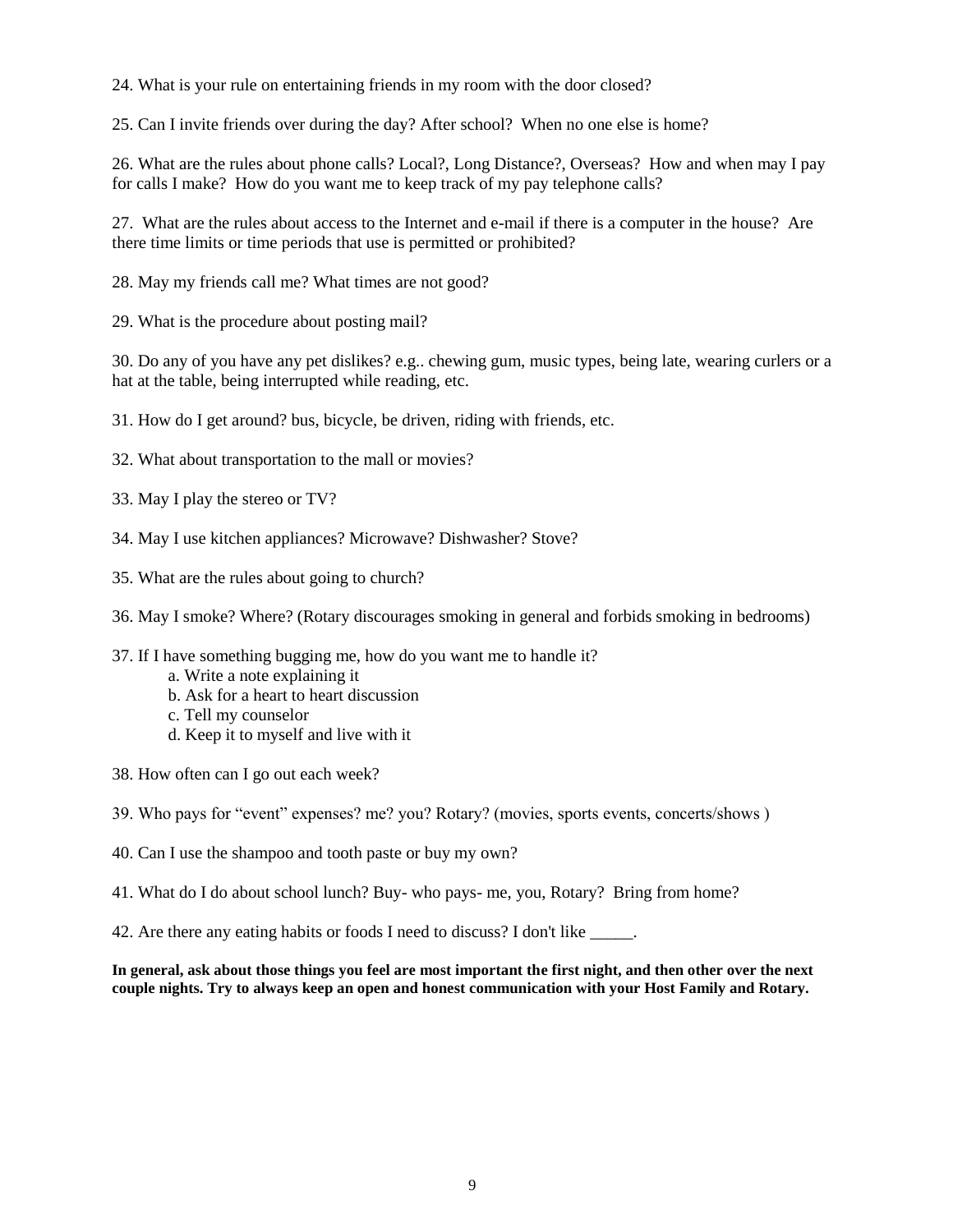### *The Rotary Support System*

#### **What is Youth Exchange?**

Rotary Youth Exchange is a country-to-country exchange of high-school age young people, between the ages of 16 to 18½ years old at the time of arrival in the hosting country, for a cultural and educational experience for both the student and those serving as hosts. The duration of the exchange is 10-12 months, and generally follows the school year as defined by the Exchange student's home country.

#### **What is Rotary?**

Rotary International, as the sponsoring organization of this program, is an international volunteer organization comprised of Rotarians around the world dedicated to improving their community, both locally and world-wide, through service to others. A more comprehensive description of Rotary and its structure can be found in Appendix A of this Information Book. However, one term used throughout this Book warrants explanation here: **District** is the geographic organization of a number of local Rotary clubs for purposes of governance and support. We are **Rotary International District 5020**, consisting of Rotary clubs representing much of northwest Washington and Vancouver Island BC.

#### **Role of the Rotary District and Youth Exchange Committee**

Rotary Youth Exchange is, more specifically, an exchange of students between two Rotary Districts in different countries. District 5020 is excited about the possibilities of expanding our Youth Exchange program, involving more and more countries and more and more students. Conduct and administration of the Exchange program is the responsibility of each participating Rotary district under the authority of the respective **District Governor**, a Rotarian elected for a one-year term to provide leadership to the clubs and Rotarians in that District. All Rotary districts participating in the Youth Exchange Program agree to comply with Rotary International guidelines, but retain autonomy in conduct of the program. This responsibility is delegated in District 5020 to the **District Youth Exchange Committee** (or **YEC**).

For example, the selection, screening and preparation of "outbound" exchange student candidates is the responsibility of each sending or sponsoring Rotary District, although a uniform application form has been developed for this purpose by Rotary International. On the other hand, once our District YEC has agreed to accept an "inbound" exchange student, and one of our Rotary clubs has agreed to host and support that student, that student agrees to comply with **this** District's rules, regulations, and guidelines as a condition of the exchange.

To assure a complete understanding of those conditions, the District 5020 YEC provides a comprehensive orientation to our inbound students shortly after their arrival. Even before the student's arrival, the Youth Exchange Committee establishes and maintains communications with its counterparts in the exchanging district, the inbound students both before their arrival and during their year here, and the outbound students we are sending overseas.

The District 5020 Youth Exchange Committee is a valuable resource for both you and the exchange student, and its members are familiar with the conduct of the Exchange Program both here and in the country your student is from. Feel welcome to contact any member of the District 5020 YEC anytime you have a question or need help with a problem. Names, addresses, and telephone numbers are available in this Host Family folder.

#### **The Hosting Rotary Club's Role**

The local Rotary club provides another level of support to you, the student, and the Exchange Program. Most Rotary clubs will identify an individual Rotarian as the **Youth Exchange Officer** (or **YEO**) to administer the club's Exchange program, including recruiting outbound candidates and Host families. Another member of the Rotary club will be designated as the Inbound Exchange student's **Club**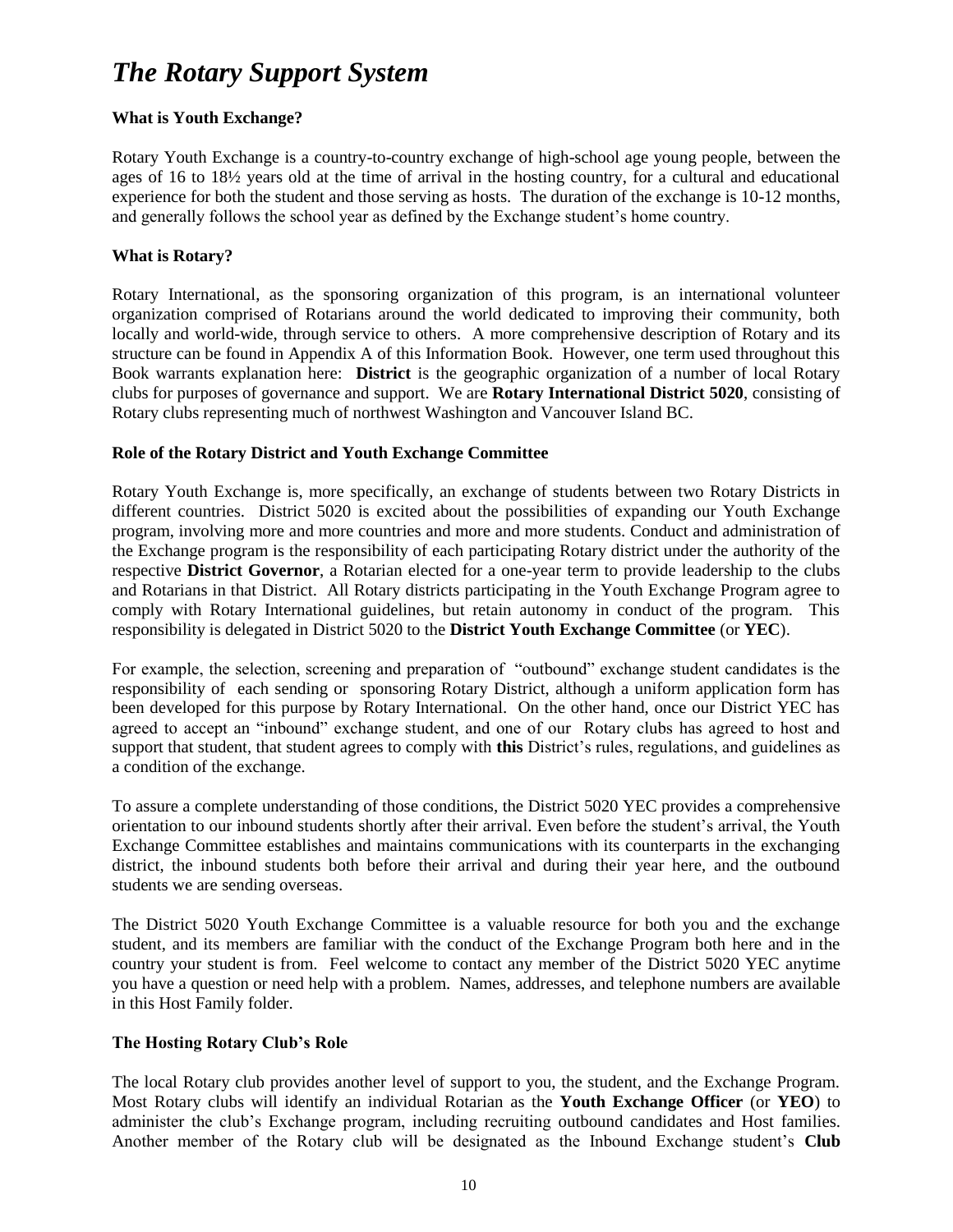**Counselor** for the duration of the exchange. The **Club Counselor** serves primarily as an advisor and advocate for the student; the Youth Exchange Officer or Inbound Coordinator should also be in contact with the host family on a regular basis, and be available to answer questions or direct host parents to the appropriate resource when needed.

The hosting Rotary club has made or will make arrangements for enrolling the exchange student in your community's high school or a private school shortly after he or she arrives. The YEO or Club Counselor will assist the student in selecting a course of study that should be neither overly-challenging nor boring for the student. As a host parent, you should discuss school work with the student, teachers, and school officials if academic or social problems are becoming apparent.

The hosting club provides another form of support to the Exchange student in the form of a **spending allowance**. Each month the Rotary club will provide a minimum of \$100 directly to the student, to be used for incidental personal expenses, entertainment, school supplies, etc. Through the Rotary-provided allowance and parental resources, exchange students are expected to be **financially self-supporting** in terms of personal expenses, clothing, entertainment, and travel when not part of a host family event. In addition, District 5020 requires all inbound students to deposit with the hosting club a **\$500 emergency fund** that can be accessed by the club to pay for such expenses when the student is not able to do so. Please discuss any financial concerns with the Rotary club representatives.

The hosting club will regularly invite the exchange student to attend Rotary meetings and other Rotary events. While students are encouraged to attend Rotary meetings and other events as often as possible, only attendance at the Inbound Orientation, The Comox Valley Orientation and the annual Rotary District Conference are mandatory for the student. Interference with host family activities from, or transportation to/from, Rotary events should not impose a burden on the host family, and the YEO/Club Counselor should be advised before this can occur.

#### **Rotary Support -- District + Club**

This Team of the **District Youth Exchange Committee**, the local Rotary club **Youth Exchange Officer**  and **Club Counselor** are here to help the Exchange student and host family have a successful exchange experience. They are available to you, 24 hours a day, to provide you with assistance on any matters of concern. We strongly urge you to seek our involvement before problems become too large for simple solutions.

If there is a situation which you feel unprepared for please contact your club YEO, student's counselor or District YEC. You may not "kick a student out" of your home for what you feel is a family violation. Contact one of your representatives immediately and the student will be removed by Rotary if you feel the situation cannot be resolved. Many times these situations can be resolved to everyone's satisfaction if addressed early enough.

#### **Abuse, Neglect and Harassment Allegations**

Rotarians, their families, and non-Rotarian volunteers are expected to use their best efforts to safeguard the welfare of and prevent the physical, sexual, or emotional abuse or harassment or neglect of every student with whom they come into contact.

Rotary District 5020 is committed to protecting the safety and well being of Youth Exchange students and will not tolerate their abuse or harassment. All allegations of abuse, neglect and harassment will be taken seriously and must be handled within the reporting guideline.

If you suspect physical, sexual, or emotional abuse or harassment of any kind you must take the following steps: After ensuring the safety of the student, all allegations should be immediately reported to appropriate Rotary Club, The Youth Exchange District Chairman and the appropriate authorities.

See related information in this packet regarding identifying, recording and reporting guidelines.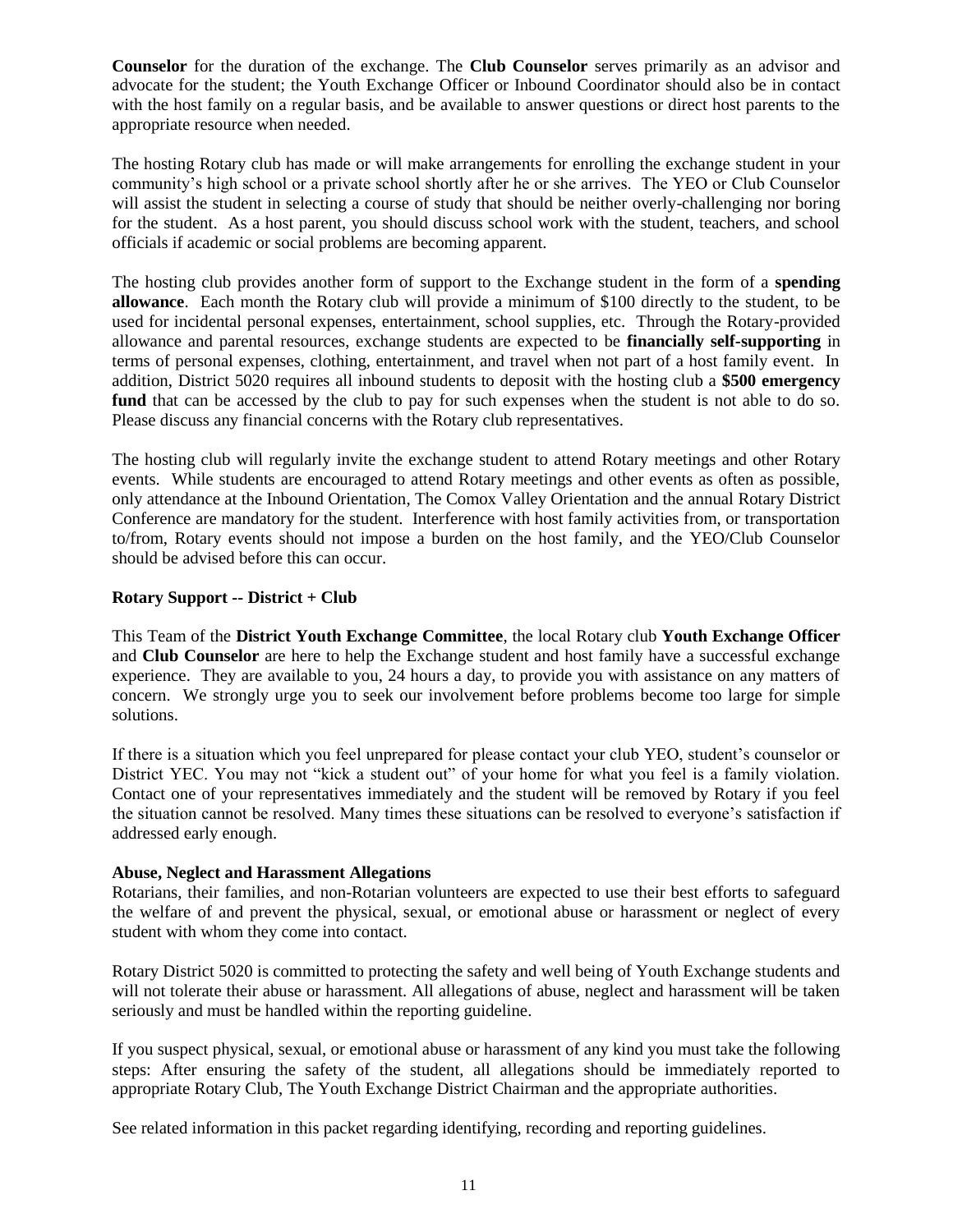# **The Host Family's Role**

The operative word here is *Family*, and we ask you to help your exchange student become a part of your family during the period that he or she lives with you. That means treating this young person as you would your own son or daughter, not as a guest, and exercising all of the **parental responsibilities and authorities** you would for your own child. While many factors will influence to what extent you may need to focus on this role, such as your own experience as a host parent, ages of your own children, and whether you are the first, middle, or final host family for this student, here are some suggestions that previous host parents have provided to us:

- **Establish a clear understanding of expectations** soon after your student arrives. Appendix D is a listing of **First Night Questions** that we provide to both students and host parents that cover most of the topics that will help define those expectations. Cultural differences as well as personality differences often lead to misunderstandings unless these topics are discussed and clarified. Many students will use the questions as a "check-off list" to make sure nothing has been overlooked during the first few days; we suggest that host parents also review this list for any topics that are important to them.
- Be prepared to help your student recover from **homesickness**. This can take many forms, from simply general sadness to wishing to stay in his or her room alone. It is perfectly normal for Exchange students to have bad days and experience homesickness (even for their last host family). If you are sensitive to this, you will be able to reassure your student that their reactions are perfectly normal. Help them to keep busy and involved. These feelings will pass. If they have poured out their frustrations in a letter home (often saying they want to return home immediately), suggest that they put it away for a couple days, re-read it, and only then mail it ... if it still applies. Most times the letter will be thrown out!
- Encourage your student to **get involved**. School extracurricular activities, sports, community activities, church groups, and family activities may be new and unfamiliar to your student, and will likely be very "different" from those activities he or she was involved in back home. If you sense that your student is bored and reluctant to participate in available activities, it may simply be because no one has asked him or her to join in. Try to introduce the student to some people who will help overcome this reluctance.
- **Understand "culture shock", and help your student learn our culture**. Appendix E in this booklet provides the article *How to Cope with Culture Shock* which may help you understand some of the feelings your student may experience as a result of the differences between our culture and the one they have known since birth.
- It is the responsibility of the host family to **inform the sponsor** of any and all material changes in the status of the host family or student, including, but not limited to, changes in address, finances, employment and criminal arrests.
- Host families need to be aware of **cross-cultural interaction** and become familiar with cultural differences and practices. Strategies to assist in this can be found later in this manual.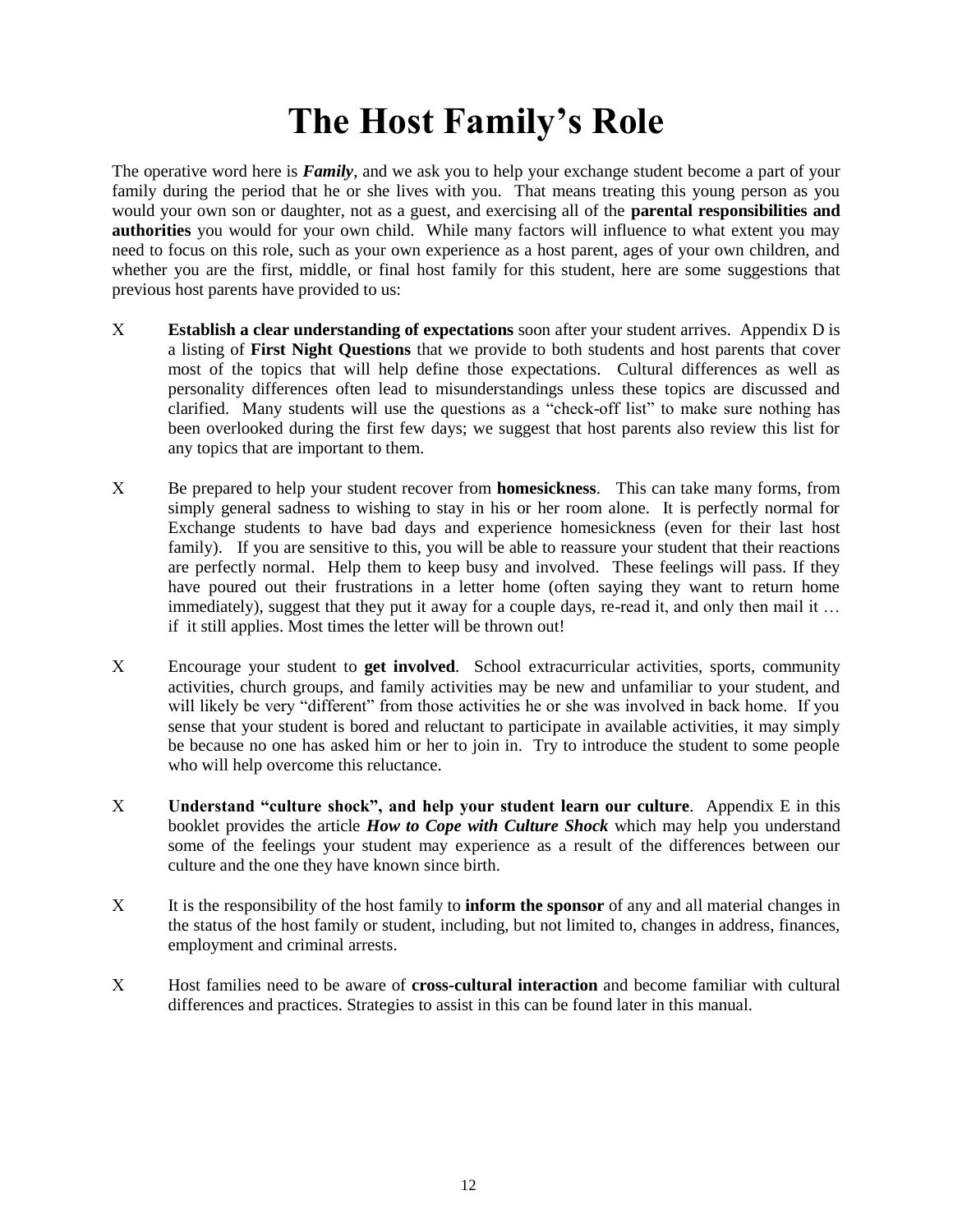# **Other Information Needed By Host Parents**

#### **INSURANCE**

All inbound exchange students must have a medical/accidental injury policy that meets Rotary's requirements, under a policy issued by an insurance company determined by the students Rotary District. Instructions for submitting a claim are included in Appendix F (to be added once student arrives in the United States). In addition, a **Permission for Medical Care**, signed by the student's family member, is included in the copy of the student's application provided for you. An original copy remains with the YEO and a copy can be obtained at any time.

**The cost of any medical treatment is the responsibility of the student** and his/her natural parents, and the insurance provides for either payment or reimbursement of a portion of those expenses (usually after a nominal deductible has been met). Students should have the financial ability to pay for any medical expenses at the time provided, and host families should not incur any costs in this regard.

**However, as host parents, you are asked to make arrangements for medical treatment when necessary**, as well as to determine when medical treatment is called for. Your student may be reluctant to discuss medical problems initially, and their own culture, or medical system at home, may be quite different than that which we have, so you may need to patiently ask questions and offer suggestions when you observe conditions that may be medically-based. Many Rotary clubs have arrangements with local medical-services providers (often a member of the Rotary club), and you should be appraised of these arrangements by the Rotary YEO or Club Counselor before a medical problem arises.

**It is always advisable to inform the host Rotary club of any medical treatment or medical problems that have occurred so that information is made available to subsequent host families. Serious illnesses or injuries should be made known to the District YE Chair as soon as possible**.

#### **BEING THE FIRST HOST FAMILY**

While being "first" often provides the greatest challenges for dealing with things like language difficulties and cultural differences, it also provides the opportunity to form a lasting emotional bond with the student that can continue after the student moves on to subsequent host families, since he or she will remain part of your community for the balance of the exchange year.

When the time comes for the student to move on, be prepared for the emotions that come with separation and fear of something new, both for the student and you. It will help to make this transition go smoothly if the student has met the new family, perhaps first in your home, and then later for a visit in the next host family home, to provide opportunities to become familiar with the family and surroundings.

Once your student has moved, maintain contact without undermining the development of relationships with the next family. Inviting your student to share special family events, like birthdays, will reinforce the relationship you developed earlier, and will usually be welcomed by the current host family, just as you welcomed others' invitations to the student when part of your family.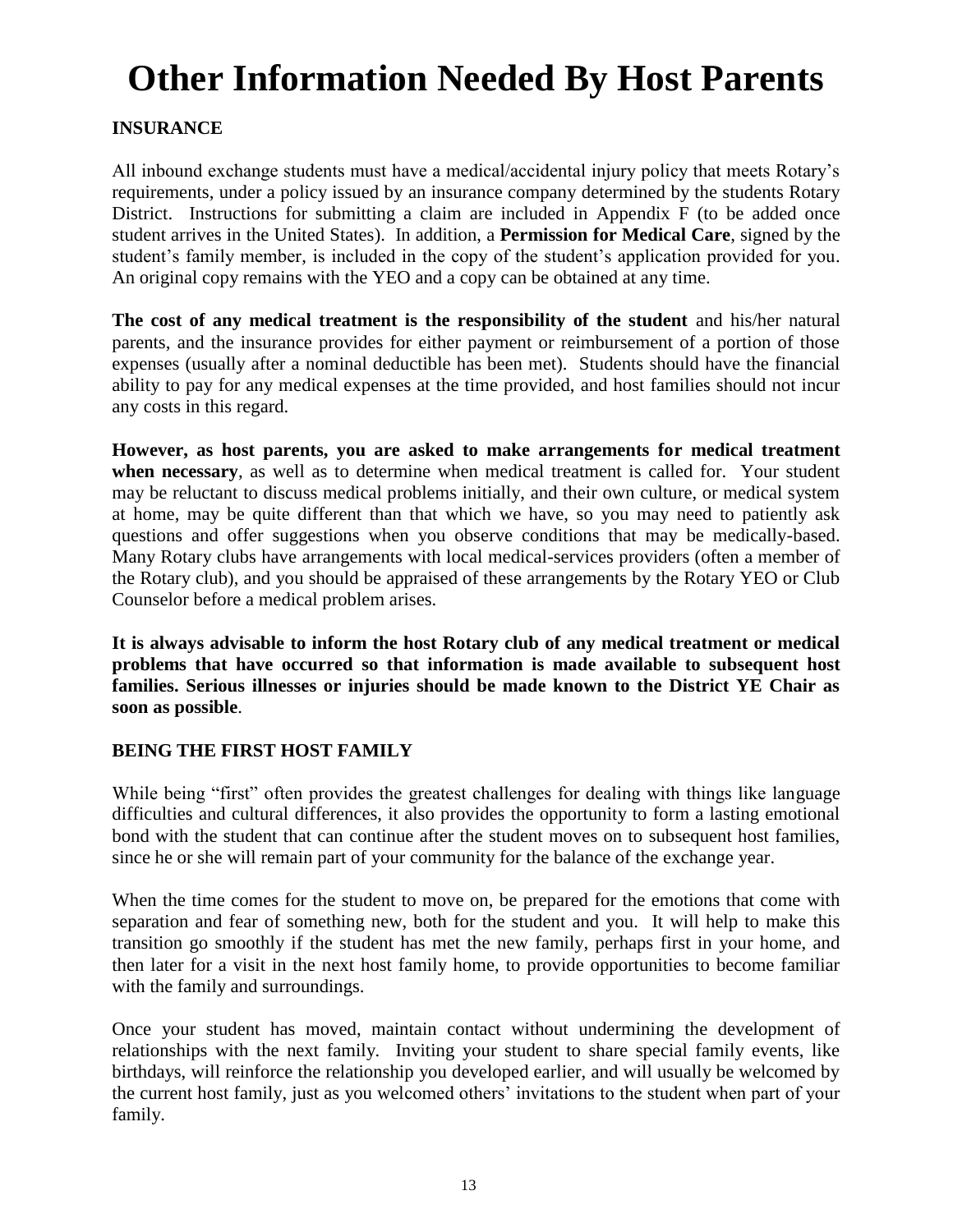When it is finally time for your student to return home to his or her own family, they will be leaving not one but several **families** that they will consider "home" for the rest of their lives.

#### **BEING THE FINAL HOST FAMILY**

Being the host family at the conclusion of the exchange year could involve dealing with many of the same emotions the student had upon arrival, but this time caused by the realization that the "familiar" is now *our* culture, and the "unknown" involves *returning home*. Understand that the exchange student **must** return home at the conclusion of the exchange year (generally within 10 days of high school completion, or the conclusion of a USA Tour, if applicable) as a condition of the exchange program. **A sign of a successful exchange is the student's reluctance to go home, and we wouldn't want it any other way.**

You may need to help your student prepare mentally for this departure, in addition to the many physical aids that will be needed. **Start by selecting an actual departure date** that everyone involved agrees with (including the student's parents), and help the student make the necessary airlines reservations. (Although we require all students to have round-trip airlines tickets, some airlines can only book flights 6-9 months in advance, and many students must change the initial return date once they know graduation and Tour dates, etc.). As the departure date approaches, help the student with packing and luggage, recognizing that much has been collected since their arrival, and it may be necessary to ship some of the student's possessions home to keep suitcases below the airlines' quantity and weight limits.

Help the student wrap up any financial obligations with you and others, especially regarding long-distance telephone charges. Use of a pre-purchased phone card, or having the student make final calls collect, will minimize phone charges appearing on your telephone bill after the student has departed. Discuss with the student and the Rotary Club Counselor the return of the student's emergency fund.

Involve the prior host families, and the host Rotary club, in planning a farewell event before the student departs. And allow sufficient flexibility in your schedule during the final few days to provide your student with the opportunity to say goodbye to the many friends made during the past year. In many cases, these "good-byes" will be even harder for the student than those said 11 or 12 months earlier, and your understanding and support will make this a happy time for everyone involved.

#### **PASSPORT INFORMATION:**

Each student keeps their passport and important papers with them and should be maintained in a safe place that they can access. A photocopy is kept by the club YEO. Any travel outside the district (or Country) requires the student to carry his/her passport and papers. Please make sure your student doesn't leave home without them when needed.

#### **IMPORTANT REMINDER:**

Whenever the exchange student changes host families, the new family name, address, phone numbers, and e-mail must be reported to the Youth Exchange Country Officer and the Alternate Responsible Officer on the US side. The regulations of the US State Department require address changes to be filed within ten days – failure to do so can result in the deportation of the student. Although we consider it the student's responsibility to report their moves to the YEO prior to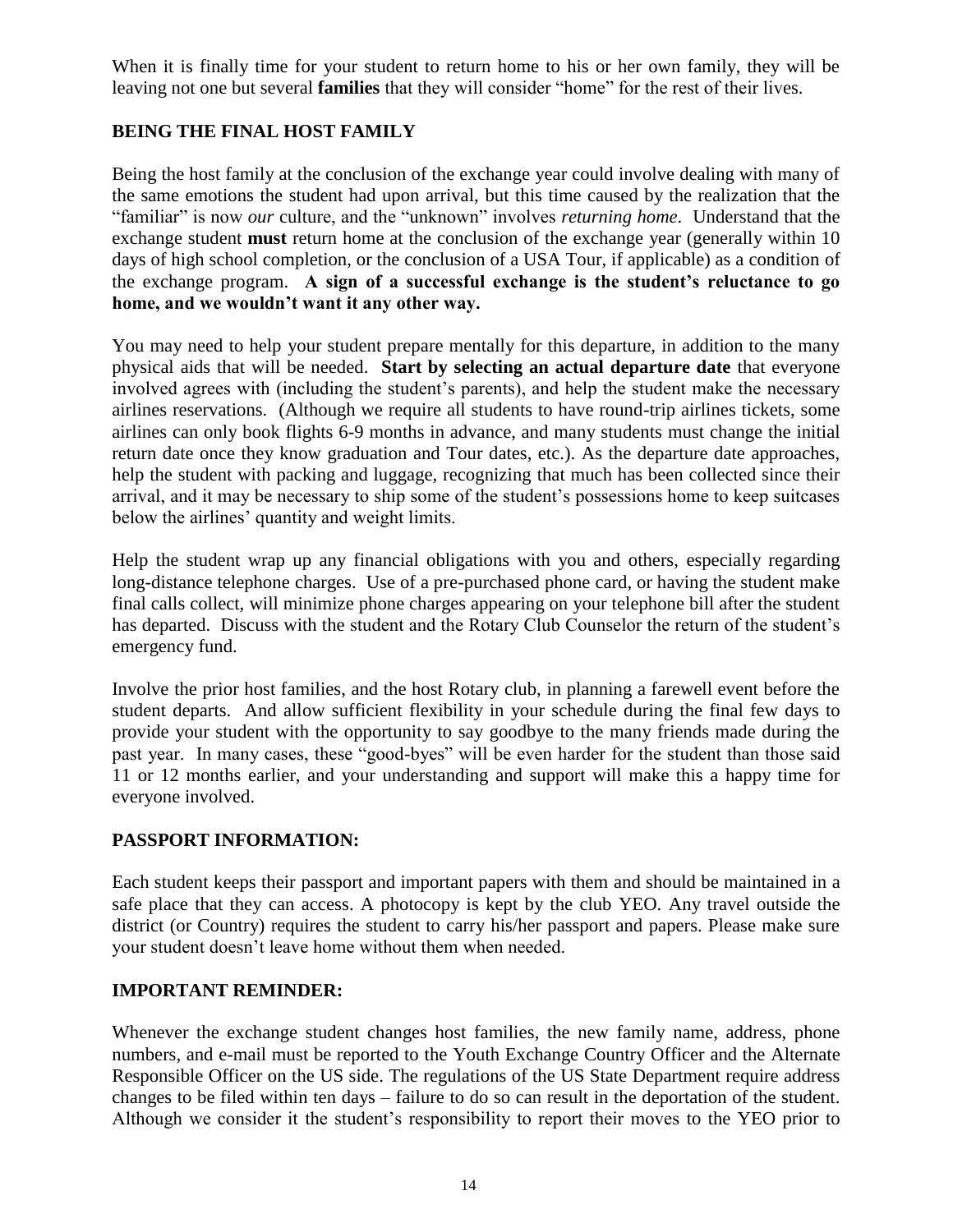their move, we recommend that host families and/or club counselors stay on top of the situation as well, due to the seriousness of the consequences. The YEO will make the proper reporting.

#### **LASTLY, IF THERE ARE QUESTIONS OR PROBLEMS.....**

While there is no way we or you can guarantee that every Exchange student and host parent will enjoy a completely successful exchange, we do our best to help them, and you, and the percentage of unsuccessful exchanges is very small. Most problems that do occur can be taken care of satisfactorily if addressed early, before they become too big to handle.

**IF YOU DO HAVE A CONCERN, AND NEED TO DISCUSS SOMETHING, please contact the local Rotary Club Youth Exchange Officer or the student's Club Counselor.** If he or she is not available, please contact a member of the District YE Committee. They will get in touch with the student, and if appropriate, the counterpart in the sponsoring district for further information and help, if needed.

**Please do not dismiss non-compliance with our rules, or try to solve major problems yourself.** Because this is an international program, there may be cultural and/or Rotary subtleties of which you are unaware, and there may also be long-range implications affecting future exchanges. Please call and give us the opportunity to show you that we are as concerned about the exchange student and the host family and club as you are. We can't help you or the student, if we don't know that there is a problem.

Finally, while much of this booklet addresses rules, regulations, and "dealing with problems", we want you to know that being a host parent is also a lot of fun and full of rewards. You will get to know, and love, someone from another country, another culture, and another part of the world. You will have the opportunity to watch, and help shape, the development and maturity of a young person. You will have opportunities to learn of another culture yourself, and in the process of sharing our culture and our country with this student, gain knowledge and understanding for you and your family. And at the end of the exchange, you will have added to your family a son or daughter who may live in a "foreign" country the rest of their life, but will always be a part of **your** family.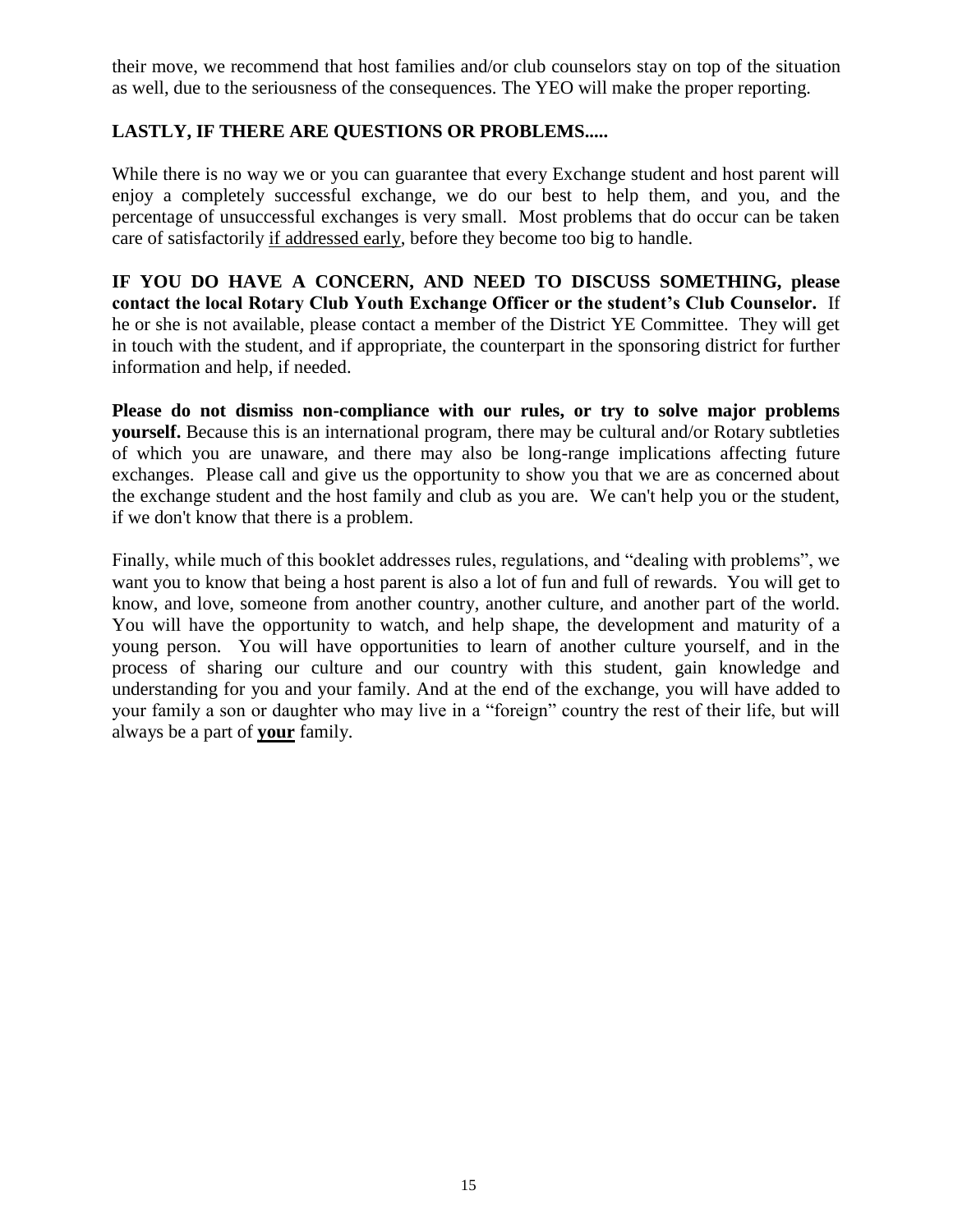# **How to File an Insurance Claim**

**American International Group Companies (AIG) Plan Description: Rotary International Youth Exchange UNITED STATES STUDENTS Issued by: CISI Cultural Insurance Services BOLDUC**

> **WORLDWIDE EMERGENCY ASSISTANCE** Toll free USA **1-800-551-0824** Collect worldwide **0-302-761-3700** If unable to resolve problems call directly to CISI at 203-399-5181

#### **If you require medical attention:**

Present your identification card to the medical provider. This will ensure that the claim will be sent to CISI. Failure to do this will delay the processing and payment of you claim and may limit the company's liability. (See what's not covered – limitations and exclusions within the policy)

All students who are insured under this program have been provided a claim form, policy, and Insurance Identification Card. In addition, a claim form is enclosed with this handbook. If additional forms are required, Request from Youth Exchange Officer of your Rotary Club

#### **SEND ALL MEDICAL CLAIMS TO:**

CISI Claims Department River Plaza 9 West Broad St Stamford, CT 06902 USA

You can reach them by: Telephone: 203-399-5181 Fill out form completely. Be sure to give the name and address of the **current** host family. Sign and date in the lower part of Section A.

If the student is a minor (under age 18), a host parent should sign the claim form to insure that the claim is not delayed due to lack of Authorization acceptable to the insurance company.

Note: be sure that all questions are answered or an N/A (not applicable) is entered in the blanks to show that you have not overlooked anything.

Be aware that the policy has deductibles which you and your parents are responsible for paying.

If filing a claim from outside the US, be sure to mail the claim "AIRMAIL". Otherwise it takes weeks to reach the US and payment will be delayed. If the payment has not been received in about one month, call the claims department at the appropriate telephone number to determine what is holding up the payment. They may just need more information which you can give them over the phone.

Claim payments will be made by check in US dollars. Make sure you have a way to cash or deposit the claim check. Also consider where you will be living four to six weeks from the time you send the claim to the insurance company; you don't want it arriving at your host family after you have returned home.

If you have questions, contact your clubs YEO, your club counselor or the District 5020 Youth Exchange Committee.

*(Insert the student's medical and dental forms, permission for medical care and release from the student's application along with their health insurance card following these pages)*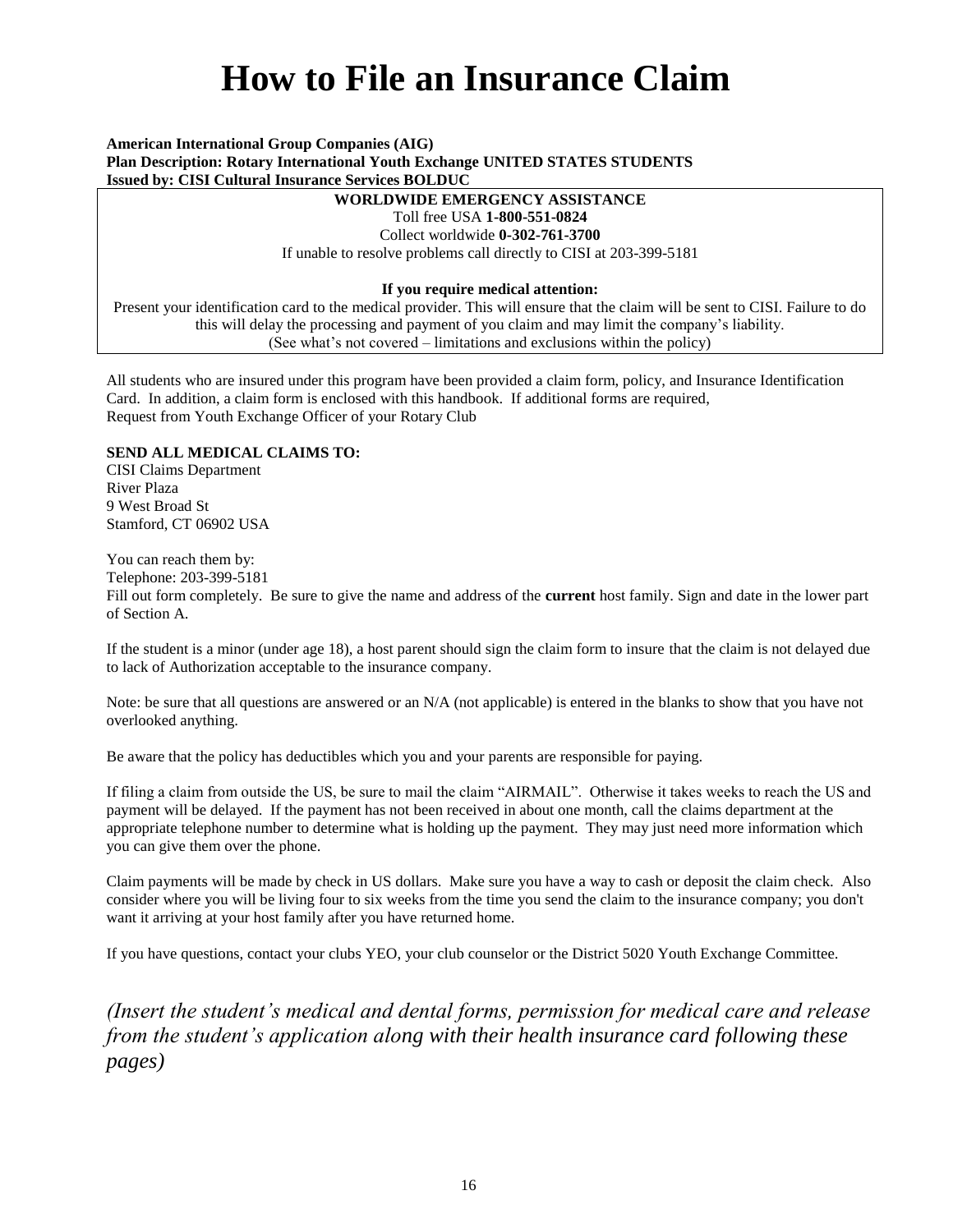# **Program Rules And Conditions of Exchange**

The following pages contain the Program Rules and Conditions which all exchange students and their parents agreed to follow as part of the Application to the Exchange Program. These are the "universal" set of common sense rules that all Rotary District Youth Exchange Programs expect the student to comply with as a condition of the Exchange.

### **Program Rules and Conditions of Exchange**

As a Youth Exchange student sponsored by a Rotary club or district, you must agree to the following rules and conditions of exchange. Violation of any of these rules may result in dismissal from the program and immediate return home, at student's expense. Please note that districts may edit this document or insert additional rules if needed to account for local conditions. Rules and Conditions of Exchange

1) You must obey the laws of the host country. If found guilty of violating any law, you can expect no assistance from your sponsors or native country. You must return home at your own expense as soon as released by authorities.

2) You will be under the host district's authority while you are an exchange student and must abide by the rules and conditions of exchange provided by the host district. Parents or legal guardians must not authorize any extra activities directly to you. Any relatives you may have in the host country will have no authority over you while you are in the program.

3) You are not allowed to possess or use illegal drugs. Legal medications that are prescribed to you by a physician are allowed.

4) The illegal drinking of alcoholic beverages is expressly forbidden. Students who are of legal age should refrain. If your host family offers you an alcoholic drink, it is permissible to accept it under their supervision in the home. Excessive consumption and drunkenness is forbidden.

5) You may not operate a motorized vehicle, including but not limited to cars, trucks, motorcycles, aircraft, all-terrain vehicles, snowmobiles, boats, and other watercraft, or participate in driver education programs.

6) Smoking is discouraged. If you state in your application that you do not smoke, you will be held to that position throughout your exchange. Your acceptance and host family placement is based on your signed statement. Under no circumstances are you to smoke in your host family's bedrooms.

7) Body piercing or obtaining a tattoo while on your exchange, without the express written permission of your natural parents, host parents, host club, and host district, is prohibited, for health reasons.

8) You must make every effort to learn the language of the host country, and may be responsible for any costs for tutoring, language camps, or other instruction.

9) Limit your use of the Internet and mobile phones, as directed by your host district, host club, and host family. Excessive or inappropriate use is not acceptable. Accessing or downloading pornographic material is expressly forbidden.

10) You must attend school regularly and make an honest attempt to succeed.

11) You must have health and accident or travel insurance that provides coverage for accidental injury and illness, death benefits (including repatriation of remains), disability/dismemberment benefits, emergency medical evacuation, emergency visitation expenses, 24-hour emergency assistance services, and legal services, in amounts satisfactory to the host Rotary club or district in consultation with the sponsor Rotary club or district, with coverage from the time of your departure from your home country until your return.

12) You must also have liability coverage through a travel insurance or other applicable policy, in amounts satisfactory to the host Rotary club or district in consultation with the sponsor Rotary club or district

13) You must have sufficient financial support to assure your well-being during your exchange. Your host district may require a contingency fund for emergency situations. Unused funds will be returned to you or to your parents or legal guardians at the end of your exchange.

14) You must follow the travel rules of your host district. Travel is permitted with host parents or for Rotary club or district functions authorized by the host Rotary club or district with proper adult chaperones. The host district and club, host family, and your parents or legal guardians must approve any other travel in writing, thus exempting Rotary of responsibility and liability.

15) You must return home directly by a route mutually agreeable to your host district and your parents or legal guardians.

16) Any costs related to an early return home or any other unusual costs (language tutoring, tours, etc.) are the responsibility of you and your parents or legal guardians.

17) Visits by your parents or legal guardians, siblings, or friends while you are on exchange may only take place with the host club's and district's consent and within their guidelines. Typically, visits may be arranged only in the last quarter of the exchange or during school breaks and are not allowed during major holidays.

18) Serious romantic activity is to be avoided. Sexual activity is forbidden.

19) Talk with your host club counselor, host parents, or other trusted adult if you encounter any form of abuse or harassment.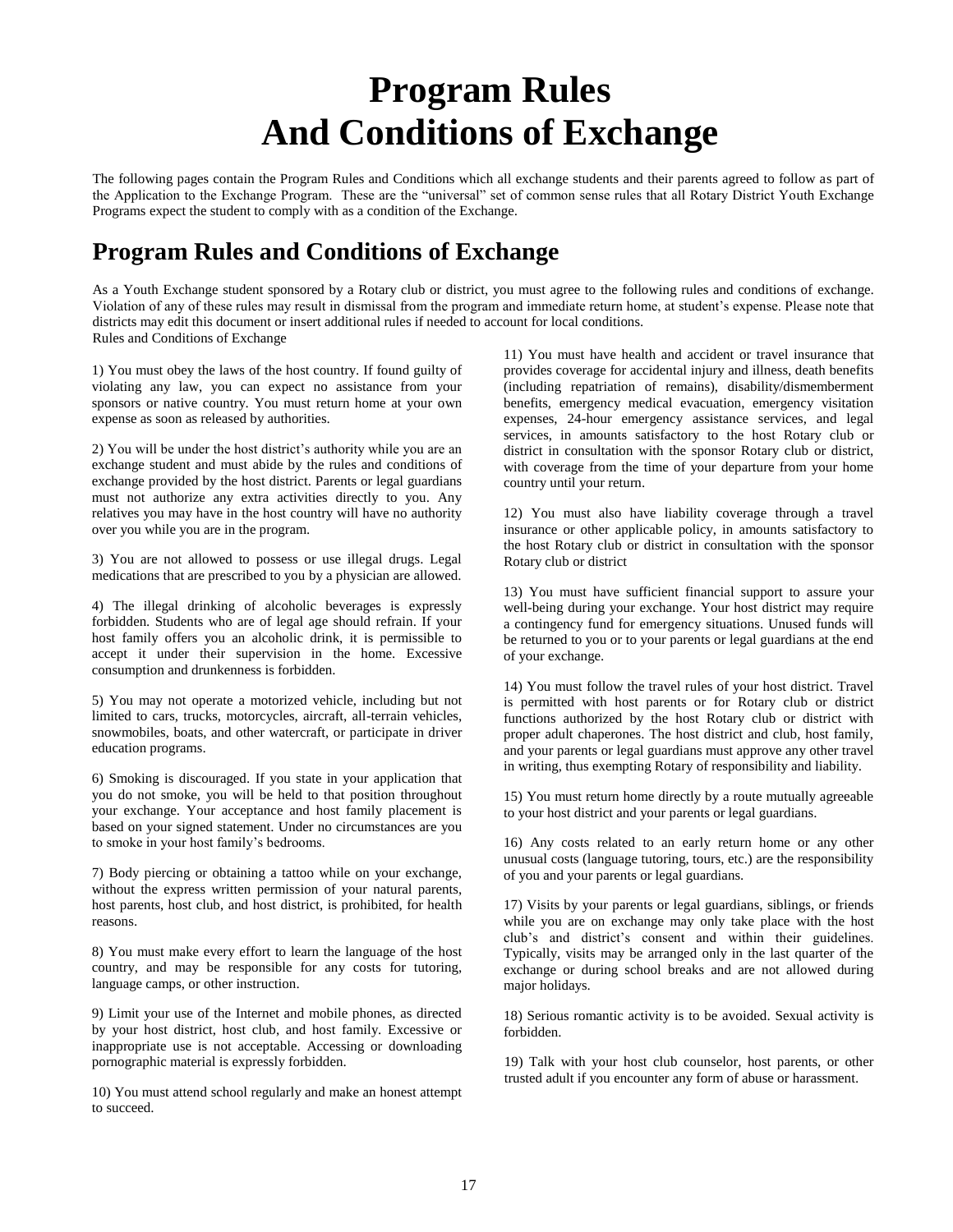#### **Recommendations for a Successful Exchange**

1) You should communicate with your first host family prior to leaving your home country. The family's information will be provided to you by your host club or district prior to your departure.

2) Respect your host's wishes. Become an integral part of the host family, assuming duties and responsibilities normal for a student of your age or for children in the family.

3) Learn ahead of time as much of the language of your host country as possible, and use the language regularly. Teachers, host parents, Rotary club members, and others you meet in the community will appreciate the effort. It will go a long way in your gaining acceptance in the community and with those who will become lifelong friends.

4) Attend Rotary-sponsored events and host family events, and show an interest in these activities. Volunteer to be involved; do not wait to be asked. Lack of interest on your part is detrimental to your exchange and can have a negative impact on future exchanges.

5) Get involved in your school and community activities. Plan your recreation and spare-time activities around your school and community friends. Don't spend all your time with other exchange students. If there is a local Interact club, you are encouraged to join it.

6) Choose friends in the community carefully. Ask for and heed the advice of host families, counselors, and school personnel in choosing friends.

7) Do not borrow money. Pay any bills promptly. Ask permission to use the family phone or computer, keep track of all calls and time on the Internet, and reimburse your host family each month for the costs you incur.

8) If you are offered an opportunity to go on a trip or attend an event, make sure you understand any costs you must pay and your responsibilities before you go. As a Youth Exchange Student sponsored by a Rotary Club and/or District, you must agree to the following rules and conditions of exchange.

#### **Additional Program Rules and Conditions Clarified for Inbound Students to District 5020:**

**Every student selected to participate in the Youth Exchange Program must at all times remember that they are an ambassador of their country and must therefore conduct themselves with intelligence, common sense and dignity, consistent with the privilege of being a Rotary International Youth Exchange Student.**

#### **STUDENTS MUST AGREE TO THE FOLLOWING:**

- 1. Students must arrive with a complete round-trip airline ticket, including both domestic and international segments, and the ticket must have a changeable return date.
- 2. Students must maintain an Emergency Fund of \$500 US, to be deposited upon arrival with the host Rotary Club Counselor or Youth Exchange Officer. This fund is ONLY to be used in emergencies and then must be replenished immediately by the student or his/her natural parents.
- 3. All inbound students must purchase the Rotary-approved accident and sickness insurance policy from BOLDUC and must be paid for prior to the student's arrival, by credit card or by bank check (in US Dollars, drawn on a bank in the USA), or have their own Rotary approved policy. Visa documents will not be issued until the insurance premium is paid
- 4. Students must certify that they have no dietary or physical restrictions other than those shown on the application.
- 5. Students are permitted to travel with host family, school groups, or Rotarians. Inbound students must comply with our District Travel Policy as printed in the inbound manual.
- 6. Visits by parents and family members are permitted only with prior consent by the host club and host district during the last quarter of the exchange year. Visits by home country friends are strongly discouraged, and will be allowed only in very special circumstances. Students are not permitted to return home during the exchange year, except in cases of emergency.
- 7. To become familiar with and clearly understand the aims of Rotary International, its organization, structure, purpose, ideals and service record.
- 8. Inbound students must arrive directly in District 5020 from their home country, and must return directly at the end of the exchange year.
- 9. Students are to forward a written report to the Country Officer by Sept 30, Dec 31, Mar 31 and June 30. Copies of the report may be sent to your sponsoring district
- 10. Hosting Inbound Students is the responsibility of the Rotary Club. In case of difficulties, one should consult with the club Youth Exchange Officer, Club Counselor, Club President, or your Country Officer.
- 11. The student is expected to become an integral member of their host family, assuming duties and responsibilities normal for a person of their age.
- 12. Host families and clubs are responsible for you socially, spiritually and physically. The student should respect their wishes and requests. Each society has its own customs and ways of doing things. The student must be flexible and adaptable. Some guidance and restrictions are to be expected and advisable.
- 13. Smoking is NOT ACCEPTABLE and may result in sending you home if the club cannot find host families that tolerate smoking.
- 14. The student is not allowed to get any tattoos, body piercing (including pierced ears) or other permanent disfigurements during the exchange
- 15. The student is expected to know the essentials of the language. Upon arrival you are expected to work diligently to learn the language quickly.
- 16. The student must obey the laws of the country. They can expect no assistance from the government if laws are violated.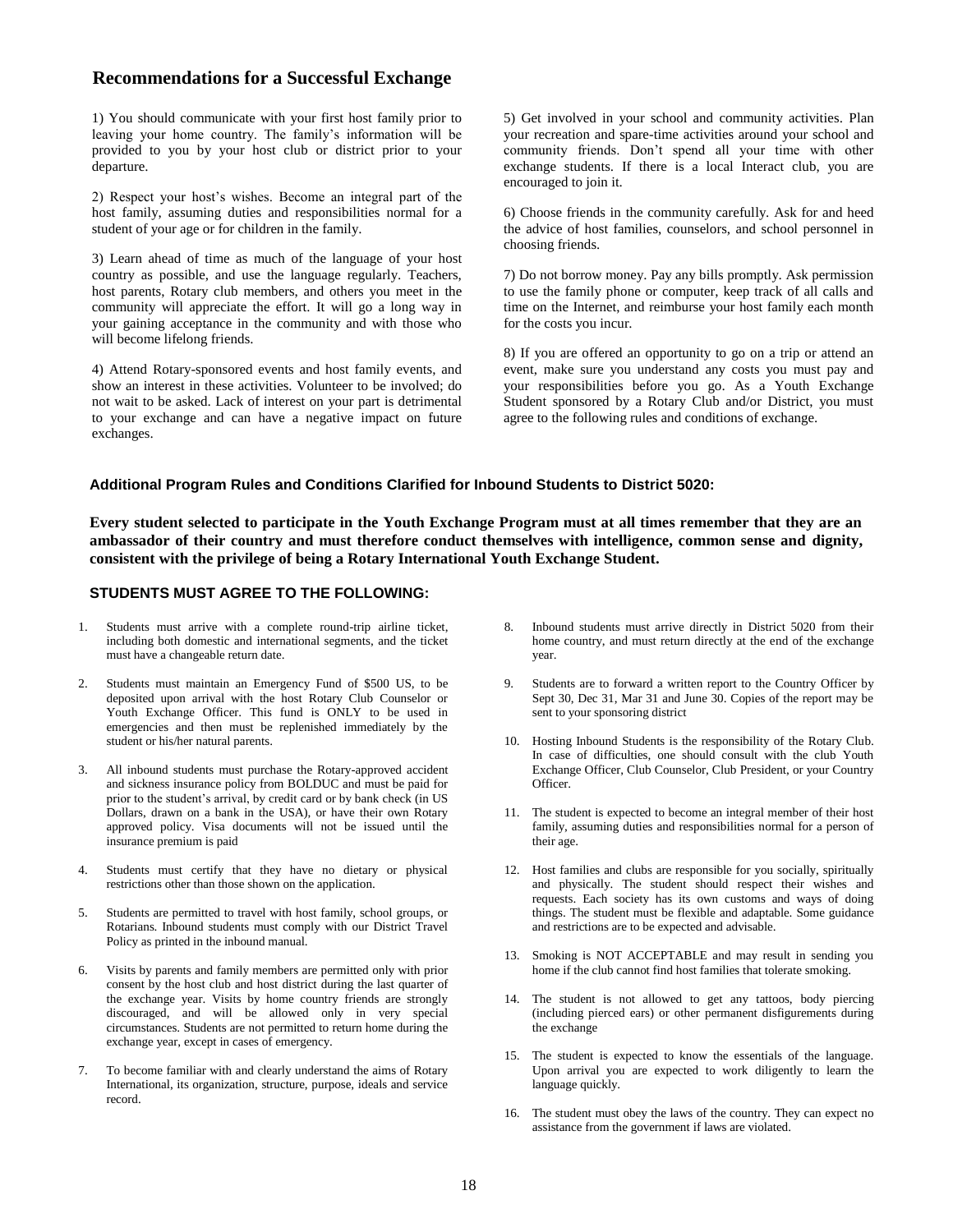- 17. The student is required to enroll at the high school selected by the host club, attend class full time, seriously attempt to achieve good grades, and participate fully in all school activities during the exchange year. Failure to do this may result in terminating your exchange and canceling your visa privileges. Under no circumstances will the student be allowed to take driver education or operate a motor vehicle.
- 18. During the year the student is expected to attend the Rotary and Youth Exchange functions as directed by the host club and the district. These functions come first, ahead of other social activities and sometimes school attendance. The school must be made aware of all these functions and requests made for absence from school.
- 19. The student is expected to address Rotary clubs, youth and school groups while being hosted and upon your return home. Prepare a visual and spoken presentation about your home and host country.
- 20. The student is an "ambassador" for their home country and must, at all times, behave in a manner which will reflect credit upon themselves, family and country.
- 21. The student is to refrain from any anti-social activity or substandard behavior which will reflect adversely on themselves or on Rotary. A pervasive negative attitude will not be tolerated.
- 22. YOU MUST AT ALL TIMES ABIDE BY THE FOUR "D" RULES, AS FOLLOWS:
	- A. Absolutely no drugs will be used, except for medical reasons as prescribed by a physician.
	- B. The student must not drive/operate any motorized vehicle of any kind(land water or air)
	- C. Serious Dating will not be permitted. Dating in a casual way, preferably with a group, is acceptable. But, if the club counselor or host parents feel the student is getting "romantically involved" they will be told to discontinue the relationship. Sexual involvement will not be toleratedstudents will be sent home.
- D. Consumption of alcohol (Drinking) under the age of 21 in the USA and 19 in Canada is ILLEGAL. For all Inbound students, regardless of age; consumption of alcohol is NOT acceptable. There is to be absolutely NO consumption of Alcohol at any time during your exchange. This includes special occasions even under the supervision of your host family.
- 23. Students are to refrain from seeking or obtaining permanent or fulltime employment while under the program. Casual employment such as yard work and babysitting is acceptable. For any further clarification contact your Country Officer with the District.
- 24. The student will return directly home upon the completion of the exchange program. In no circumstances, extend your stay beyond the exchange period or time frame of their visa whichever is the shortest. Your visa application and acceptance is based on returning home DIRECTLY at the end of the exchange. Visa applications will be denied by US & Canada if this rule is ignored.
- 25. Active participation with the student's host family, rotary club, school and community will help to make the exchange year a success. Frequent and prolonged personal use of the internet, including e-mail, will interfere with this and is strongly discouraged. Students will abide by the expectations and rules of the Host Parents and Rotary with regard to computer and internet use. Failure to respect the use of the computer has, and can, result in ending your exchange.
- 26. Under the authority of the District Governor, the District Youth Exchange Chair is the final authority on any matters pertaining to the Youth Exchange Program. Most matters, although, are and can be handled by the local Rotary Club and the Country Officer.
- 27. It should be emphasized that the District 5020 has absolutely no reservations about removing any student from the program and sending the student home at their own expense if the student does not adhere to the general intent and conditions of this program. The student is accepted into the program on the invitation of Rotary International and Rotary District 5020.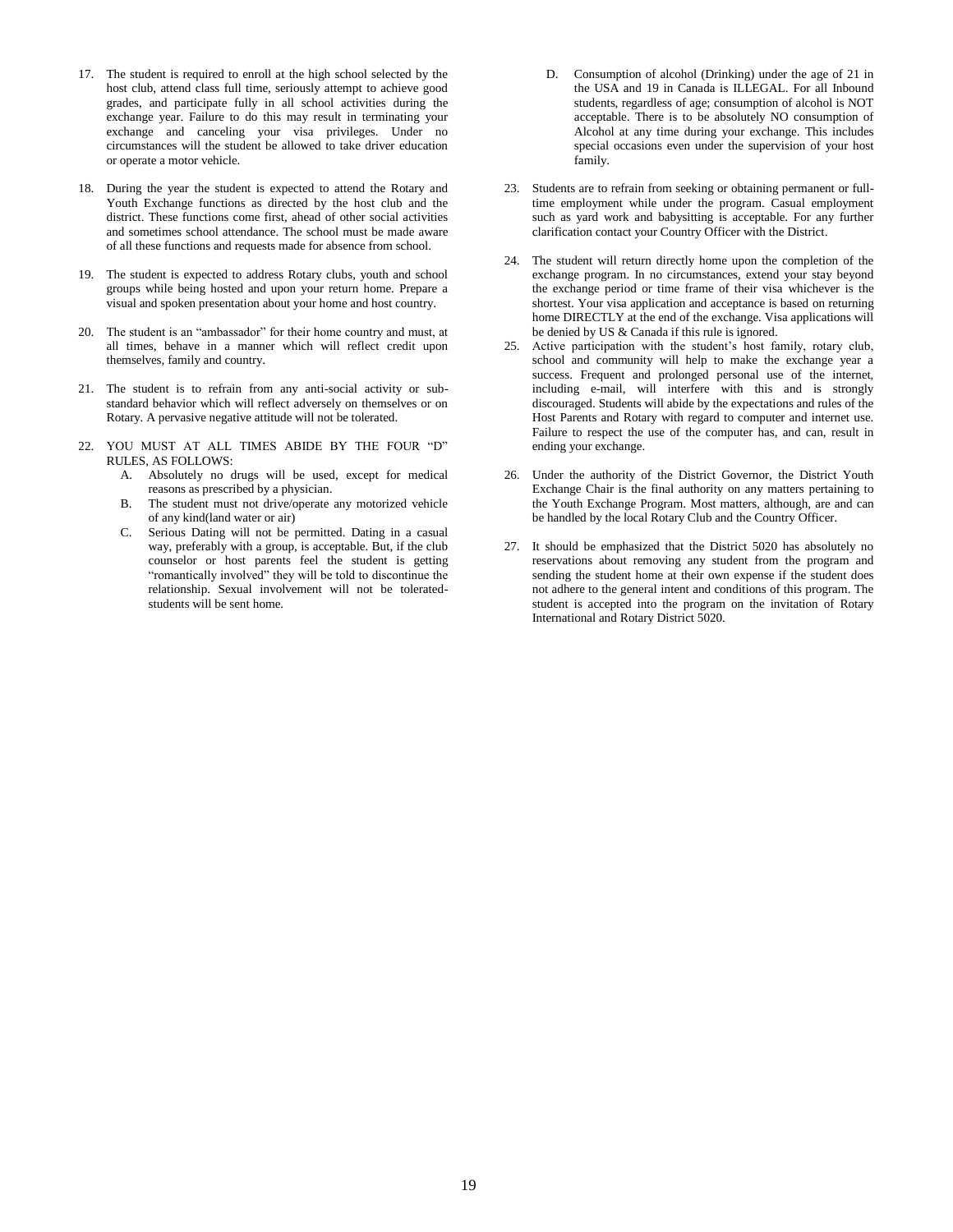# **The Exchange Student's Role**

Above all else, we expect the inbound students to be involved: involved in your family, involved in school, involved in the community in which you live, and involved in Rotary. To do this successfully, most Exchange students must do two things: **learn to communicate in English, and learn to adapt**.

#### **Learning English**

All students arrive with some understanding of the English language, and most can speak and understand our language well, having studied English for several years in school. But for most, considerable effort will be needed on their part to understand the English we *speak*, which is often different than the English they were *taught* in school. Practice, by engaging in real conversation, reading, and writing our language are necessary to develop true proficiency. You can help by asking questions that require more than "yes" or "no" answers, having patience when communications are not clear, and consciously speaking slowly and clearly, with frequent checks for understanding.

*Inbound exchange students may be tested for English proficiency shortly after arrival and tutoring can be arranged by Rotary for students who are experiencing difficulty communicating. School counselors and teachers can also be valuable resources for both the student and host family in addressing communications problems.*

#### **Learning to Adapt**

Learning to adapt means, for most students, being willing to try new things, do things differently, recognize the cultural basis for the environment they are used to, and accepting that our cultural differences are neither "better or worse", simply "different".

#### **Comply with our Rules**

All inbound exchange students, and their parents, agreed to comply with the rules, regulations, and guidelines that are part of the Rotary Youth Exchange application. These are common sense conditions that are intended to insure their safety, comply with the standards of the international organizations monitoring exchange programs, and assure that their conduct does not impose a burden on the families who open their homes to these students -- you Host Parents. **The** *Program Rules & Conditions of Exchange* is located in Appendix B of this handbook for your information. A summary of the more important rules are listed below:

- 1. **Driving**: Exchange students are **not** permitted to drive/operate any motorized vehicle land, water or air. It includes all equipment for movement that has a motor (i.e. motorized scooters, bikes, riding lawn mowers). This does not apply to moving vehicles within an amusement park ride, such as bumper cars, etc.
- *2.* **Drinking and Drugs**: We expect all exchange students to comply with our laws, including those applying to possession and consumption of alcoholic beverages and controlled substances. *Students may not, even with the approval of the host parents or natural parents, accept an alcoholic beverage offered by anyone.*
- 3. **Smoking**: Applicants are asked to indicate if they smoke on the application, and this information is often the basis for the decision by the host family to host the student. Students who do smoke must comply with the conditions and restrictions imposed by the host family in all cases, and we strongly endorse the requirement that smoking not be permitted in the student's bedroom. Any student who stated on the application that he/she did not smoke is absolutely not permitted to smoke while here on exchange.
- 4. **School Attendance**: This is an educational exchange, and students are **required to attend school regularly,** and maintain satisfactory class work. On the other hand, the program's objective is not to provide a high school diploma to these students, and each school agreeing to enroll exchange students will determine what, if any, certification will be provided for classes taken. As the host parent, you are responsible for determining the appropriateness of any school **absence requested by the student**, as you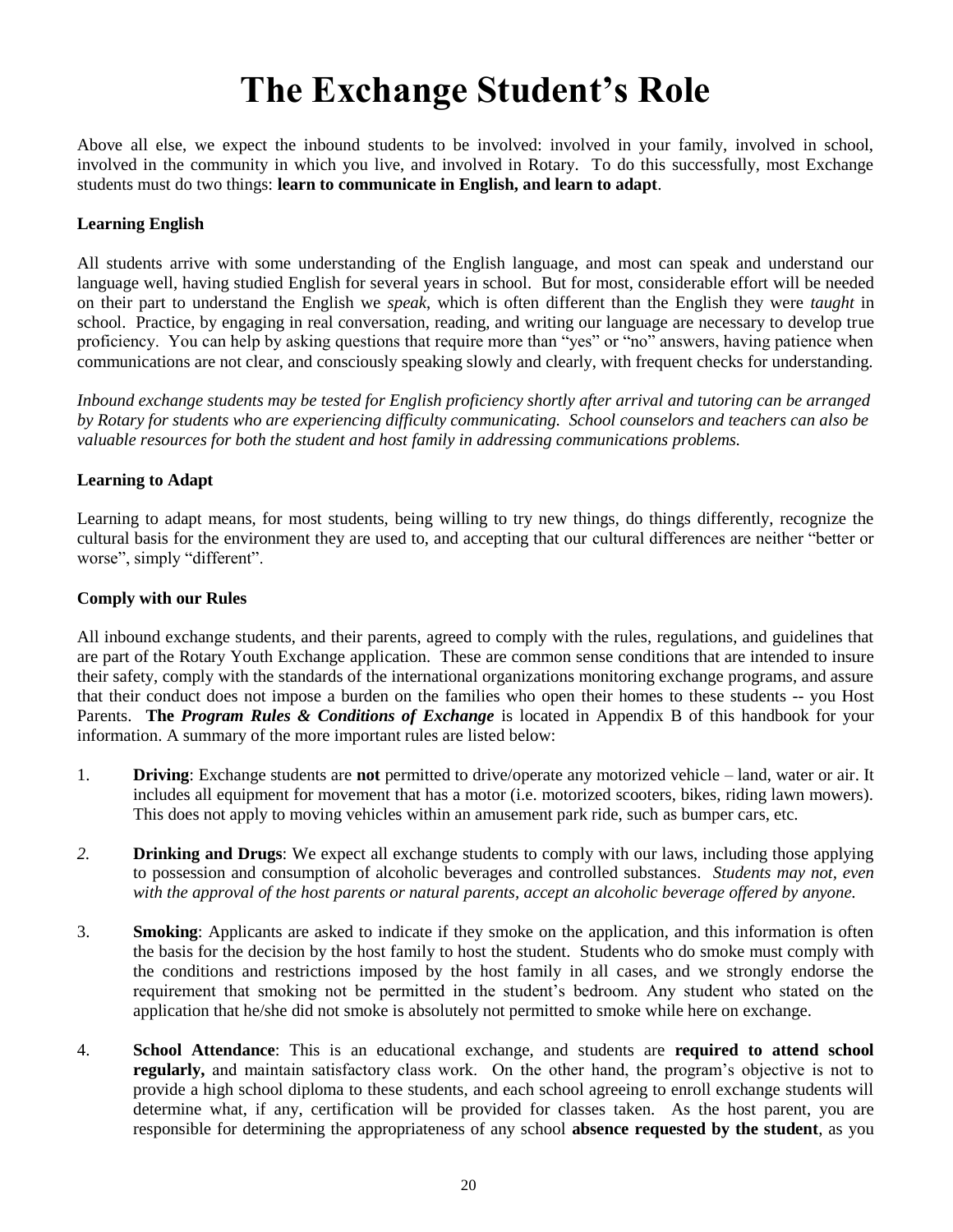would for your own children. You should know, and comply with, the attendance requirements (and absence notification requirements) for the school your student is attending.

- *5.* **Travel**: Travel for the exchange student as part of your family, or with school or church groups, is highly encouraged and will provide the student with opportunities to learn about the host country. However, **independent travel, or travel without adult supervision** should be given the same level of parental control you would impose on your own children of that age. Additionally, Rotarians at both the host club and district committee need to know where Exchange students are in the event of an emergency. The **Travel Policy for District 5020 Inbound Exchange students,** contained in Appendix C, will be reviewed in detail with your exchange student, and **compliance with this policy is a condition of the exchange**. We ask that you be familiar with this policy, and enforce it with your student. *Please know that we will always support the host parents when you say NO to travel by your student that YOU are not in agreement with.*
- 6. **Visits by the student's parents, family, and friends**: While family and friends are discouraged from visiting the student during their exchange year, it does occur. If parents are planning to visit, they are encouraged to arrange their visit for April-June providing it does not conflict with any Rotary planned activities. This is at a time when the student should be comfortable in their new community. It is least likely to interfere with their Rotary and other activities, and provides an opportunity for them to meet all the people who played a role in their life during the year away. Travel with visiting parents or friends are subject to our travel policy. Family members have no jurisdiction over students while visiting
- 7. **Use of telephone and Internet**: Students who frequently communicate with family and friends "back home" by telephone or e-mail often delay their own adjustments and adaptation to the exchange, and extend, rather than reduce, feelings of homesickness. In addition, they often do not recognize the cost of lengthy, international telephone calls until the phone bill arrives. **Occasional** telephone calls to or from home, plus calls on special occasions, should be sufficient voice contact when combined with "newsy" letters the student mails home that will likely be cherished and reread by his or her parents long after they arrive. Constant e-mail or instant messaging also prevents a student from becoming part of the host family and community. Students are told to limit that kind of electronic communication with home to once per week. Of course, the student is responsible for any costs incurred for telephone or Internet charges, and host parents should decide, in advance, how the student will pay for such usage when it is permitted. This is your call as the student's parents and family. If you feel the student is adjusting, or not, here you can extend or limit their use of electronic communication back home. Clarify any telephone rules early in their stay. Additionally, Port Townsend Sunrise provides a prepaid cell phone to the exchange student. We provide the first 30 minutes of talk time and then it is up to the student to pay for the balance of the year. This phone is primarily an emergency phone…pick me up, going to be late, etc. It is not intended for extended conversational use. If the host family feels that it is not advisable or necessary for the student to have a cell phone, we wish you to return the phone to the club representative.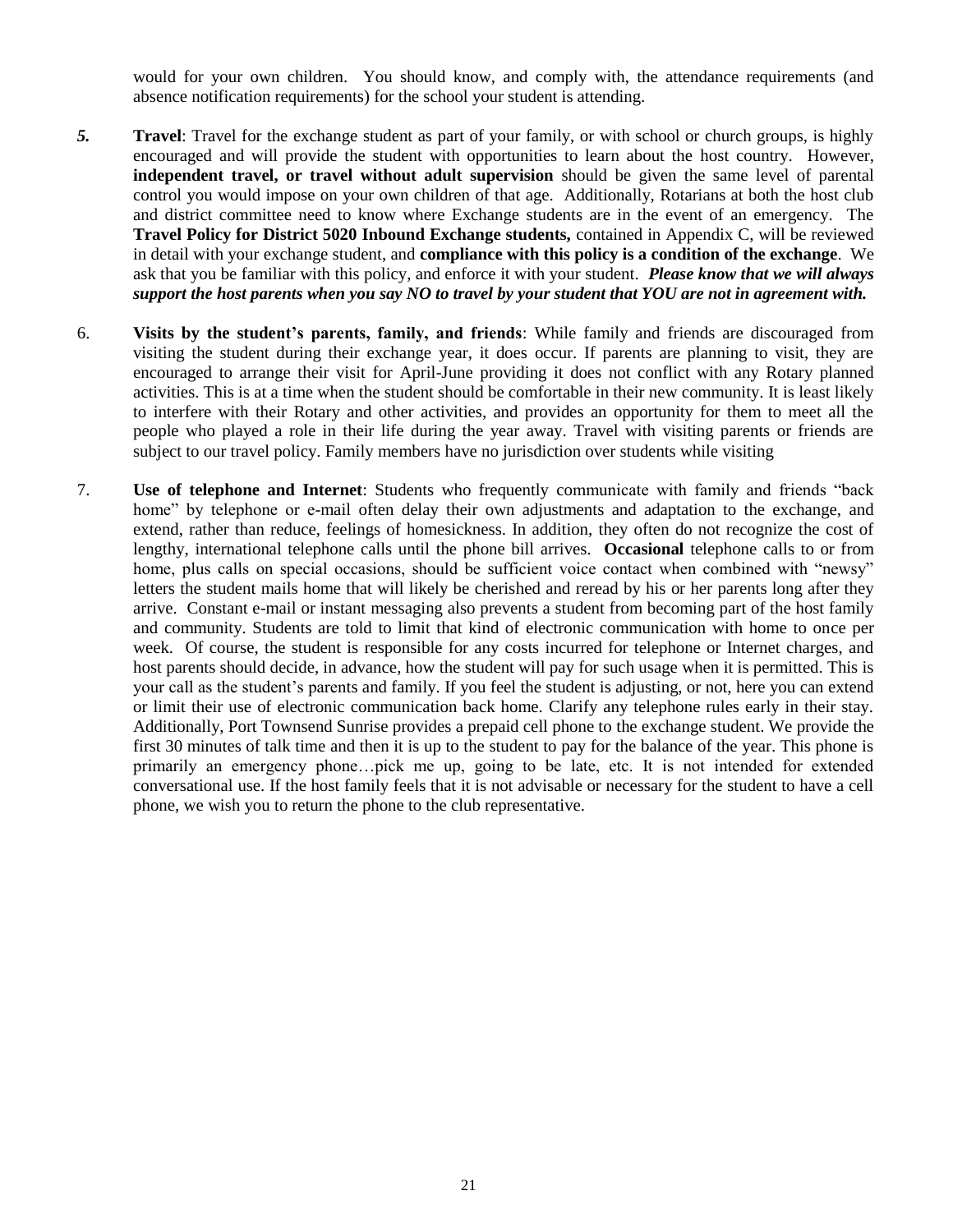### **Ten Tips for Cross Cultural Communication**

Here are some simple tips to help you improve your cross cultural communication skills:

#### **Slow Down**

Even when English is the common language in a cross cultural situation, this does not mean you should speak at normal speed. Slow down, speak clearly and ensure your pronunciation is intelligible.

#### **Separate Questions**

Try not to ask double questions such as, "Do you want to carry on or shall we stop here?" In a cross cultural situation only the first or second question may have been comprehended. Let your listener answer one question at a time.

#### **Avoid Negative Questions**

Many cross cultural communication misunderstandings have been caused by the use of negative questions and answers. In English we answer 'yes' if the answer is affirmative and 'no' if it is negative. In other cultures a 'yes' or 'no' may only be indicating whether the questioner is right or wrong. For example, the response to "Are you not coming?" may be 'yes', meaning 'Yes, I am not coming.'

#### **Take Turns**

Cross cultural communication is enhanced through taking turns to talk, making a point and then listening to the response.

#### **Write it Down**

If you are unsure whether something has been understood write it down and check.

#### **Be Supportive**

Effective cross cultural communication is in essence about being comfortable. Giving encouragement to those with weak English gives them confidence, support and a trust in you.

#### **Check Meanings**

When communicating across cultures never assume the other party has understood. Be an active listener. Summarize what has been said in order to verify it. This is a very effective way of ensuring accurate cross cultural communication has taken place.

#### **Avoid Slang**

Even the most well educated foreigner will not have a complete knowledge of slang, idioms and sayings. The danger is that the words will be understood but the meaning missed.

#### **Watch the humor**

Many cultures may not understand the use of humor and jokes. When using humor think whether it will be understood in the other culture. Many cultures have certain etiquette when communicating. It is always a good idea to undertake some cross cultural awareness training or at least do some research on the target culture.

Cross cultural communication is about dealing with people from other cultures in a way that minimizes misunderstandings and maximizes your potential to create strong cross cultural relationships. The above tips should be seen as a starting point to greater cross cultural awareness.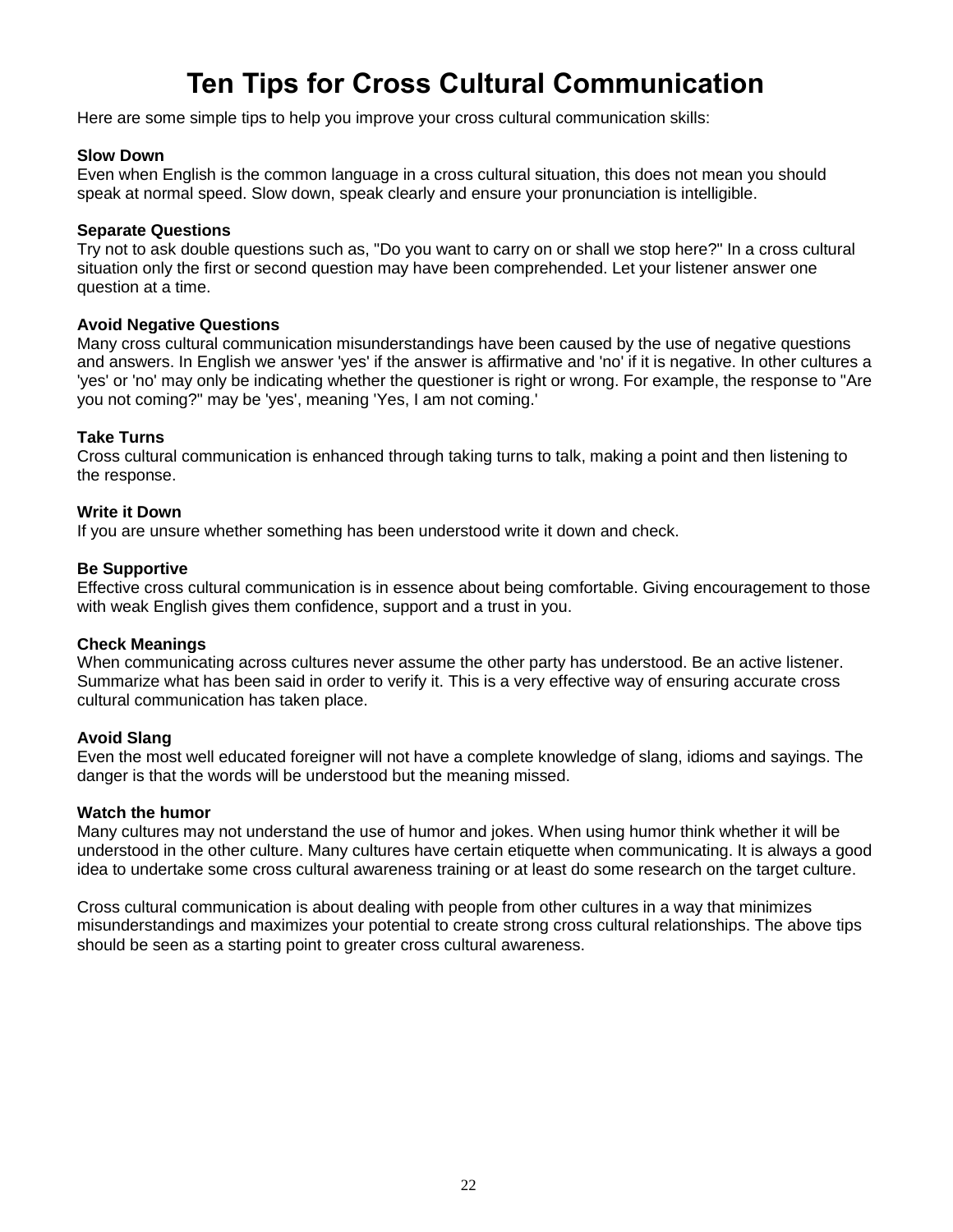## **How to Cope with Culture Shock**

#### *by Arthur Gordon*

As the world grows smaller, as ever-increasing numbers of people travel, work or study abroad, more attention is being focused on a kind of silent sickness that often afflicts the inexperienced traveler or the unwary expatriate. It's the loss of emotional equilibrium that a person suffers when he moves from a familiar environment where he has learned to function easily and successfully to one where he has not. The term used to describe this malady is "culture shock".

The effects of culture shock may range from mild uneasiness or temporary homesickness to acute unhappiness or even, in extreme cases, psychological panic, irritability, hyper-sensitivity and loss of perspective are common symptoms. Often the victim doesn't know what the matter with him is. He just knows that something's wrong -- and he feels miserable.

Most experts in inter-cultural communication agree that the basic cause of culture shock is the abrupt loss of the familiar, which in turn causes a sense of isolation and diminished self-importance. "Culture shock", says anthropologist Kalvero Oberg, "is brought on by the anxiety that results from losing all our familiar signs and symbols of social intercourse. these signs or cues include the thousand and one ways in which we orient ourselves to the situations of daily life: when to shake hands and what to say when we meet people, when and how to give tips, how to give orders to servants, how to make purchases, when to accept and when to refuse invitations, when to take statements seriously and when not."

According to Dr. Oberg, these cues, which may be words, gestures, facial expressions or customs, are acquired by all of us in the course of growing up and are as much a part of our culture as the language we speak or the beliefs we accept. All of us depend for our peace of mind on hundreds of these cues, even though we may not be consciously aware of them. "When an individual enters a strange culture," Dr. Oberg says, "all or most of these familiar cues are removed. he or she is like a fish out of water. No matter how broad-minded or full of goodwill he may be, a series of props has been knocked out from under him."

Sometimes the transition to an alien culture has an immediate impact. A short term American visitor to certain Eastern European countries may find himself dismayed or depressed by living conditions that seem perfectly normal and acceptable to the people of that country - toilets with no seats, for example, or even more primitive bathroom facilities. It may come as a real shock to a teenager from Texas to find that hamburgers are non-existent, or, that local hairdressers never heard of plastic curlers.

More insidious is what might be termed delayed culture shock. Often when a person takes up residence in a foreign country there's a period of excitement and exhilaration when everything seems new and challenging and fascinating. If one has friends of business connections one may be asked to dinner, taken sight-seeing, made much of -- at first. Also, in the beginning similarities between cultures are more apparent than differences. Almost everywhere people live in houses, go to work, relax on week-ends, do the shopping, eat three meals a day and so on. All this seems reassuring.

It's not until this honeymoon period ends that the newcomer begins to realize that there are endless subtle differences that leave him facing a host of perplexing problems. Many of these problems never bothered him at home, because they solved themselves almost automatically. Now, to his increased dismay, he finds that he has language troubles, housing troubles, money troubles, transportation troubles, food troubles, recreation troubles, perhaps even health troubles. All of these things drain away his reservoir of good-humor and equanimity. Having his laundry done may become a major struggle. Making a telephone call may be a small crisis. It may seem to him that people say yes when they mean no and promise to do things which they never do. Time may be regarded quite differently by the people among whom he finds himself. So may space, in some countries people like to stand very close together when they converse, in others this violates a deep-rooted sense of privacy.

Underlying all these difficulties is the uncomfortable feeling of not really belonging, of being an outsider. In changing cultures, the newcomer has inevitably changed his own status. At home he was "somebody", or at least his place in society was established and recognized, here he is relatively "nobody". As a foreigner, he is a member of a minority whose voice counts for little or nothing. He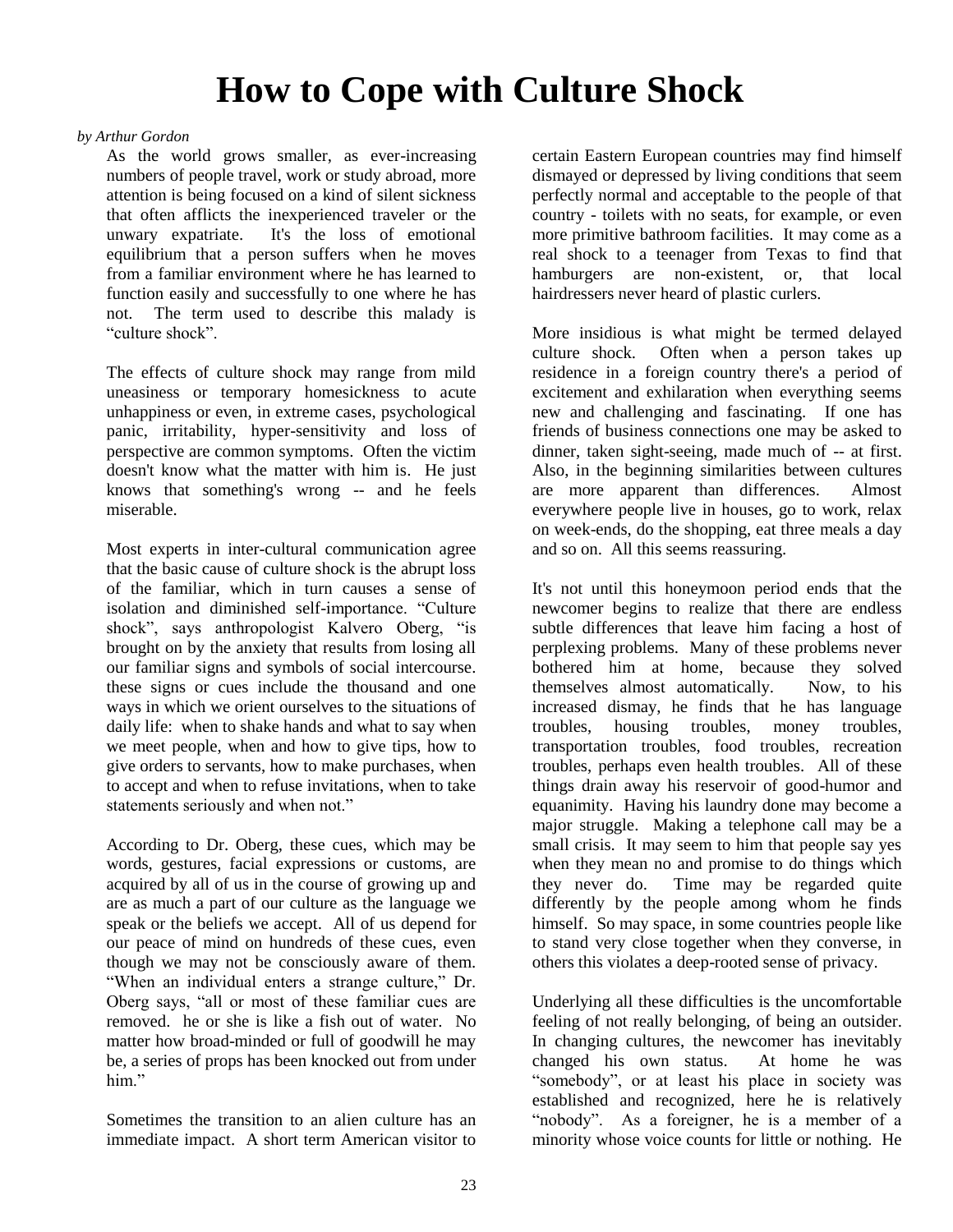may find that his homeland, so important to him, is regarded with suspicion or dismissed as unimportant. In short, as one observer put it, he finds himself in "circumstances of beleaguered self-esteem".

A mature, confident person may be able to shrug off these circumstances. But if the newcomer is insecure or sensitive or shy, they may seem over-whelming. Furthermore, as troubles pile up and he begins to look around for help, he may conclude that the natives of the country in which he finds himself are either incapable of understanding his plight or are indifferent to it. This in turn triggers the emotion that is one of the surest signs of culture shock: hostility to the new environment. The victim says to himself, "These people don't seem to know or care what I'm going though. Therefore they must be selfish, insensitive people. Therefore I don't like them."

Inevitably this reaction tends to increase the isolation of the unhappy visitor because people sense his antagonism and begin to avoid him. When this happens, he may seek out other disgruntled souls, usually expatriates like himself, and find melancholy relief in criticizing all aspects of the host country. These discussions almost never lead to any honest evaluation of the situation or awareness that the difficulty may lie in the attitude of the critics themselves. They are simply gripe-sessions in which the virtues of the home country are exaggerated almost as much as the alleged failing of the country being visited. As Dr. Oberg says, "When Americans or other foreigners get together to grouse about the host country and its people, you can be sure they are suffering from culture shock."

Sometimes the victim of culture shock may go to the other extreme, surrendering his own identity and trying to imitate all the customs and attitudes of the alien culture. Or he may try to solve the problem by withdrawing into himself, refusing to learn the native language, making no effort to find friends among the local people, taking no interest in their history, art, architecture, or any other aspect of their culture. While in this state of mind he may display a variety of unattractive symptoms. One is a tendency to overreact to minor frustrations or delays or inconveniences with irritation or anger out of all proportion to the cause. Another is to be unduly suspicious, to think that people are out to cheat or swindle him because he is a foreigner. Yet another is over-concern about cleanliness, an unwarranted conviction that water, food or dishes are unsanitary when in fact they are not. Often the person is

unaware of the extent to which he is displaying these symptoms.

He does know, however, that he is miserable and that the casual remedies recommended to him -- patience, hard work, mastery of the language and so on -- don't seem to do much good. Sometimes he will develop a marked degree of over-dependence on people from his own country who have passed through their own period of culture shock and are residing successfully and happily in the host country. If they in turn can display wisdom, patience and understanding of his symptoms, they often are able to shorten the span of his misery.

One reason the unhappy expatriate gravitates toward his own countrymen is that in their company he can at least feel sure of being understood. Underlying much of his confusion is the fact that even if he speaks the language of the country there remain endless opportunities for misunderstanding. All experts in communication emphasize the fact that language and voice are by no means our only form of communication; they are supported by hundreds of gestures and facial expressions that are easily misinterpreted.

Yet another stumbling block that compounds the problems of culture shock is the tendency of many people to think of members of other cultures in terms of stereotypes: the excitable Arabs; the amorous French; the touchy Italians; the lazy Latinos; the volatile Hungarians; the materialistic Americans. Some psychologists think that anxiety-prone people cling to stereotypes because it lessens the threat of the unknown by making the world predictable … and what the victim of culture shock needs desperately is a familiar, predictable world.

Almost always, fortunately, symptoms of culture shock subside with the passage of time. The first sign of recovery may well be the reappearance of the victim's sense of humor; he begins to smile or even laugh at some of the things that irritated him as much at first. As familiarity with local language and customs increases, his self-confidence and selfesteem begin to return. He comes out of his shell and makes tentative overtures to the people around him - and as soon as he starts being friendly, they stop seeming hostile. Slowly he progresses from a grudging acceptance of his surroundings to a genuine fondness for them and becomes proud of his growing ability to function in them. In the end, he wonders what he was so unhappy about in the beginning.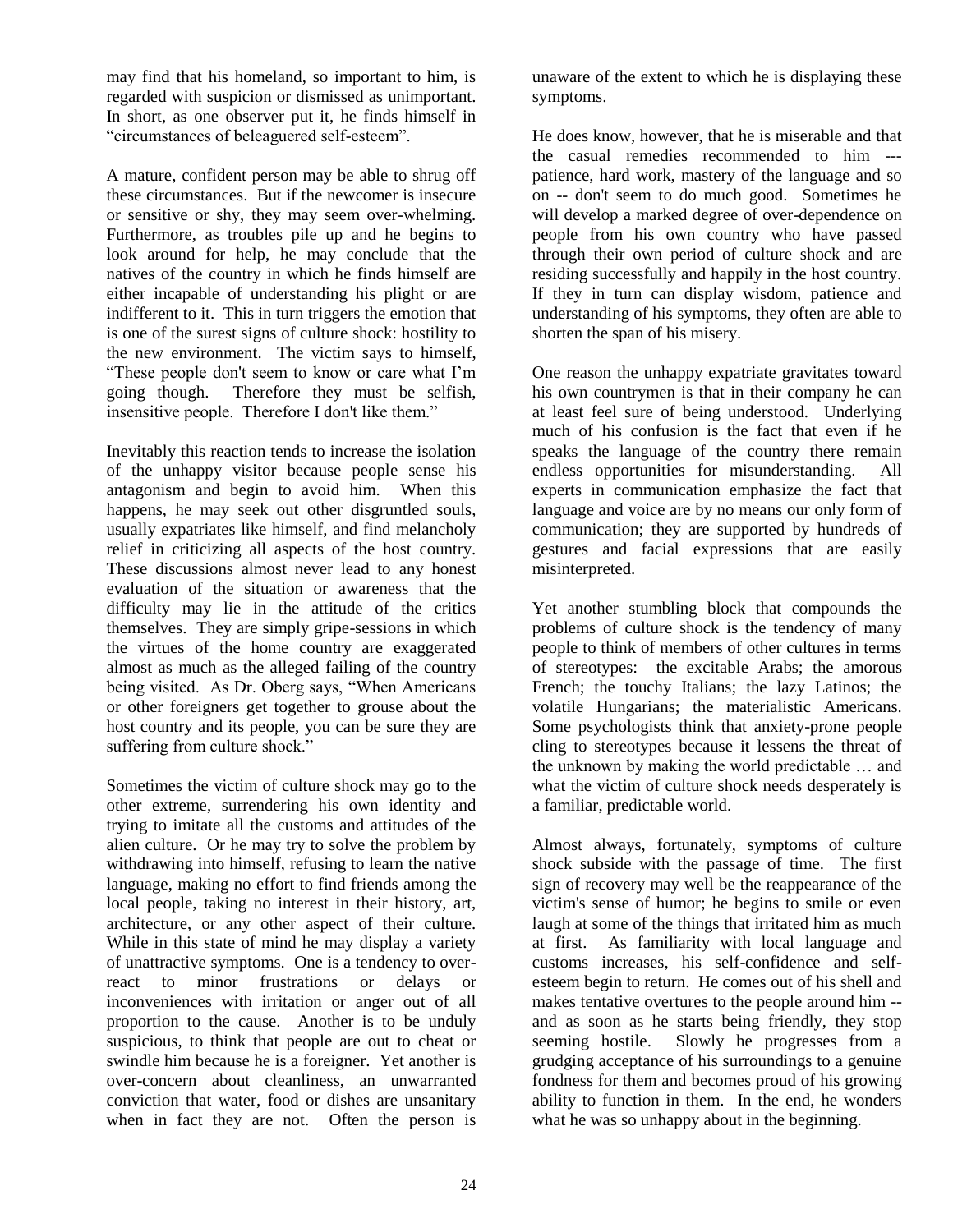Is it possible to shorten the duration of culture shock or minimize its impact? The experts think so. Here are three suggestions they offer to anyone planning a stay in a foreign land.

- First, be aware that such a thing as culture shock exists, that it will probably affect you one way or another, but that it doesn't last forever.
- Next, try to remember, if and when you become thoroughly disenchanted with your surroundings, that the problem probably isn't so much in them as it is in you.
- Third, accept the idea that while it may be somewhat painful, culture shock can be a very valuable experience, a mind-stretching process that will leave you with broader perspectives, deeper insight into yourself and wider tolerance for other people.

If it happens to you, don't think that you're strange or abnormal. If you had a happy life back home, why shouldn't you miss some aspects of it or feel a sense of loss? You'd be abnormal if you didn't.

If it happens to you, don't sit around being negative and critical, this just prolong and deepens your gloom. Try to keep busy. Arrange something pleasant to look forward to. Set goals for yourself - learning ten new foreign phrases each day, for example-- and stick to them.

If it happens to you, try not to be judgmental. Everyone has an ethnocentric tendency to think that his own culture is superior to all others. Actually, any culture is a good culture if it provides an environment that meets basic human needs.

If it happens to you, force yourself to look for the best, not the worst, in your situation. People who go around looking for trouble usually manage to find it. Train yourself to enjoy the diversity of people and cultures, not fear it or shy away from it.

Recently in Russia two members of an American tour-group at different times during the day bought a candy bar from a booth in a railroad station. Each was given his change in the form of chocolate wafers. One American, disturbed by this departure from the familiar, felt that he was being victimized and protested vehemently. The other, charmed by what seemed to him a quaint and delightful custom, regarded it as a novel and refreshing experience and even bragged about it to his fellow tourists. The first American, it seems reasonable to say, was far more a prisoner of his own culture, than the second.

In sum, before he leaves home the visitor to a foreign land should make up his mind neither to resist the culture in which he finds himself nor surrender to it. What he needs to do is fight or grope or inch his way toward a new and flexible personality, a personality that retains its own cultural identity but recognizes the right of members of other cultures to retain theirs.

If that new personality can help him toward a better understanding of himself and of others, if it can enable him to communicate easily and convey warmth and understanding and goodwill across the culture barricades, then the pain of culture shock will have served its purpose, and the recovered victim will truly have the best of two worlds.

*Abridged version reprinted by kind permission of Youth for Understanding*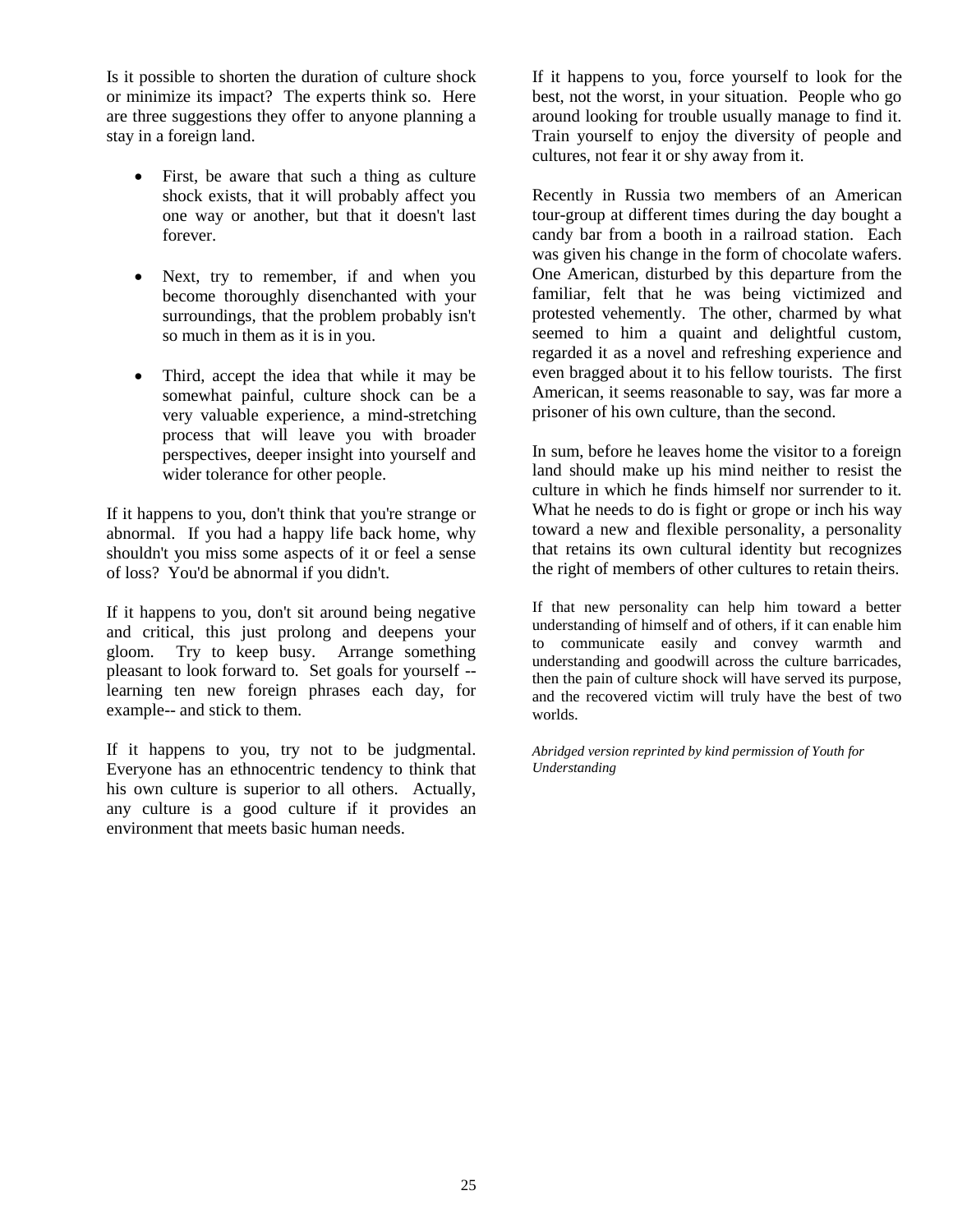## **The Exchange Cycle**



#### *1. Application Anxiety*

#### *2. Selection/Arrival Fascination Elation*

*Expectation*

#### *3. Initial Culture Shock: 1-6 Months*

*Novelty wears off Characteristics: Sleeping Habits Disorientation Language difficulties Fatigue (Mental/Physical) Eating*

#### *4. Surface Adjustments*

*After initial "down" Settle in: Language improves Navigate culture Friends Social Life*

#### *5. Mental Isolation*

*Frustration increases New sense of isolation Boredom Lack of motivation Unresolved problems Language problems*

#### *6. Integration/Acceptance*

*Begin to examine society Accept surroundings/self*

#### *7. Return Anxiety*

*Preparation for departure Realize changes Desire to stay Results: Confusion/Pain Breaking of bonds No promise of renewal in future*

#### *8. Shock/Reintegration*

*Contrast of old and new Family/friends Difficulty to accept change Not the center of attention Others not interested in experience details Reorientation*

Parents and host families need to know that exchange students will experience these phases and should not be alarmed. They should be ready to help the student work their way out of the down cycles.

The time necessary to work through each phase is not predictable and will depend on the student and the circumstances.

*Ref. Helmut Muscheid, Rotary Youth Exchange Officer, Germany*

All exchange students experience phases of elation, anxiety, and depression. One or more of these phases will be experienced near the time of application processing. Various phases will then continue even after the student returns home. It is important that this be anticipated, and calmly accepted and dealt with.

The best method to resolve each occurrence is to keep busy and remember that all the exchange students before you, with you, and who follow you, will experience similar circumstances.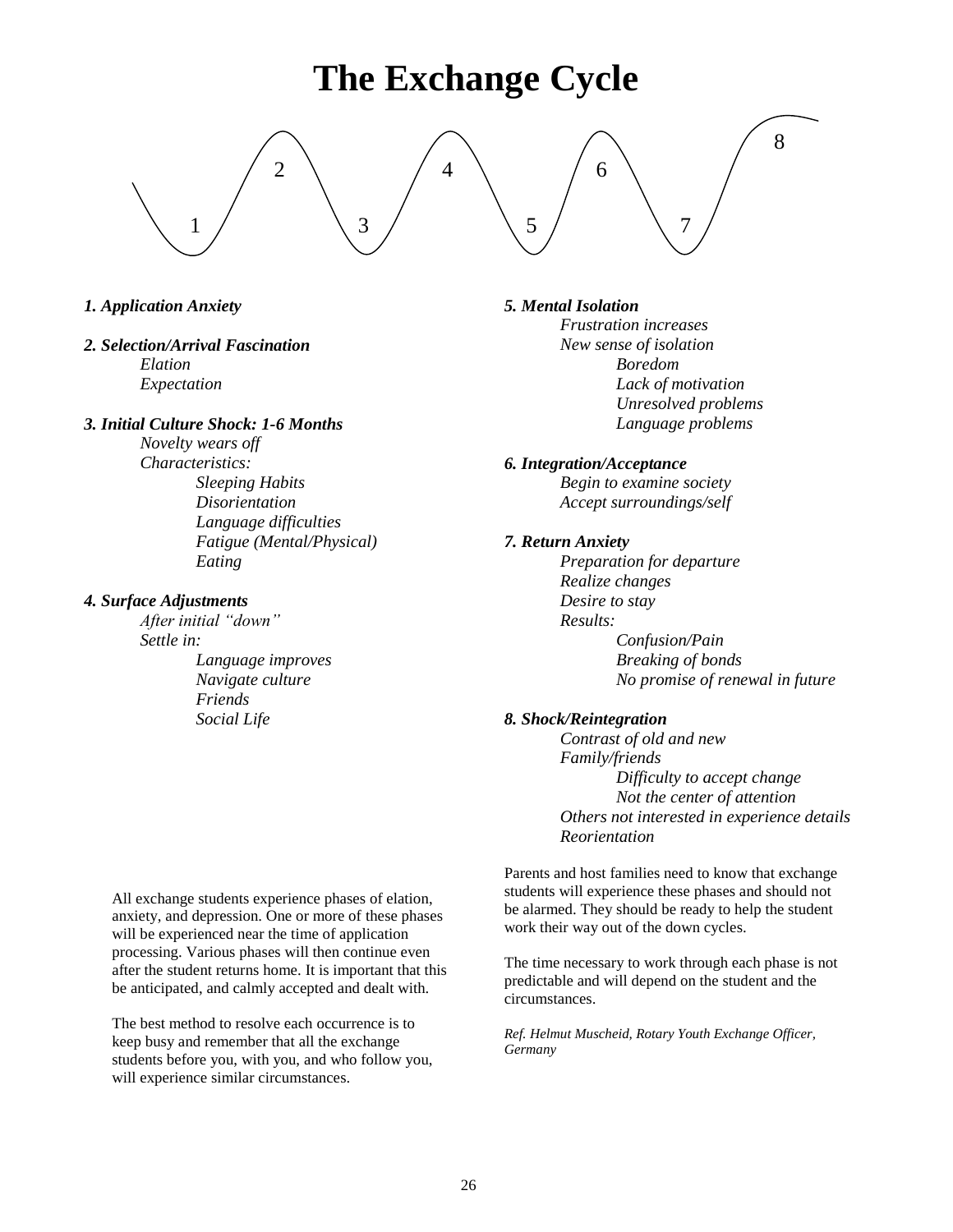### *It's OK*

**t's okay to be afraid**  It's okay to be afraid<br>
of things we don't understand

**t's okay to feel anxious when things aren't working our way. I**

**t's okay to feel lonely..... even when you're with other people I**

**t's okay to feel unfulfilled**  It's okay to feel unfulfilled<br>because you know something is missing **(even if you're not sure what it is)**

**t's okay to think and worry and cry. I**

**t's okay to do whatever you have to do, but I**

*Just remember too....*

**hat eventually you're going to**  That eventually you're going to<br>adjust to the changes life brings your way. **and you'll realize that,**

**t's okay to get to love again and laugh again, I**

**t's okay to get to the point where the life you live is full and satisfying and good to you... I**

**nd it will be that way** A nd it will be that way.<br> **A** because you made it that way.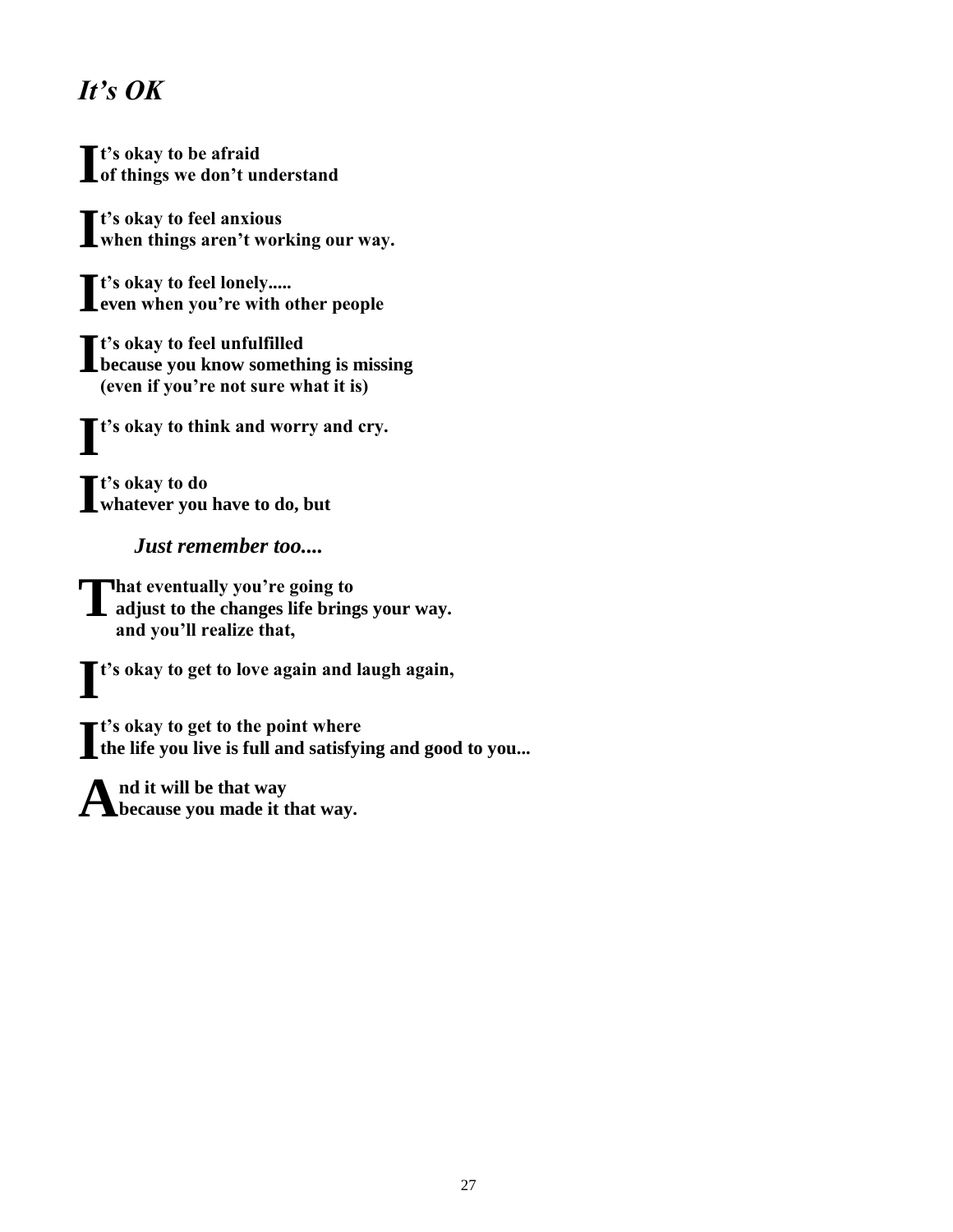# **Reasons Why the English Language is Hard to Learn**

The bandage was wound around the wound. The farm was used to produce produce. The dump was so full that it had to refuse more refuse. We must polish the Polish furniture. He could lead if he would get the lead out. The soldier decided to desert his dessert in the desert. Since there is no time like the present, he thought it was time to present the present. A bass was painted on the head of the bass drum. When shot at, the dove dove into the bushes. I did not object to the object. The insurance was invalid for the invalid. There was row among oarsmen about how to row. They were too close to the door to close it. The buck does funny things when the does are present. A seamstress and sewer fell down into a sewer line. To help with planting, the farmer taught his sow to sow. The wind was too strong to wind the sail. After a number of injections my jaw got number. Upon seeing the tear in the painting I shed a tear. I had to subject the subject to a series of tests. How can I intimate this to my most intimate friend?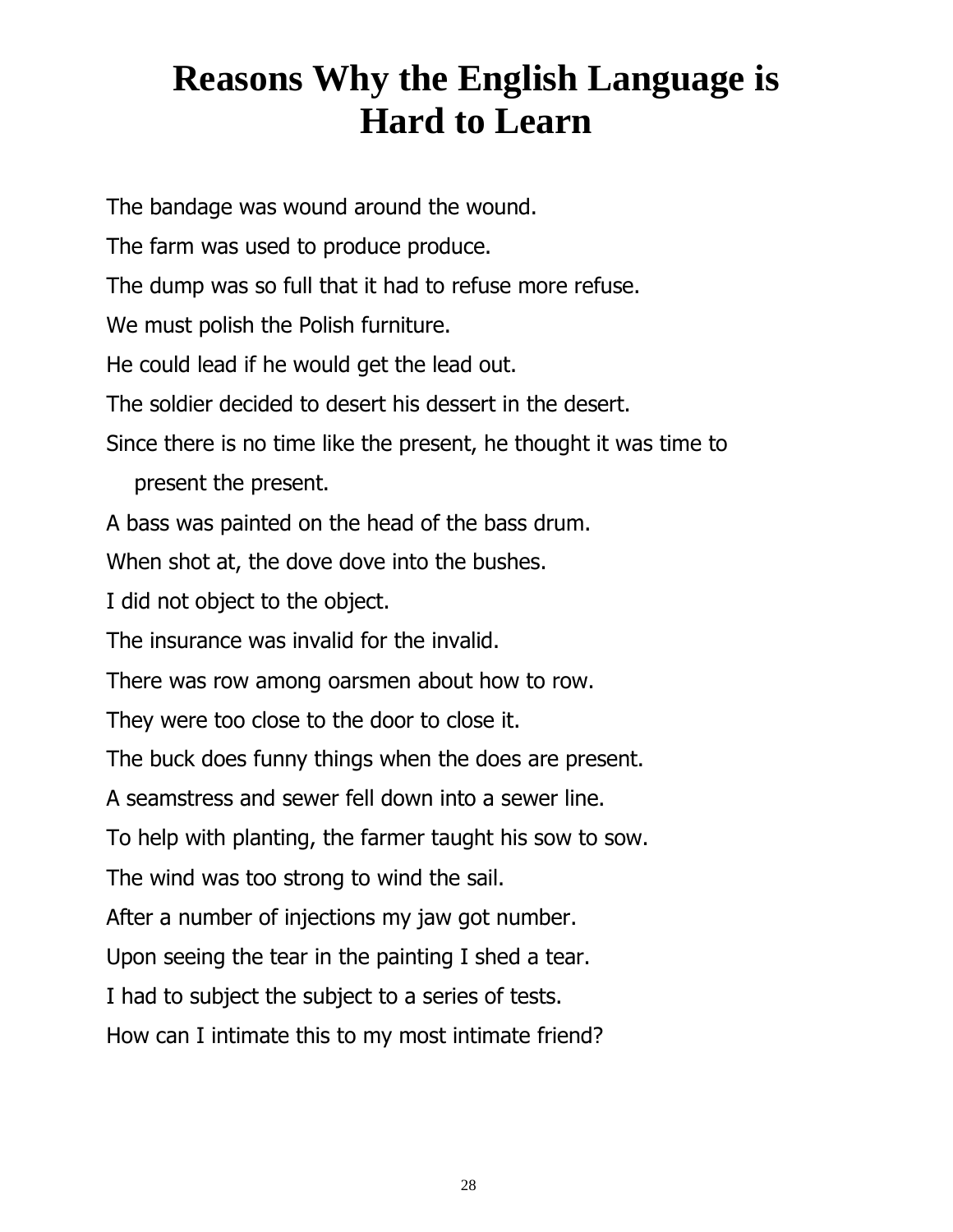# **Travel Policy for Inbound Exchange Students**

**Travel for Inbound Exchange Students is a privilege, not a right**. This is an educational and cultural exchange, not a tourist exchange. Students are expected to learn the language and the culture of their host community, to become an active member of their host family, their host school and their host city or town. Travel is not allowed when it interferes with the activities of the host school, the host family or the host Rotary Club.

The primary responsibility of Rotary is to keep students safe. It is important that the adults responsible for exchange students know where students are, whom they are with and what activities they are involved in.

**All travel must go through an approval process. Host parents, Youth Exchange Officers and Country Officers can deny any travel requests if there is any concern about the safety and security of the student and/or the behavior and attitude of the student.** 

If the student's Youth Exchange Officer cannot be located to begin the permission process, the student can contact their Country Officer directly. The Country Officer will copy the Youth Exchange Officer and the host parents on all communication.

#### **Travel and School**:

Students who are not doing well in school cannot miss school to travel.

Students, who are doing well in school, may occasionally miss school to travel. All of their homework must be current. Students are to ask their teachers, before their trip, for the homework that they would miss while traveling. They are expected to make arrangements with their teacher for getting their homework finished and for making–up any tests or exams that they miss.

#### **School and Church Group Organized Trips:**

Trips organized through school and church groups may be authorized provided the student follows all the proper approval process.

#### **Other Rotary District (other than District 5020) Organized Trips:**

No travel will be approved for other Rotary District's organized trips. Only those trips described below and organized by District 5020 will be allowed

#### **Large Groups of Students Meeting or Traveling Together:**

Other than the meetings/trips that are described below, large groups of 6 or more students are not allowed to travel or to meet together without the direct supervision of responsible adults involved with the Youth Exchange Program

#### **Travel That Is Approved, Authorized, and Organized by District 5020**

There are three required district trips/meetings for Inbound Students:

- 1. The Inbound Orientation held in late August or early September – shortly after students arrive
- 2. The Mid- Winter Meeting usually held in February on Vancouver Island
- 3. The District 5020 Annual Conference usually held in May and alternates between the Washington and Canadian sides of the district.

There are two **optional district trips** for Inbound Students that are organized and approved by Rotary District 5020:

- 1. The California Trip usually held in early to mid November
- 2. Pacific Northwest Summer Trip usually held in late June and early July

#### **Travel Policy is subject to change without notice.**

Always check the travel policy on the rye5020.org website to ensure you are following the latest policy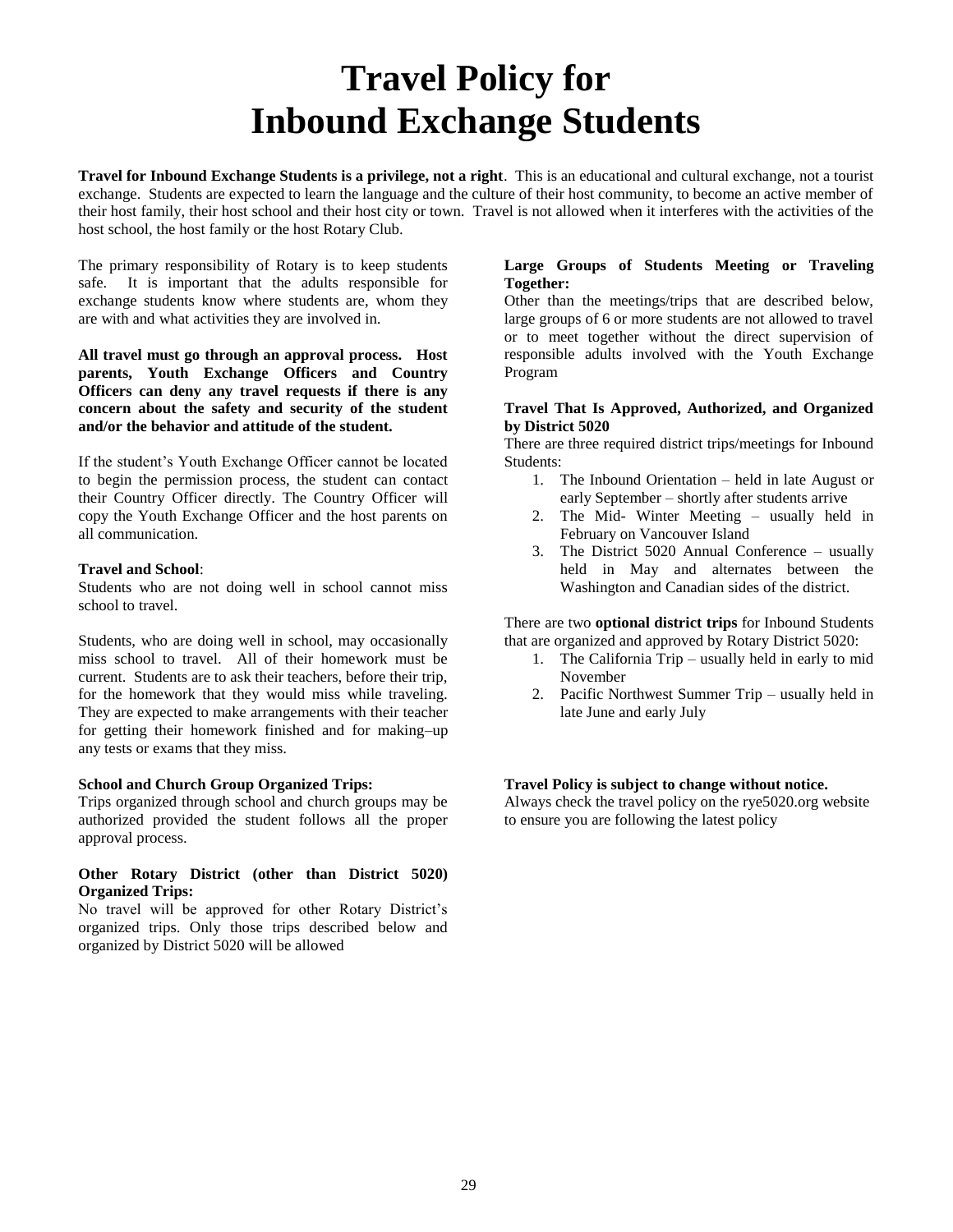### Travel Rules for Students Hosted by District 5020 on Vancouver Island

#### **Same Day Travel within British Columbia**

Travel within British Columbia that begins and ends in the student's host town is with the permission of the host parents. Before they can make the decision to allow the student to travel they will need to know:

- Where the student is going
- Who the student is going with
- How they are getting there
- What are the planned activities for the day
- When the student will leave and return
- How the student can be contacted in case of an emergency, and that the student has a list of emergency contacts.

#### **Same Day Travel to Washington State**

Same day travel to Washington State must first be approved by the student's host family. The student's Youth Exchange Officer must also give permission. The Youth Exchange Officer must notify the student's Country Officer of the student's travel plans. The host family and the Youth Exchange Officer need to have, in writing, the following information:

- **Where the student is going**
- Who the student is going with
- How they are getting there
- What are the planned activities for the day
- When the student will leave and return
- That the student has enough money for the activities that are planned
- That the student has all necessary travel documents with them
- How the student can be contacted in case of an emergency, and that the student has a list of emergency contacts.

#### **Overnight Travel on Vancouver Island**

Because district 5020 must be able to locate students at any given time we must have contact information for them. This responsibility falls to the host family and the Youth Exchange Officer. If the student is traveling without the host family this travel must be approved by the host parents and does not need further notification. If the student is traveling with the host family they need to provide contact information to the Youth Exchange Officer. The host family and/or Youth Exchange Officer need to have**,** *in writing,* the following information**:**

- Where the student is going
- Who the student is going with
- How they are getting there
- What are the planned activities for the trip
- When the student will leave and return
- The names and phone numbers of the responsible adults who will be supervising the student
- How the student can be contacted in case of an emergency, and that the student has a list of emergency contacts.
- That the student has sufficient funds for the activities planned

#### **Overnight travel to Washington State:**

Overnight travel to Washington State must first be approved by the student's host family. The student's Youth Exchange Officer must also give permission. The Youth Exchange Officer must notify the student's Country Officer of the student's travel plans. The host family and the Youth Exchange Officer need to know, *in writing***,** the following information:

- Where the student is going
- Who the student is going with
- How they are getting there
- What are the planned activities for the day
- When the student will leave and return
- That the student has enough money for the activities that are planned
- That the student has all necessary travel documents with them
- How the student can be contacted in case of an emergency, and that the student has a list of emergency contacts.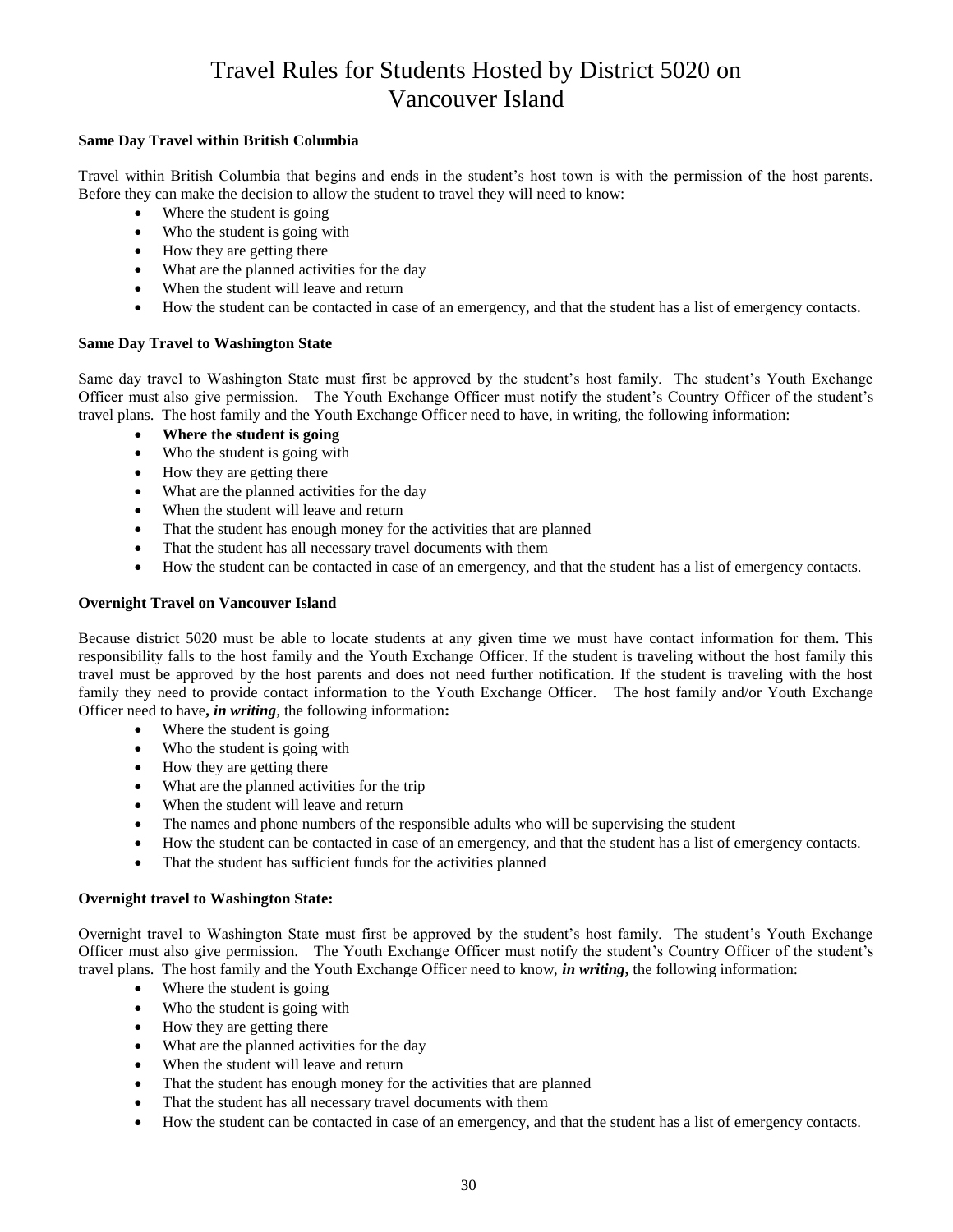#### **Overnight travel to the BC Mainland**:

This travel must be approved by the host parents and the Youth Exchange Officer. The Youth Exchange Officer needs to notify the student's Country Officer of the travel plans. The host family and the Youth Exchange Officer need to have, *in writing*, the following information:

- Where the student is going
- Who the student is going with
- How they are getting there
- What are the planned activities for the trip
- When the student will leave and return
- The names and phone numbers of the responsible adults who will be responsible for the student
- How the student can be contacted in case of an emergency, and that the student has a list of emergency contacts.
- That the student has sufficient funds for the activities planned

### Travel Rules for Students Hosted by District 5020 In Washington State

#### **Same Day Travel within Washington State**

Travel within Washington that begins and ends in the student's host town is with the permission of the host parents. Before they can make the decision to allow the student to travel they will need to know:

- Where the student is going
- Who the student is going with
- How they are getting there
- What are the planned activities for the day
- When the student will leave and return
- How the student can be contacted in case of an emergency, and that the student has a list of emergency contacts.

#### **Same Day Travel to British Columbia**

Same day travel to British Columbia must first be approved by the student's host family. The student's Youth Exchange Officer must also give permission. The host family and the Youth Exchange Officer need to know:

- Where the student is going
- Who the student is going with
- How they are getting there
- What are the planned activities for the day
- When the student will leave and return
- That the student has enough money for the activities that are planned
- That the student has all necessary travel documents with them
- How the student can be contacted in case of an emergency, and that the student has a list of emergency contacts.

#### **Overnight Travel In Western Washington\* and Portland**

Because district 5020 must be able to locate students at any given time we must have contact information for you. This responsibility falls to your host family and Youth Exchange Officer. If you are traveling without your host family this travel must be approved by your host parents and does not need further notification. If you are traveling with your host family you need to provide contact information to your Youth Exchange Officer. Your host family and/or Youth Exchange Officer need to have, *in writing,* the following information:

- Where the student is going
- Who the student is going with
- How they are getting there
- What are the planned activities for the trip
- When the student will leave and return
- The names and phone numbers of the responsible adults who will be supervising the student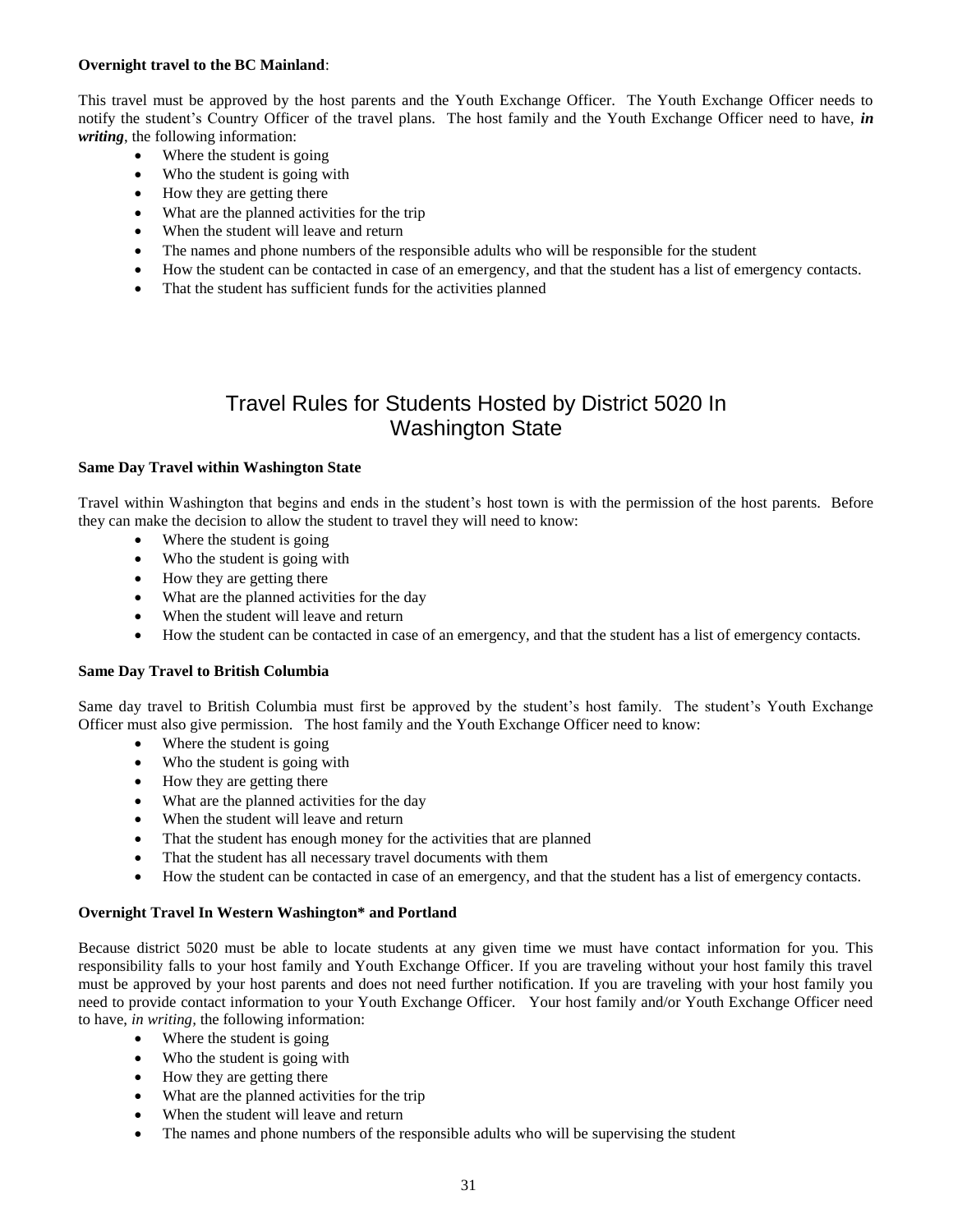- How the student can be contacted in case of an emergency, and that the student has a list of emergency contacts.
- That the student has sufficient funds for the activities planned

\* Western Washington is defined as the area encompassing the Cascade Mountains, Cascade ski areas to the coast.

#### **Overnight travel to Vancouver Island**:

Overnight travel to Vancouver Island must first be approved by the student's host family. The student's Youth Exchange Officer must also give permission. The Youth Exchange Officer must notify the student's Country Officer of the student's travel plans. The host family and the Youth Exchange Officer need to know, *in writing*:

- Where the student is going
- Who the student is going with
- How they are getting there
- What are the planned activities for the day
- When the student will leave and return
- That the student has enough money for the activities that are planned
- That the student has all necessary travel documents with them
- How the student can be contacted in case of an emergency, and that the student has a list of emergency contacts.

#### **Overnight travel to Mainland British Columbia and Eastern Washington State:**

Overnight travel to mainland British Columbia and Eastern Washington must first be approved by the student's host family. The student's Youth Exchange Officer must also give permission. The Youth Exchange Officer must notify the student's Country Officer of the student's travel plans. The host family and the Youth Exchange Officer need to know, *in writing*:

- Where the student is going
- Who the student is going with
- How they are getting there
- What are the planned activities for the day
- When the student will leave and return
- That the student has enough money for the activities that are planned
- That the student has all necessary travel documents with them
- How the student can be contacted in case of an emergency, and that the student has a list of emergency contacts.

#### **All Other Overnight Travel for Students Hosted in Canada and the US**

This travel will need the final approval of the District Chair and written authorization from the student's natural parents. In order for the District chair to approve the travel request, he or she must receive all of the requested information from the Country Officer seven (7) days before the date of departure to give the request thoughtful consideration and have any questions answered.

This travel must first be approved by the host parents and the Youth Exchange Officer. The Youth Exchange Officer needs to provide to the student's Country Officer the travel plans. The host family and the Youth Exchange Officer need to have**,** *in writing*, the following information:

- Where the student is going
- Who the student is going with
- How they are getting there
- What are the planned activities for the trip
- When the student will leave and return
- The names and phone numbers of the responsible adults who will be responsible for the student
- How the student can be contacted in case of an emergency, and that the student has a list of emergency contacts.
- That the student has the necessary travel documents with them
- That the student has sufficient funds for the activities planned
- Written permission from the natural parents that includes all of the above information

#### **The Country Officer will notify the Youth Exchange Officer who will communicate to the host family and the student that they have District level permission to make this trip.**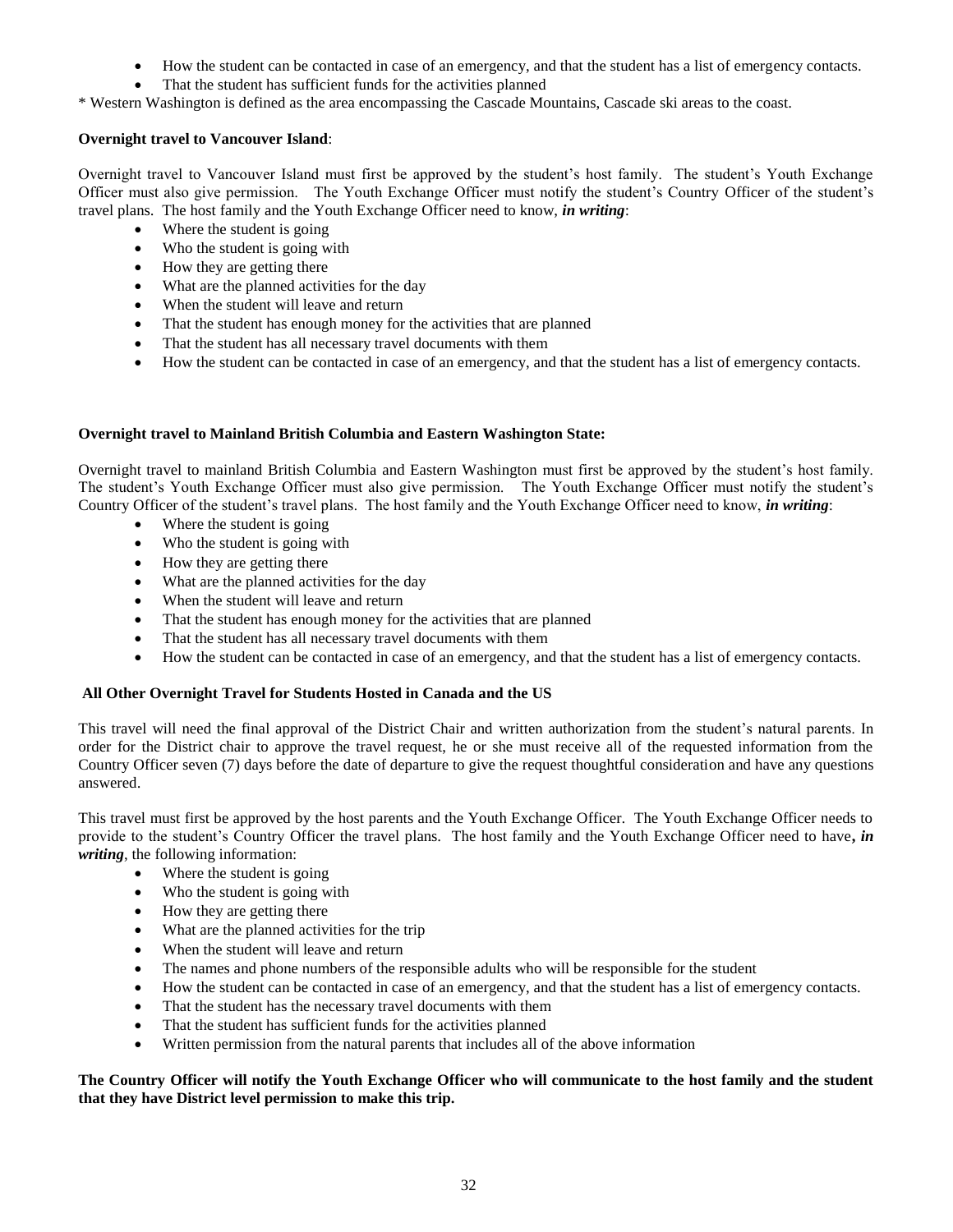### **Any travel outside Canada and the United States must have full written permission from the student's natural parents before any travel will be considered.**

#### **Unaccompanied Travel:**

Permission for students to travel to a destination by themselves will only be granted if a responsible, approved adult will meet the student at the final destination.

#### **Travel with Visiting Parents**

Visits by parents and family members should occur only during the last quarter of the exchange year. Parents are also discouraged from coming at the end of the student's exchange to visit them. This is a very emotional time for them.

Parental visits should have the approval of the student's host family and the YEO to be sure that it doesn't conflict with the school, family or other commitments that the student may have. Parents who plan to travel with their students outside of District 5020 must sign a statement releasing the student from Rotary's responsibility for the duration of the travel.

#### **In Summary:**

Our primary concern is for the safety and security of all students. We take these travel rules very seriously. **Host parents, Youth Exchange Officers and Country Officers can deny any travel requests if there is any concern about the safety and security of the student and/or the behavior and attitude of the student.** If students break these travel rules, we will send them home and terminate their exchange. Students should never buy an airplane ticket or make other financial commitments for travel until the needed permissions have been given.

#### **Travel On The Return Trip Home**

All students are required to return home directly with no additional or indirect travel. Students must depart for home from an airport in District 5020. Breaking this rule may have a negative impact on the student's or the District's ability to get visas in the future. Students must leave their host country on or before the day that their visa expires. Rotary will then notify the proper authorities of the student's departure.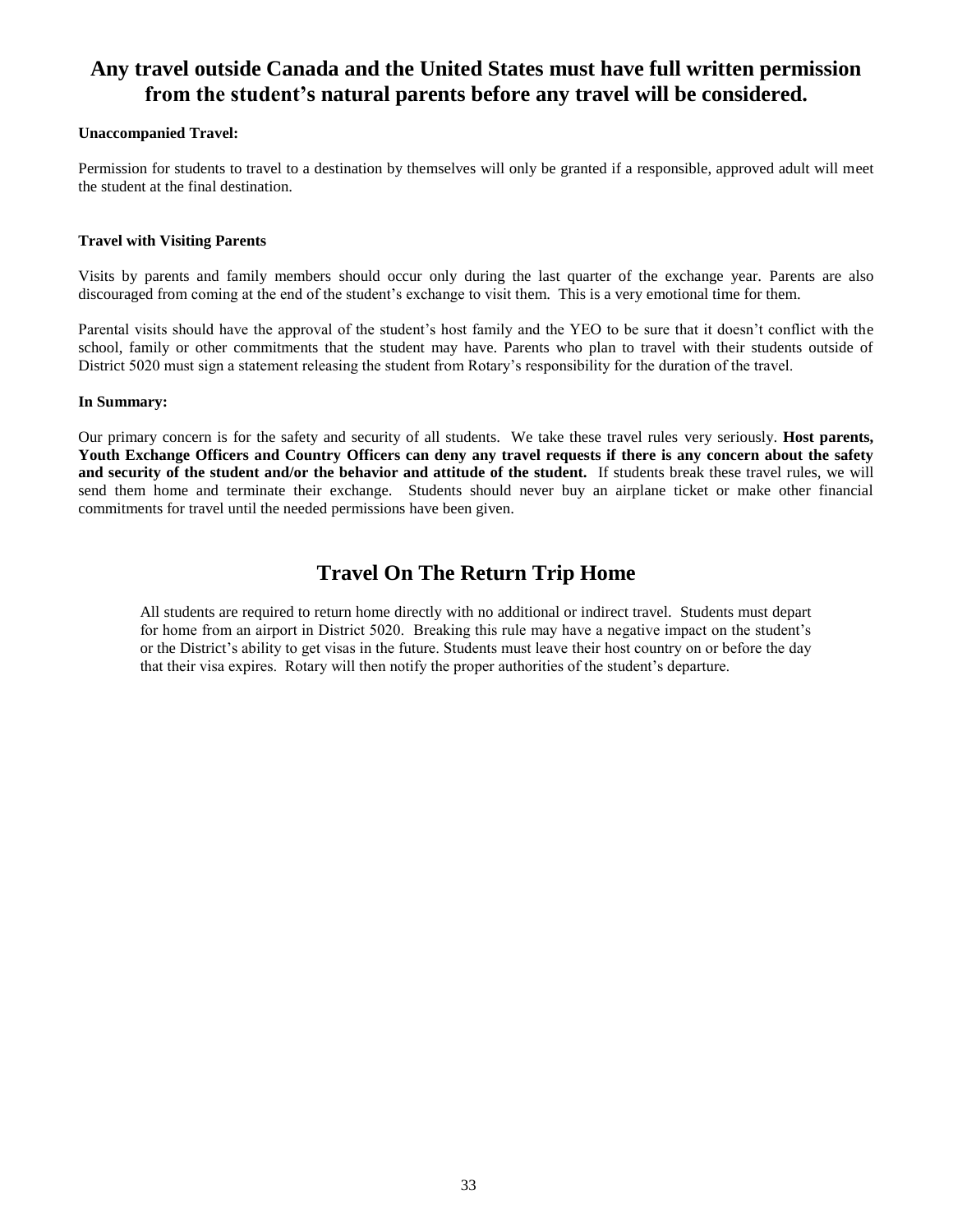# **D 5020 –Travel Request Form**

**This form is accessible on the District RYE website** www.rye5020.org **and must be completed and submitted prior to travel as specified in the previous pages.**

### **Travel Request:**

| Purpose of Trip: |  |  |
|------------------|--|--|

### **Contact Information:**

| Responsible Adult with whom student will travel: _______________________________ |  |  |
|----------------------------------------------------------------------------------|--|--|
|                                                                                  |  |  |
|                                                                                  |  |  |
| Student's Cell Phone: _____________________________                              |  |  |
| Who else with be travelling on this trip:                                        |  |  |

### **Transportation**

| Vehicle Information (model/ color of car & license #): |  |
|--------------------------------------------------------|--|
|--------------------------------------------------------|--|

OR

Carrier Information (airline/flight numbers):

### **Itinerary**

Departure Date: \_\_\_\_\_\_\_\_\_\_\_\_\_\_\_\_\_\_\_\_\_\_\_\_ Date of Return: \_\_\_\_\_\_\_\_\_\_\_\_\_\_\_\_\_\_\_\_\_\_\_\_

COMPLETE Trip Itinerary:

### **Lodging (where student will be staying):**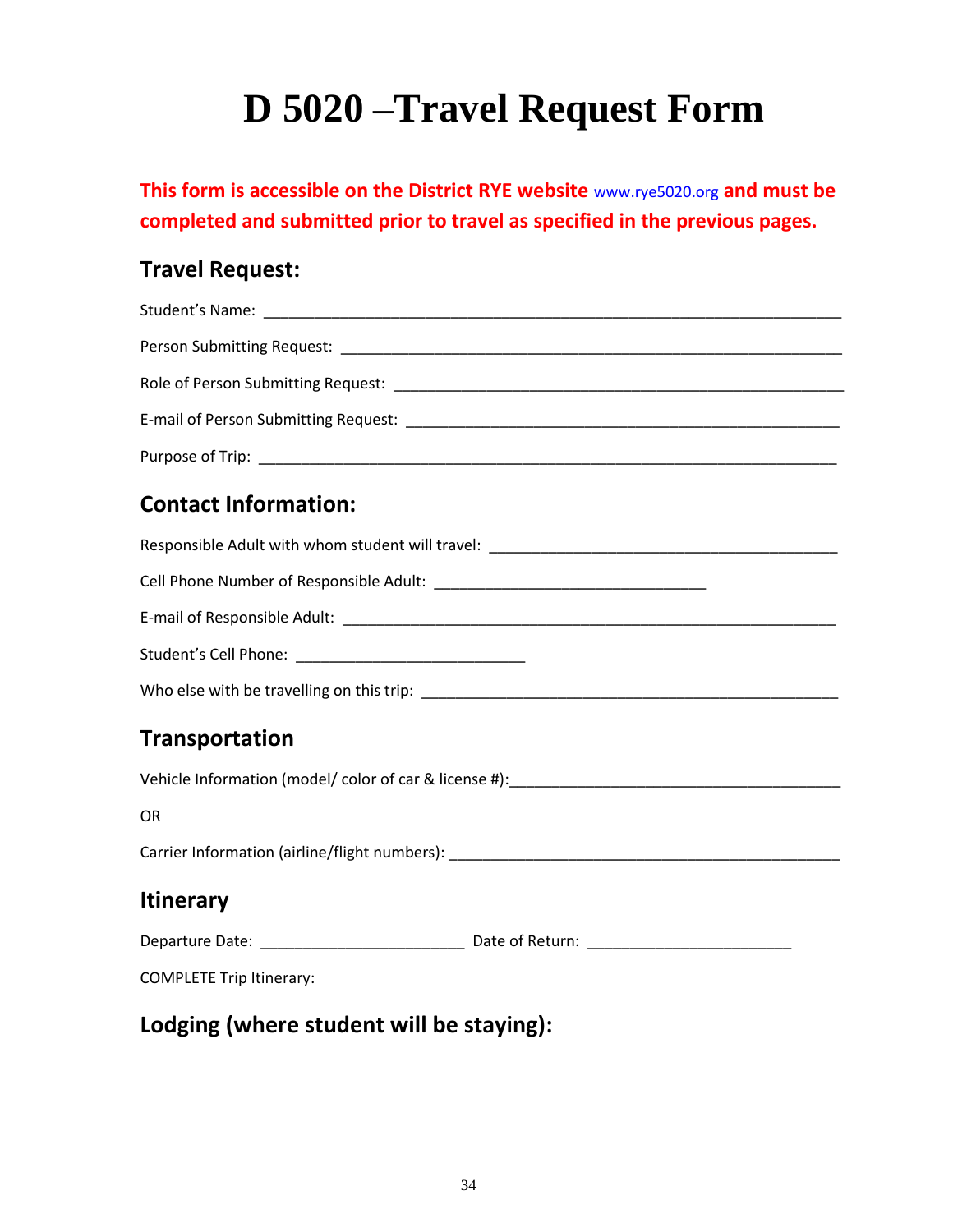**Insert the student's signed travel authorization form here Insert the student's signed Guidelines for Parents Visits here**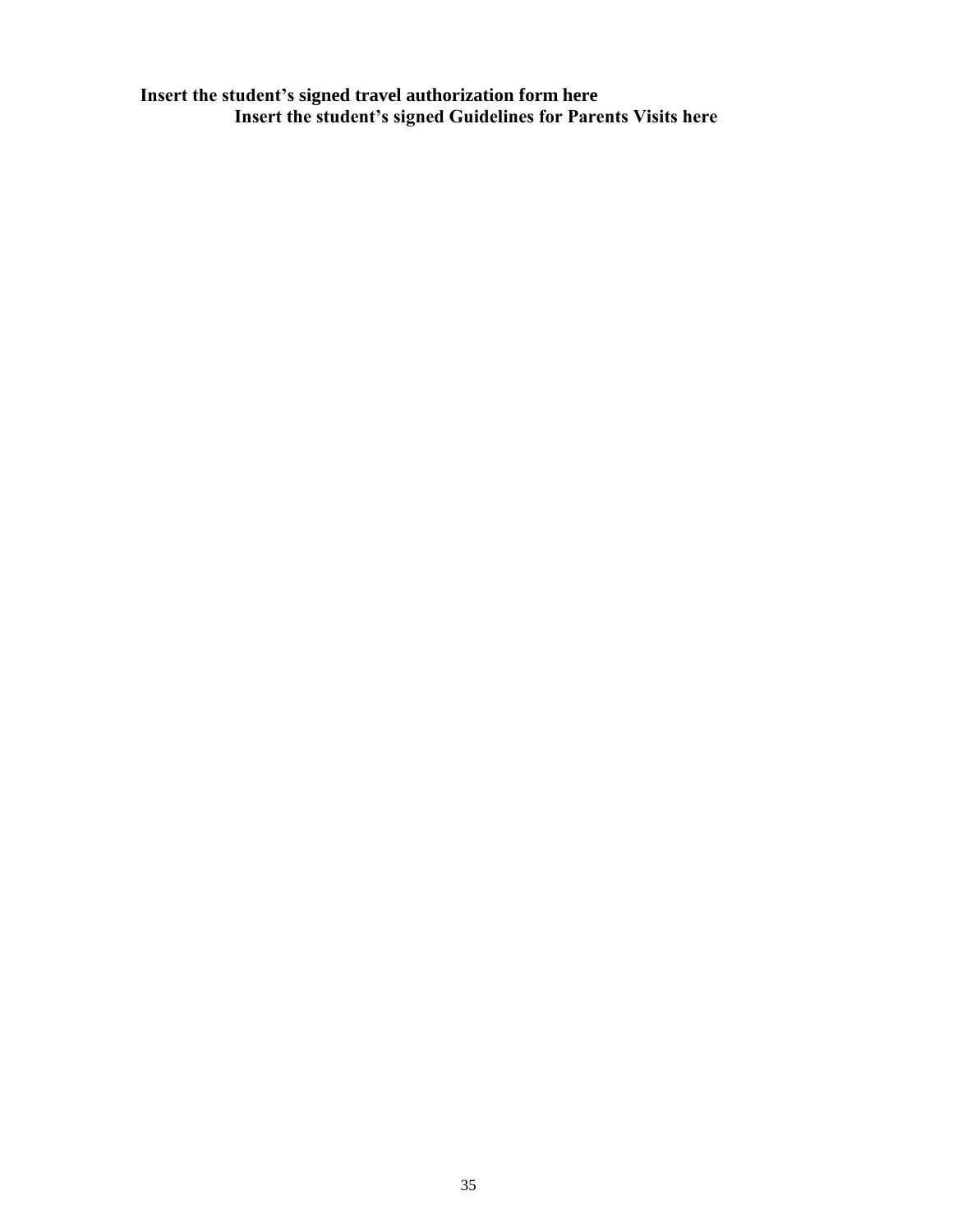# **Rotary District 5020 Youth Protection Policy**

Recording and Reporting Guidelines

#### *Introduction*

Rotarians, their families, and non-Rotarian volunteers are expected to use their best efforts to safeguard the welfare of and prevent the physical, sexual, or emotional abuse or harassment of every student with whom they come into contact.

Rotary District 5020 is committed to protecting the safety and well-being of Youth Exchange students and will not tolerate their abuse or harassment. All allegations of abuse and harassment will be taken seriously and must be handled within the reporting guidelines.

#### **The safety and well-being of students should always be the first priority.**

#### **Definitions**

Sexual Abuse: Sexual abuse refers to engaging in implicit or explicit sexual acts with a student, or forcing or encouraging a student to engage in implicit or explicit sexual acts alone or with another person of any age, of the same sex or the opposite sex.

Additional example of sexual abuse could include, but are not limited to non-touching offenses:

 Indecent exposure Exposing a child to sexual or pornographic material

Sexual Harassment: Sexual harassment refers to sexual advances, requests for sexual favors or verbal or physical conduct of a sexual nature. In some cases, sexual harassment precedes sexual abuse and is a technique used by sexual predators to desensitize or "groom" their victims.

Examples of sexual harassment could include, but are not limited to:

- $\Diamond$  Sexual advances:
- $\Diamond$  Sexual epithets, jokes, written or oral references to sexual conduct, gossip regarding one's sex life, and comments about an individual's sexual activity, deficiencies, or prowess;
- Verbal abuse of a sexual nature;
- $\Diamond$  Displaying sexually suggestive objects, pictures or drawings;
- $\Diamond$  Sexual leering or whistling, any inappropriate physical contact such as brushing or touching, obscene language or gestures and suggestive or insulting comments.

Physical or Emotional Abuse and Harassment: All other non-sexual physical or emotional abuse and harassment that affects the health and well being of the student. *Is it Abuse or is it Harassment?*

Whether the alleged conduct amounts to abuse or harassment is not to be determined by the adult to whom allegations are made. After ensuring the safety of the student, all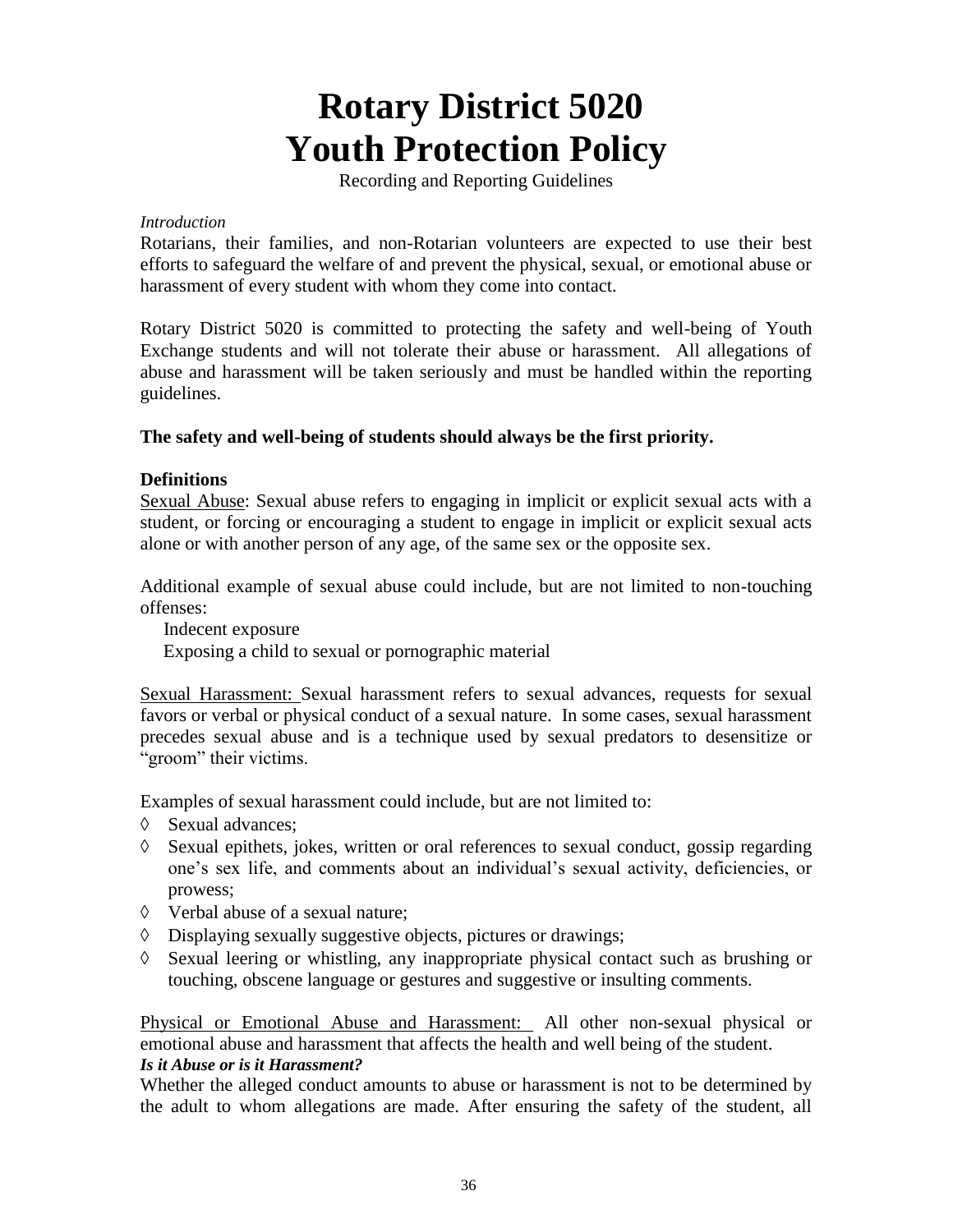allegations should be immediately reported to appropriate Rotary and the appropriate authorities.

#### *Recording Guidelines*

For use by all adults to whom a student reports an incident of abuse or harassment

- 1. Allegations from Student
	- a. Listen attentively and stay calm. Acknowledge that it takes a lot of courage to report abuse.
	- b. It is appropriate to listen and be supportive. Do not express shock, horror or disbelief.
	- c. Assure privacy and the limits of confidentiality. Explain that you will have to tell someone about the abuse and/or harassment to make it stop.
	- d. Get the facts, but do not interrogate. Ask the student questions that establish what happened and who was involved. Reassure the student that he/she did the right thing in telling you. Avoid asking "why" questions. Your responsibility is to present the students story to the proper authorities.
	- e. Be non-judgmental and reassure the student. Do not be critical of anything that has happened or anyone who may be involved. It is especially important not to blame or criticize the student.
	- f. Assure the student that they were brave and mature to come to you.
	- g. Record: Keep a written record of the conversation with the student as soon after the report as you can, including the date and time of the conversation. Use the student's words and record only what has been told to you.
- 2. Protecting the Student

*To ensure the safety and well-being of the student, remove the student from the situation immediately and all contact with the alleged abuser or harasser. Give reassurance that this is for the students own safety and is not a punishment.*

3. Action by Rotary in District 5020

Club officers, and an attorney (determined by the severity of the charge), should quickly meet with parties to determine what steps should be taken to safeguard the student and the well-being of the student. These activities should be completed in confidentiality to protect the reputations of all the parties involved until decisions are made and actions are taken. In Canada and the USA, the law requires that any claim of sexual impropriety must be immediately reported to the proper authorities.

The complaint must also be reported immediately to the District 5020 Youth Exchange Chair or to a designated member of the District Youth Exchange Committee (Country Officer).

The District 5020 Youth Exchange Chair must report immediately to the District Governor who then reports to Rotary International within 72 hrs.

It is probable that, even if a claim of sexual abuse or harassment were not substantiated, there would be no way that student could be returned to the original home or situation. Other arrangements must be made.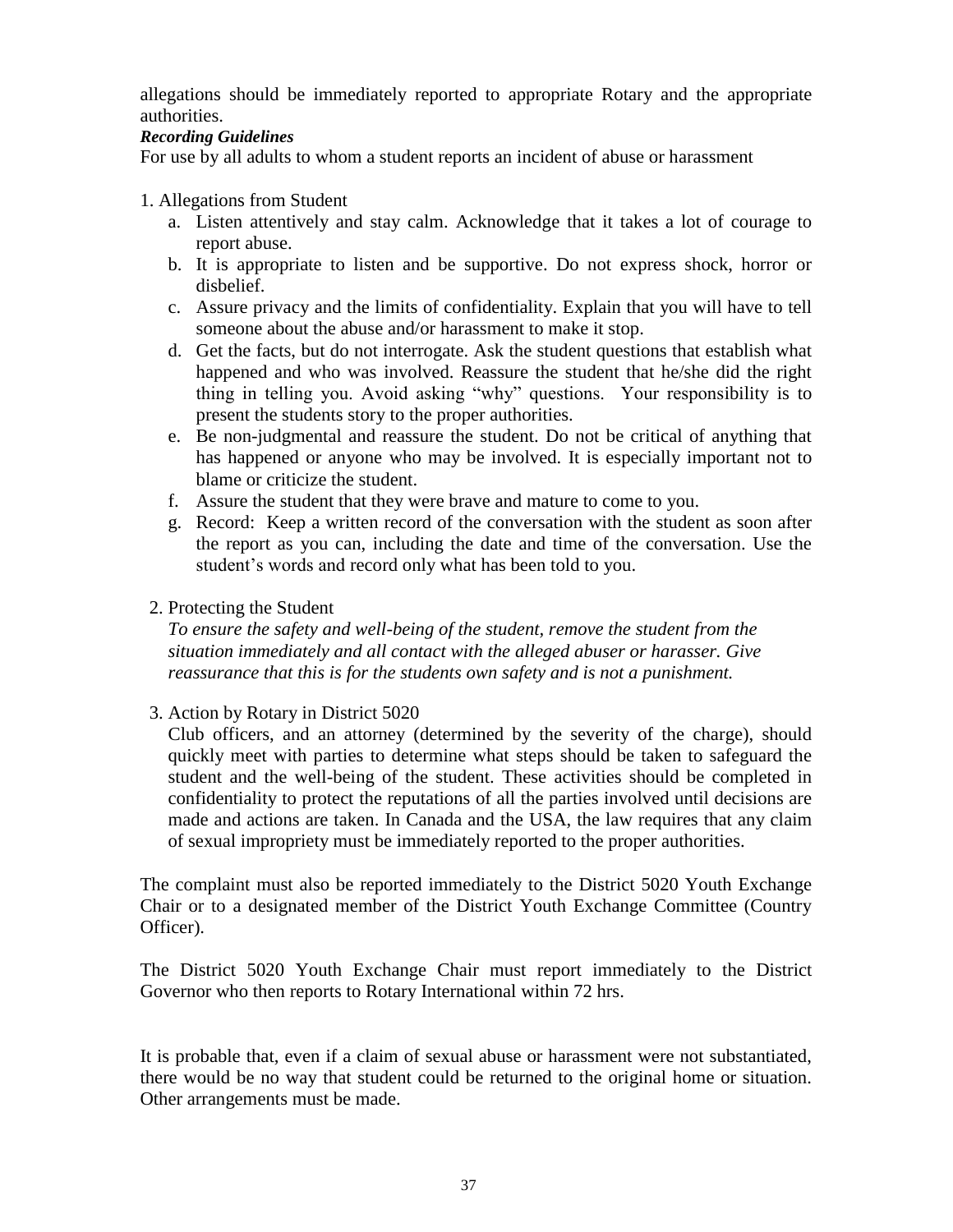Do not tell anyone about the report other than those required by the guidelines. Care must be taken to protect the rights of both the victim and the accused during the investigation.

In the case of abuse and harassment, the adult to whom the student reports must not contact the alleged offender. Interrogation must be left entirely to law enforcement authorities. In cases of non-criminal harassment, the district chair and district governor are responsible for follow-up, and will be in contact with the alleged offender after the student has been removed from the home.

4. Post Report Procedures. For use by Rotarian Counselors, YEOs, Country Officers, and District Youth Exchange Chairs.

- a) Confirm that the student has been removed from the situation immediately and no further contact with the alleged abuser or harasser.
- b) Make sure all Allegation Reporting guidelines are followed up.
- c) Ensure the student receives immediate support services. Offer, if available, the student an independent, professional counselor to represent the interests of the student.
- d) The Country Officer shall contact the students' parents or legal guardian and the Sponsoring Rotary District. Outline the steps taken to safeguard the health and well-being of the student.
- e) Provide the student with the option of either staying in the country or returning home.
- f) Keep the District Governor informed of initial and follow up action.

5. Response for Addressing Issues within the Rotary Club for Allegations Made Against Rotarians or Non-Rotarians.

\* Club members and host families may experience ambiguity toward their roles and may feel unclear regarding their boundaries. They need to do whatever is necessary to reassure the student of their support at all times.

\* Club members should not speculate, make editorial comments, or offer personal opinions that could potentially hinder any police investigations.

\*Comments made about alleged victims in support of alleged abusers do not support our statement of conduct or Rotary ideals.

\* Comments made against an alleged abuser could lead to a slander or libel claim filed against Rotarians or Clubs by the alleged abuser.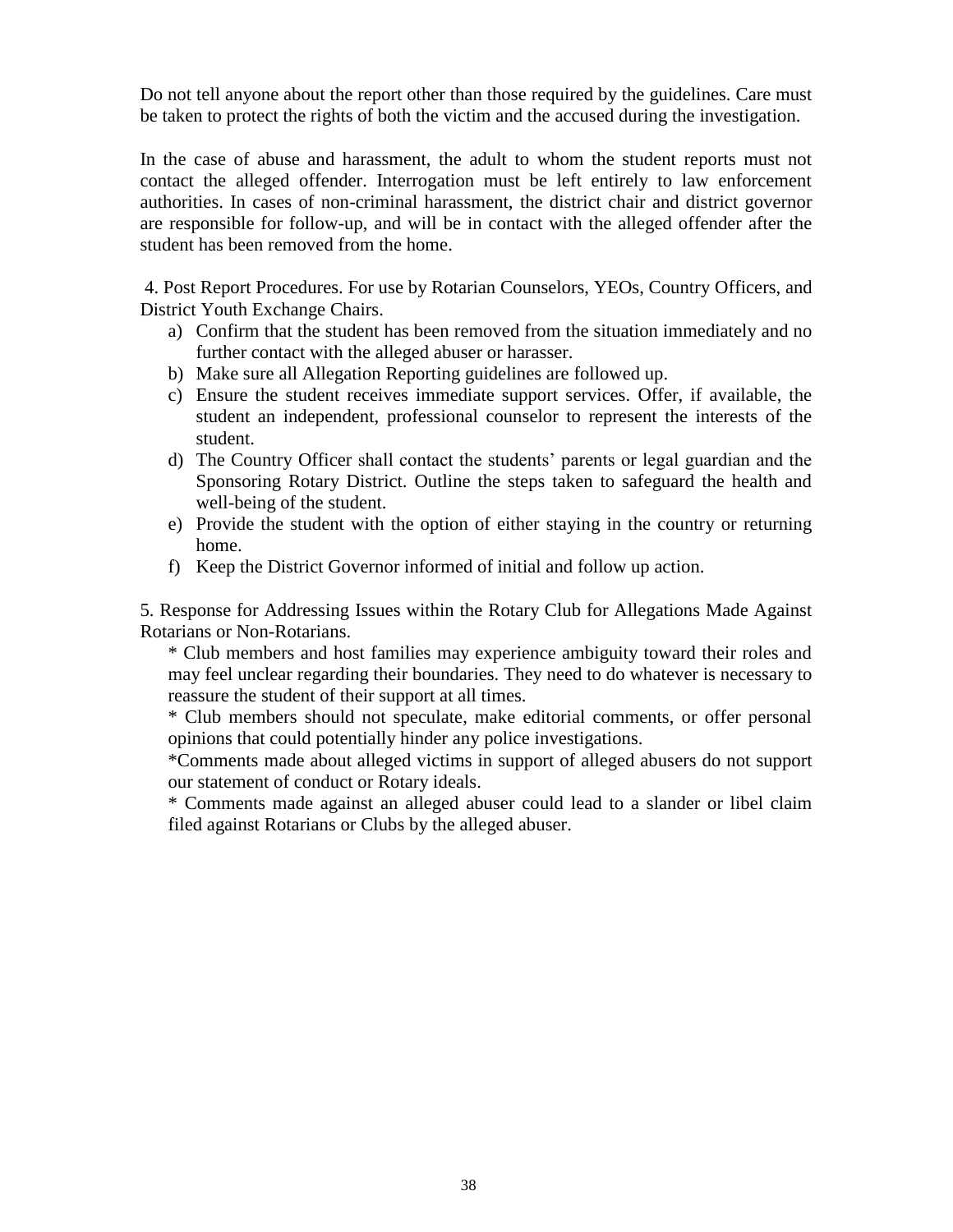## **U. S. Department of State Regulation – Exchange Visitor Program**

Sec. 62.25 Secondary school students

**(a)** *Purpose.* **This section governs Department of State designated exchange visitor programs under which foreign secondary school students are afforded the opportunity to study in the United States at accredited public or private secondary schools for an academic semester or an academic year, while living with American host families or residing at accredited U.S. boarding schools.**

**(b)** *Program sponsor eligibility.* **Eligibility for designation as a secondary school student exchange visitor program sponsor is limited to organizations:**

**(1) With tax-exempt status as conferred by the Internal Revenue Service pursuant to section 501(c)(3) of the Internal Revenue Code; and**

**(2) Which are United States citizens as such term is defined in §62.2.**

**(c)** *Program eligibility.* **Secondary school student exchange visitor programs designated by the Department of State must:**

**(1) Require all exchange students to be enrolled and participating in a full course of study at an accredited academic institution;**

**(2) Allow entry of exchange students for not less than one academic semester (or quarter equivalency) and not more than two academic semesters (or quarter equivalency) duration; and**

**(3) Ensure that the program is conducted on a U.S. academic calendar year basis, except for students from countries whose academic year is opposite that of the United States. Exchange students may begin an exchange program in the second semester of a U.S. academic year only if specifically permitted to do so, in writing, by the school in which the exchange student is enrolled. In all cases, sponsors must notify both the host family and school prior to the exchange student's arrival in the United States whether the placement is for an academic semester, an academic year, or a calendar year.**

**(d)** *Program administration.* **Sponsors must ensure that all organizational officers, employees, representatives, agents, and volunteers acting on their behalf:**

**(1) Are adequately trained. Sponsors must administer training for local coordinators that specifically includes, at a minimum, instruction in: Conflict resolution; procedures for handling and reporting emergency situations; awareness or knowledge of child safety standards; information on sexual conduct codes; procedures for handling and reporting allegations of sexual misconduct or any other allegations of abuse or neglect; and the criteria to be used to screen potential host families and exercise good judgment when identifying what constitutes suitable host family placements. In addition to their own training, sponsors must ensure that all local coordinators complete the Department of State mandated training module prior to their appointment as a local coordinator or assumption of duties. The Department of State training module will include instruction designed to provide a comprehensive understanding of the Exchange Visitor Program; its public diplomacy objectives; and the Secondary School Student category rules and regulations. Sponsors must demonstrate the individual's successful completion of all initial training requirements and that annual refresher training is also successfully completed.**

**(2) Are adequately supervised. Sponsors must create and implement organization-specific standard operating procedures for the supervision of local coordinators designed to prevent or deter fraud, abuse, or misconduct in the performance of the duties of these employees/agents/volunteers. They must also have sufficient internal controls to ensure that such employees/agents/volunteers comply with such standard operating procedures.**

**(3) Have been vetted annually through a criminal background check (which must include a search of the Department of Justice's National Sex Offender Public Registry);**

**(4) Place no exchange student with his or her relatives;**

**(5) Make no exchange student placement beyond 120 miles of the home of the local coordinator authorized to act on the sponsor's behalf in both routine and emergency matters arising from that exchange student's participation in the Exchange Visitor Program;**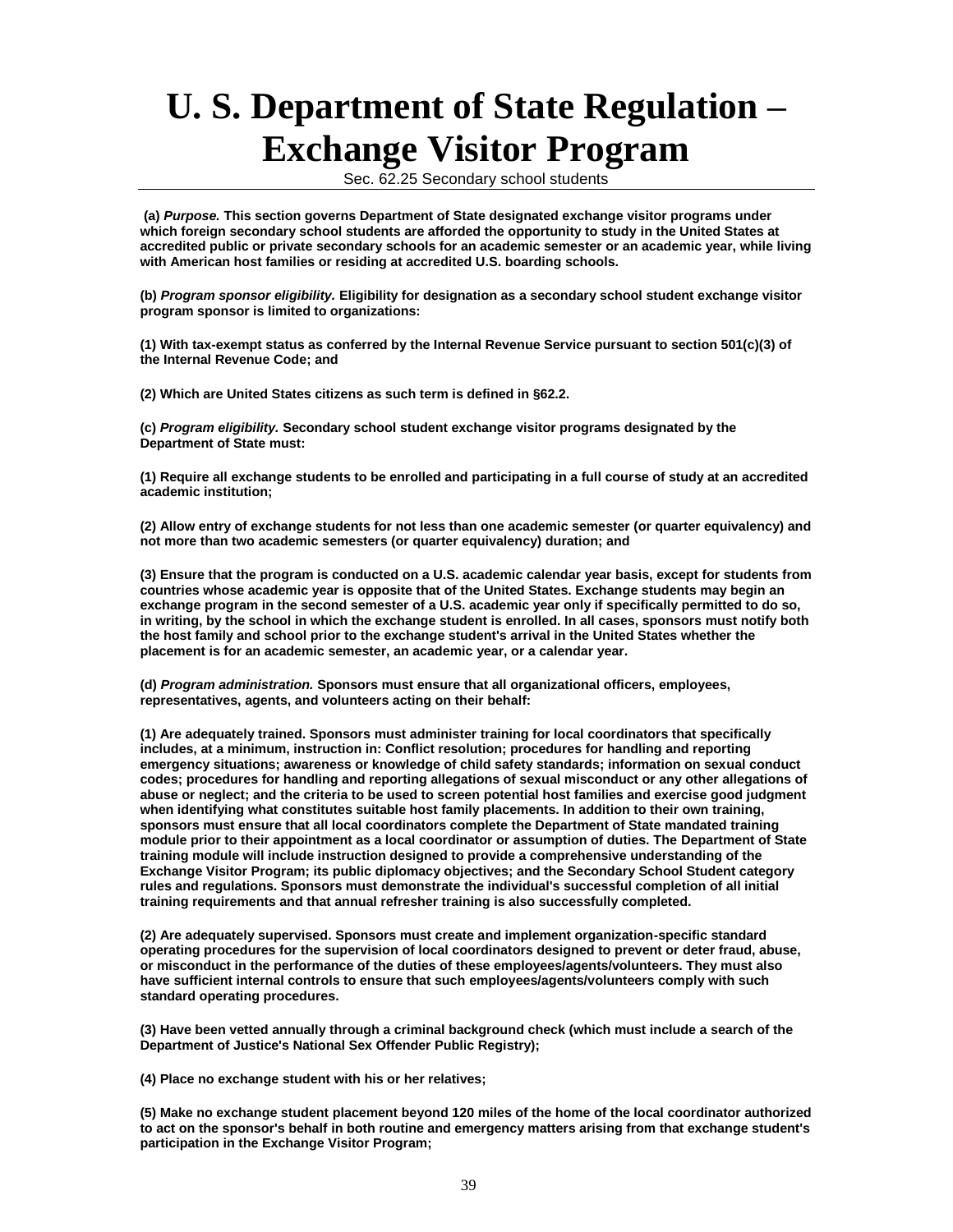**(6) Make no monetary payments or other incentives to host families;**

**(7) Provide exchange students with reasonable access to their natural parents and family by telephone and e-mail;**

**(8) Make certain that the exchange student's government issued documents (** *i.e.* **, passports, Forms DS– 2019) are not removed from his/her possession;**

**(9) Conduct the host family orientation after the host family has been fully vetted and accepted;**

**(10) Refrain, without exception, from acting as:**

**(i) Both a host family and a local coordinator or area supervisor for an exchange student;**

**(ii) A host family for one sponsor and a local coordinator for another sponsor; or**

**(iii) A local coordinator for any exchange student over whom he/she has a position of trust or authority such as the student's teacher or principal. This requirement is not applicable to a boarding school placement.**

**(11) Maintain, at minimum, a monthly schedule of personal contact with the exchange student. The first monthly contact between the local coordinator and the exchange student must be in person. All other contacts may take place in-person, on the phone, or via electronic mail and must be properly documented. The sponsor is responsible for ensuring that issues raised through such contacts are promptly and appropriately addressed.**

**(12) That a sponsor representative other than the local coordinator who recruited, screened and selected the host family visit the exchange student/host family home within the first or second month following the student's placement in the home.**

**(13) Maintain, at a minimum, a monthly schedule of personal contact with the host family. At least once during the fall semester and at least once during the spring semester, (** *i.e.* **, twice during the academic year) the contact by the local coordinator with the host family must be in person. All other contacts may take place in person, on the phone, or via electronic mail and must be properly documented. The sponsor is responsible for ensuring the issues raised through such contacts are promptly and appropriately addressed.**

**(14) That host schools are provided contact information for the local organizational representative (including name, direct phone number, and e-mail address), the program sponsor, and the Department's Office of Designation; and**

**(15) Adhere to all regulatory provisions set forth in this Part and all additional terms and conditions governing program administration that the Department may impose.**

**(e)** *Student selection.* **In addition to satisfying the requirements of §62.10(a), sponsors must ensure that all participants in a designated secondary school student exchange visitor program:**

**(1) Are secondary school students in their home countries who have not completed more than 11 years of primary and secondary study, exclusive of kindergarten; or are at least 15 years of age, but not more than 18 years and six months of age as of the program start date;**

**(2) Demonstrate maturity, good character, and scholastic aptitude; and**

**(3) Have not previously participated in an academic year or semester secondary school student exchange program in the United States or attended school in the United States in either F–1 or J–1 visa status.**

**(f)** *Student enrollment.* **(1) Sponsors must secure prior written acceptance for the enrollment of any exchange student in a United States public or private secondary school. Such prior acceptance must:**

**(i) Be secured from the school principal or other authorized school administrator of the school or school system that the exchange student will attend; and**

**(ii) Include written arrangements concerning the payment of tuition or waiver thereof if applicable.**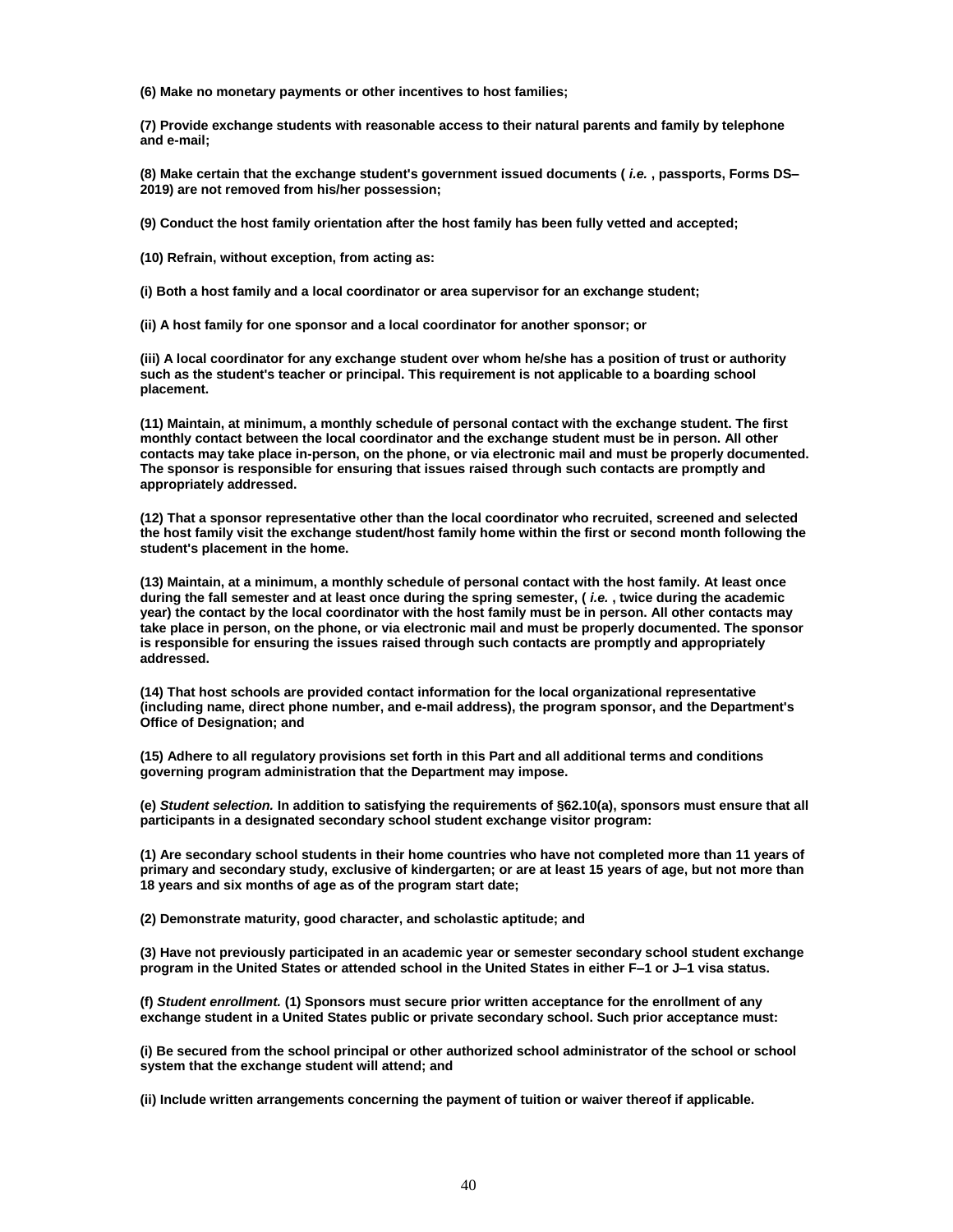**(2) Under no circumstance may a sponsor facilitate the entry into the United States of an exchange student for whom a written school placement has not been secured.**

**(3) Under no circumstance may a sponsor charge a student private school tuition if such arrangements are not finalized in writing prior to the issuance of Form DS–2019.**

**(4) Sponsors must maintain copies of all written acceptances for a minimum of three years and make such documents available for Department of State inspection upon request.**

**(5) Sponsors must provide the school with a translated "written English language summary" of the exchange student's complete academic course work prior to commencement of school, in addition to any additional documents the school may require. Sponsors must inform the prospective host school of any student who has completed secondary school in his/her home country.**

**(6) Sponsors may not facilitate the enrollment of more than five exchange students in one school unless the school itself has requested, in writing, the placement of more than five students from the sponsor.**

**(7) Upon issuance of a Form DS–2019 to a prospective participant, the sponsor accepts full responsibility for securing a school and host family placement for the student, except in cases of voluntary student withdrawal or visa denial.**

**(g)** *Student orientation.* **In addition to the orientation requirements set forth at §62.10, all sponsors must provide exchange students, prior to their departure from their home countries, with the following information:**

**(1) A summary of all operating procedures, rules, and regulations governing student participation in the exchange visitor program along with a detailed summary of travel arrangements;**

**(2) A copy of the Department's welcome letter to exchange students;**

**(3) Age and language appropriate information on how to identify and report sexual abuse or exploitation;**

**(4) A detailed profile of the host family with whom the exchange student will be placed. The profile must state whether the host family is either a permanent placement or a temporary-arrival family;**

**(5) A detailed profile of the school and community in which the exchange student will be placed. The profile must state whether the student will pay tuition; and**

**(6) An identification card, that lists the exchange student's name, United States host family placement address and telephone numbers (landline and cellular), sponsor name and main office and emergency telephone numbers, name and telephone numbers (landline and cellular) of the local coordinator and area representative, the telephone number of Department's Office of Designation, and the Secondary School Student program toll free emergency telephone number. The identification card must also contain the name of the health insurance provider and policy number. Such cards must be corrected, reprinted, and reissued to the student if changes in contact information occur due to a change in the student's placement.**

**(h)** *Student extra-curricular activities.* **Exchange students may participate in school sanctioned and sponsored extra-curricular activities, including athletics, if such participation is:**

**(1) Authorized by the local school district in which the student is enrolled; and**

**(2) Authorized by the state authority responsible for determination of athletic eligibility, if applicable. Sponsors shall not knowingly be party to a placement (inclusive of direct placements) based on athletic abilities, whether initiated by a student, a natural or host family, a school, or any other interested party.**

**(3) Any placement in which either the student or the sending organization in the foreign country is party to an arrangement with any other party, including receiving school personnel, whereby the student will attend a particular school or live with a particular host family must be reported to the particular school and the National Federation of State High School Associations prior to the first day of classes.**

**(i)** *Student employment.* **Exchange students may not be employed on either a full or part-time basis but may accept sporadic or intermittent employment such as babysitting or yard work.**

**(j)** *Host family application and selection.* **Sponsors must adequately screen and select all potential host families and at a minimum must:**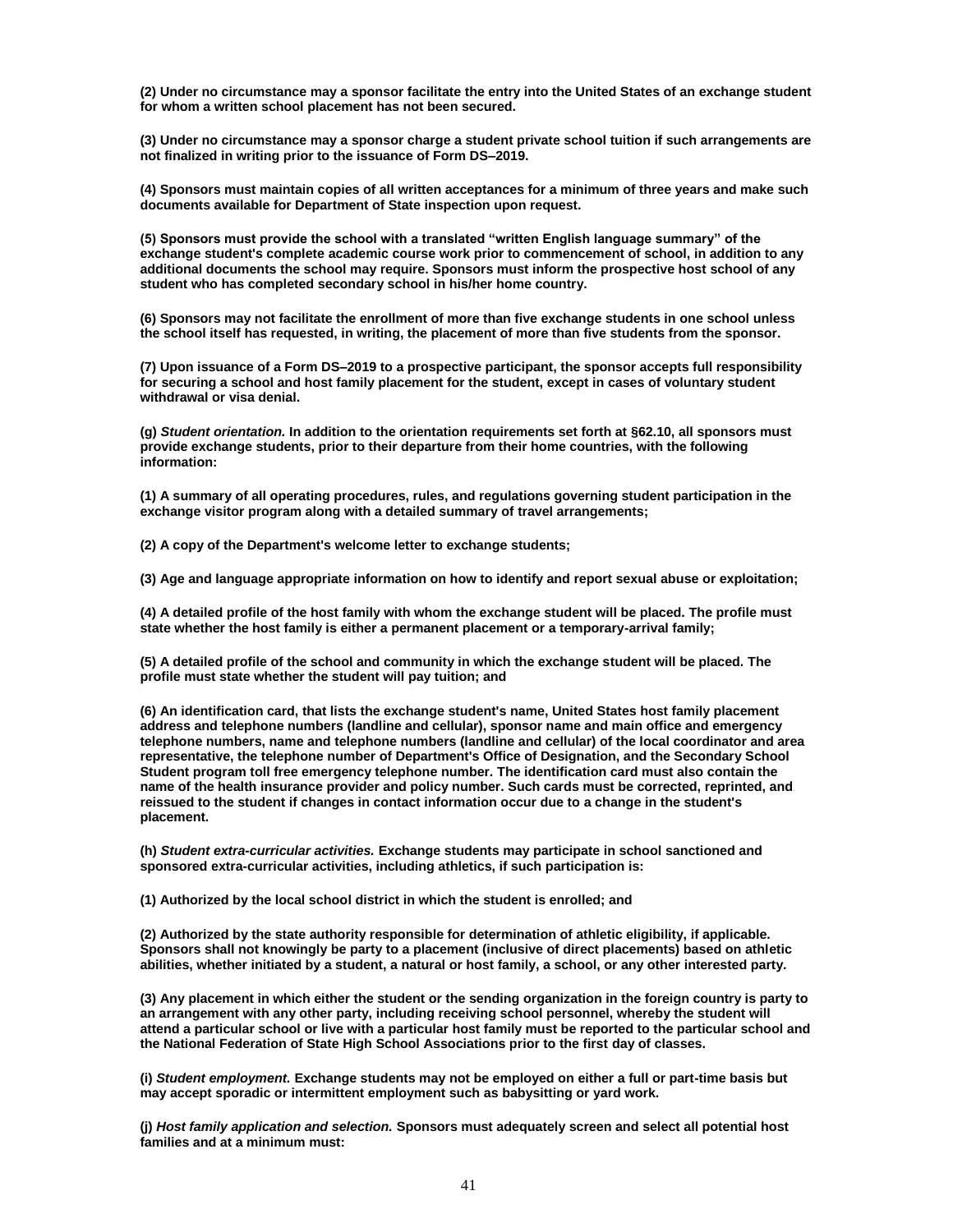**(1) Provide potential host families with a detailed summary of the Exchange Visitor Program and of their requirements, obligations and commitment to host;**

**(2) Utilize a standard application form developed by the sponsor that includes, at a minimum, all data fields provided in Appendix F, "Information to be Collected on Secondary School Student Host Family Applications". The form must include a statement stating that: "The income data collected will be used solely for the purposes of determining that the basic needs of the exchange student can be met, including three quality meals and transportation to and from school activities." Such application form must be signed and dated at the time of application by all potential host family applicants. The host family application must be designed to provide a detailed summary and profile of the host family, the physical home environment (to include photographs of the host family home's exterior and grounds, kitchen, student's bedroom, bathroom, and family or living room), family composition, and community environment. Exchange students are not permitted to reside with their relatives.**

**(3) Conduct an in-person interview with all family members residing in the home where the student will be living;**

**(4) Ensure that the host family is capable of providing a comfortable and nurturing home environment and that the home is clean and sanitary; that the exchange student's bedroom contains a separate bed for the student that is neither convertible nor inflatable in nature; and that the student has adequate storage space for clothes and personal belongings, reasonable access to bathroom facilities, study space if not otherwise available in the house and reasonable, unimpeded access to the outside of the house in the event of a fire or similar emergency. An exchange student may share a bedroom, but with no more than one other individual of the same sex.**

**(5) Ensure that the host family has a good reputation and character by securing two personal references from within the community from individuals who are not relatives of the potential host family or representatives of the sponsor (** *i.e.* **, field staff or volunteers), attesting to the host family's good reputation and character;**

**(6) Ensure that the host family has adequate financial resources to undertake hosting obligations and is not receiving needs-based government subsidies for food or housing;**

**(7) Verify that each member of the host family household 18 years of age and older, as well as any new adult member added to the household, or any member of the host family household who will turn eighteen years of age during the exchange student's stay in that household, has undergone a criminal background check (which must include a search of the Department of Justice's National Sex Offender Public Registry);**

**(8) Maintain a record of all documentation on a student's exchange program, including but not limited to application forms, background checks, evaluations, and interviews, for all selected host families for a period of three years following program completion; and**

**(9) Ensure that a potential single adult host parent without a child in the home undergoes a secondary level review by an organizational representative other than the individual who recruited and selected the applicant. Such secondary review should include demonstrated evidence of the individual's friends or family who can provide an additional support network for the exchange student and evidence of the individual's ties to his/her community. Both the exchange student and his or her natural parents must agree in writing in advance of the student's placement with a single adult host parent without a child in the home.**

**(k)** *Host family orientation.* **In addition to the orientation requirements set forth in §62.10, sponsors must:**

**(1) Inform all host families of the philosophy, rules, and regulations governing the sponsor's exchange visitor program, including examples of "best practices" developed by the exchange community;**

**(2) Provide all selected host families with a copy of the Department's letter of appreciation to host families;**

**(3) Provide all selected host families with a copy of Department of State-promulgated Exchange Visitor Program regulations;**

**(4) Advise all selected host families of strategies for cross-cultural interaction and conduct workshops to familiarize host families with cultural differences and practices; and**

**(5) Advise host families of their responsibility to inform the sponsor of any and all material changes in the status of the host family or student, including, but not limited to, changes in address, finances, employment and criminal arrests.**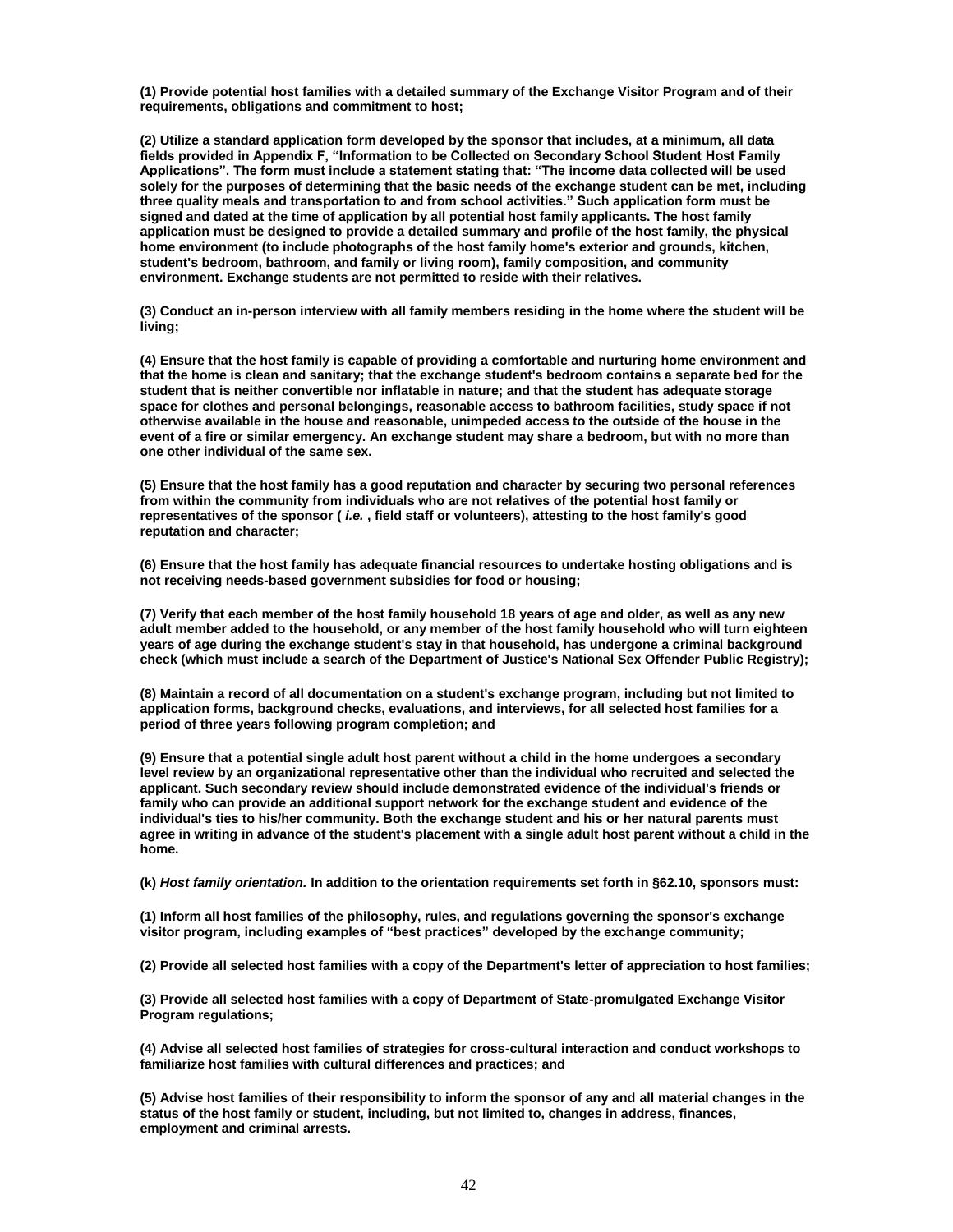**(l)** *Host family placement.* **(1) Sponsors must secure, prior to the student's departure from his or her home country, a permanent or arrival host family placement for each exchange student participant. Sponsors may not:**

**(i) Facilitate the entry into the United States of an exchange student for whom a host family placement has not been secured;**

**(ii) Place more than one exchange student with a host family without the express prior written consent of the host family, the natural parents, and the students being placed. Under no circumstance may more than two exchange students be placed with a host family, or in the home of a local coordinator, regional coordinator, or volunteer. Sponsors may not place students from the same countries or with the same native languages in a single home.**

**(2) Prior to the student's departure from his or her home country, sponsors must advise both the exchange student and host family, in writing, of the respective family compositions and backgrounds of each, whether the host family placement is a permanent or arrival placement, and facilitate and encourage the exchange of correspondence between the two.**

**(3) In the event of unforeseen circumstances that necessitate a change of host family placement, the sponsor must document the reason(s) necessitating such change and provide the Department of State with an annual statistical summary reflecting the number and reason(s) for such change in host family placement in the program's annual report.**

**(m)** *Advertising and marketing for the recruitment of host families.* **In addition to the requirements set forth in §62.9 in advertising and promoting for host family recruiting, sponsors must:**

**(1) Utilize only promotional materials that professionally, ethically, and accurately reflect the sponsor's purposes, activities, and sponsorship;**

**(2) Not publicize the need for host families via any public media with announcements, notices, advertisements, etc. that are not sufficiently in advance of the exchange student's arrival, appeal to public pity or guilt, imply in any way that an exchange student will be denied participation if a host family is not found immediately, or identify photos of individual exchange students and include an appeal for an immediate family;**

**(3) Not promote or recruit for their programs in any way that compromises the privacy, safety or security of participants, families, or schools. Specifically, sponsors shall not include personal student data or contact information (including addresses, phone numbers or email addresses) or photographs of the student on Web sites or in other promotional materials; and**

**(4) Ensure that access to exchange student photographs and personally identifying information, either online or in print form, is only made available to potential host families who have been fully vetted and selected for program participation. Such information, if available online, must also be password protected.**

**(n)** *Reporting requirements.* **Along with the annual report required by regulations set forth at §62.15, sponsors must file with the Department of State the following information:**

**(1) Sponsors must immediately report to the Department any incident or allegation involving the actual or alleged sexual exploitation or any other allegations of abuse or neglect of an exchange student. Sponsors must also report such allegations as required by local or state statute or regulation. Failure to report such incidents to the Department and, as required by state law or regulation, to local law enforcement authorities shall be grounds for the suspension and revocation of the sponsor's Exchange Visitor Program designation;**

**(2) A report of all final academic year and semester program participant placements by August 31 for the upcoming academic year or January 15 for the Spring semester and calendar year. The report must be in the format directed by the Department and must include at a minimum, the exchange student's full name,**  Form DS-2019 number (SEVIS ID #), host family placement (current U.S. address), school (site of activity) **address, the local coordinator's name and zip code, and other information the Department may request; and**

**(3) A report of all situations which resulted in the placement of an exchange student with more than one host family or in more than one school. The report must be in a format directed by the Department and include, at a minimum, the exchange student's full name, Form DS–019 number (SEVIS ID #), host family placements (current U.S. address), schools (site of activity address), the reason for the change in placement, and the date of the move. This report is due by July 31 for the previous academic school year.**